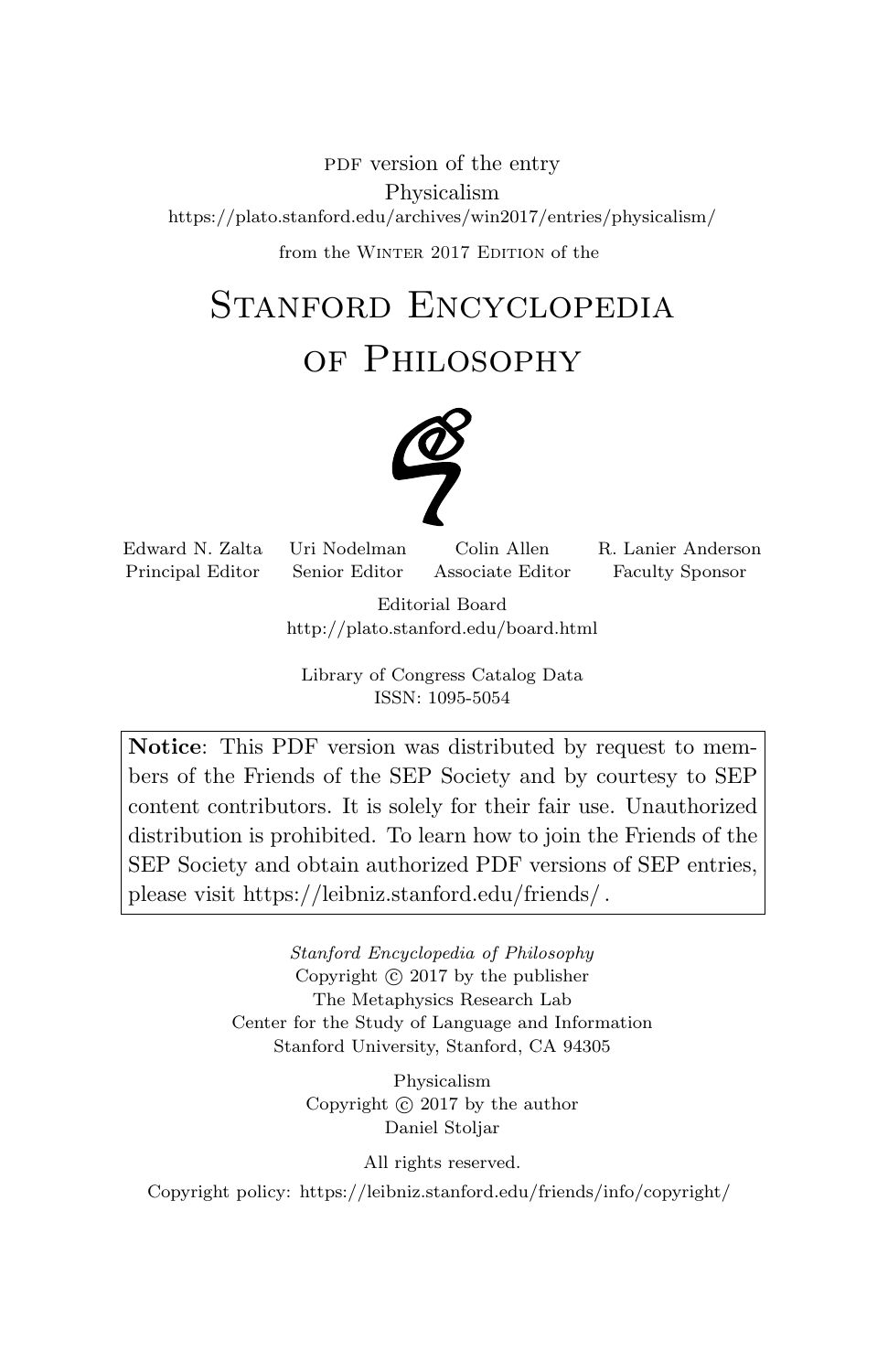# Physicalism

*First published Tue Feb 13, 2001; substantive revision Mon Mar 9, 2015*

Physicalism is the thesis that everything is physical, or as contemporary philosophers sometimes put it, that everything supervenes on the physical. The thesis is usually intended as a metaphysical thesis, parallel to the thesis attributed to the ancient Greek philosopher Thales, that everything is water, or the idealism of the 18th Century philosopher Berkeley, that everything is mental. The general idea is that the nature of the actual world (i.e. the universe and everything in it) conforms to a certain condition, the condition of being physical. Of course, physicalists don't deny that the world might contain many items that at first glance don't seem physical items of a biological, or psychological, or moral, or social nature. But they insist nevertheless that at the end of the day such items are either physical or supervene on the physical.

- 1. Terminology
- 2. A Framework for Discussion
- 3. Supervenience Physicalism: Introductory
- 4. Supervenience Physicalism: Further Issues
	- 4.1 The lone ammonium molecule problem
	- 4.2 The modal status problem
	- 4.3 The epiphenomenal ectoplasm problem
	- 4.4 The blockers problem
- 5. Supervenience Physicalism as Minimal Physicalism
- 6. Token and Type Physicalism
- 7. Reductive and Non-Reductive Physicalism
- 8. *A Priori* and *A Posteriori* Physicalism
- 9. Is Supervenience Sufficient for Physicalism?
- 10. Non-modal Definitions of Physicalism
	- 10.1 Second-order properties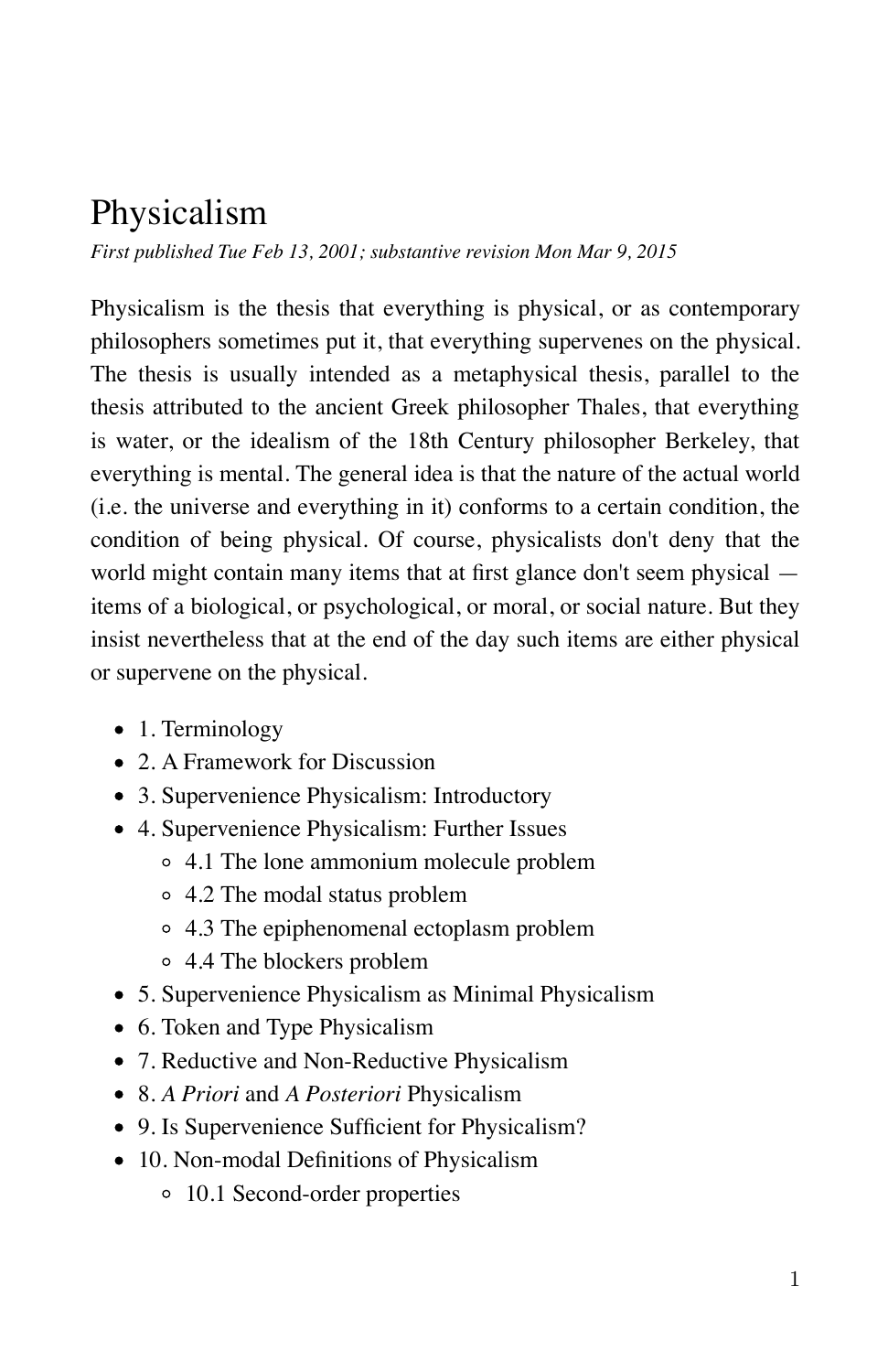- 10.2 Subsets of causal powers
- 10.3 Grounding
- 11. Understanding 'Physical': Introductory
- 12. Understanding 'Physical': Further Issues
	- 12.1 Circularity
	- 12.2 Hempel's dilemma
	- 12.3 The panpsychism problem
	- 12.4 The via negativa
	- 12.5 Physicalism as an Attitude
- 13. Physicalism and the Physicalist World Picture
- 14. The Case Against Physicalism I: Qualia and Consciousness
- 15. The Case Against Physicalism II: Meaning and Intentionality
- 16. The Case Against Physicalism III: Methodological Issues
- 17. The Case for Physicalism
- 18. Further Questions
- Bibliography
- Academic Tools
- Other Internet Resources
- Related Entries

# 1. Terminology

Physicalism is sometimes known as 'materialism'. Indeed, on one strand to contemporary usage, the terms 'physicalism' and 'materialism' are interchangeable. But the two terms have very different histories. The word 'materialism' is very old, but the word 'physicalism' was introduced into philosophy only in the 1930s by Otto Neurath (1931) and Rudolf Carnap (1959/1932), both of whom were key members of the Vienna Circle, a group of philosophers, scientists and mathematicians active in Vienna prior to World War II. It is not clear that Neurath and Carnap understood physicalism in the same way, but one thesis often attributed to them (e.g.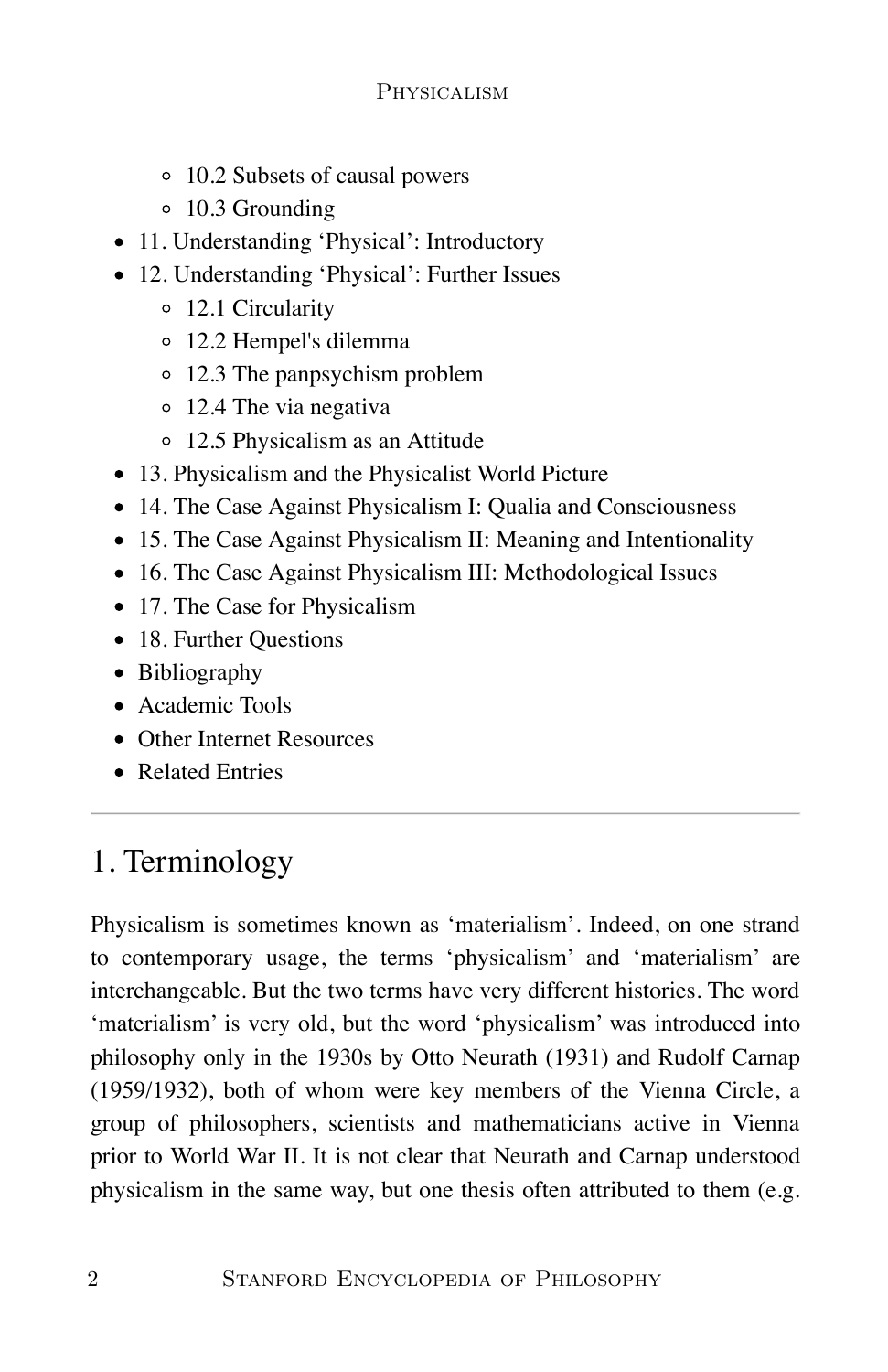in Hempel 1949) is the linguistic thesis that every statement is synonymous with (i.e. is equivalent in meaning with) some physical statement. But materialism as traditionally construed is not a linguistic thesis at all; rather it is a metaphysical thesis in the sense that it tells us about the nature of the world. At least for the positivists, therefore, there was a clear reason for distinguishing physicalism (a linguistic thesis) from materialism (a metaphysical thesis). Moreover, this reason was compounded by the fact that, according to official positivist doctrine, metaphysics is nonsense. Since the 1930s, however, the positivist philosophy that under-girded this distinction has for the most part been rejected—for example, physicalism is not a linguistic thesis for contemporary philosophers—and this is one reason why the words 'materialism' and 'physicalism' are now often interpreted as interchangeable.

Some philosophers suggest that 'physicalism' is distinct from 'materialism' for a reason quite unrelated to the one emphasized by Neurath and Carnap. As the name suggests, materialists historically held that everything was matter — where matter was conceived as "an inert, senseless substance, in which extension, figure, and motion do actually subsist" (Berkeley, Principles of Human Knowledge, par. 9). But physics itself has shown that not everything is matter in this sense; for example, forces such as gravity are physical but it is not clear that they are material in the traditional sense (Lange 1865, Dijksterhuis 1961, Yolton 1983). So it is tempting to use 'physicalism' to distance oneself from what seems a historically important but no longer scientifically relevant thesis of materialism, and related to this, to emphasize a connection to physics and the physical sciences. However, while physicalism is certainly unusual among metaphysical doctrines in being associated with a commitment both to the sciences and to a particular branch of science, namely physics, it is not clear that this is a good reason for calling it 'physicalism' rather than 'materialism.' For one thing, many contemporary physicalists do in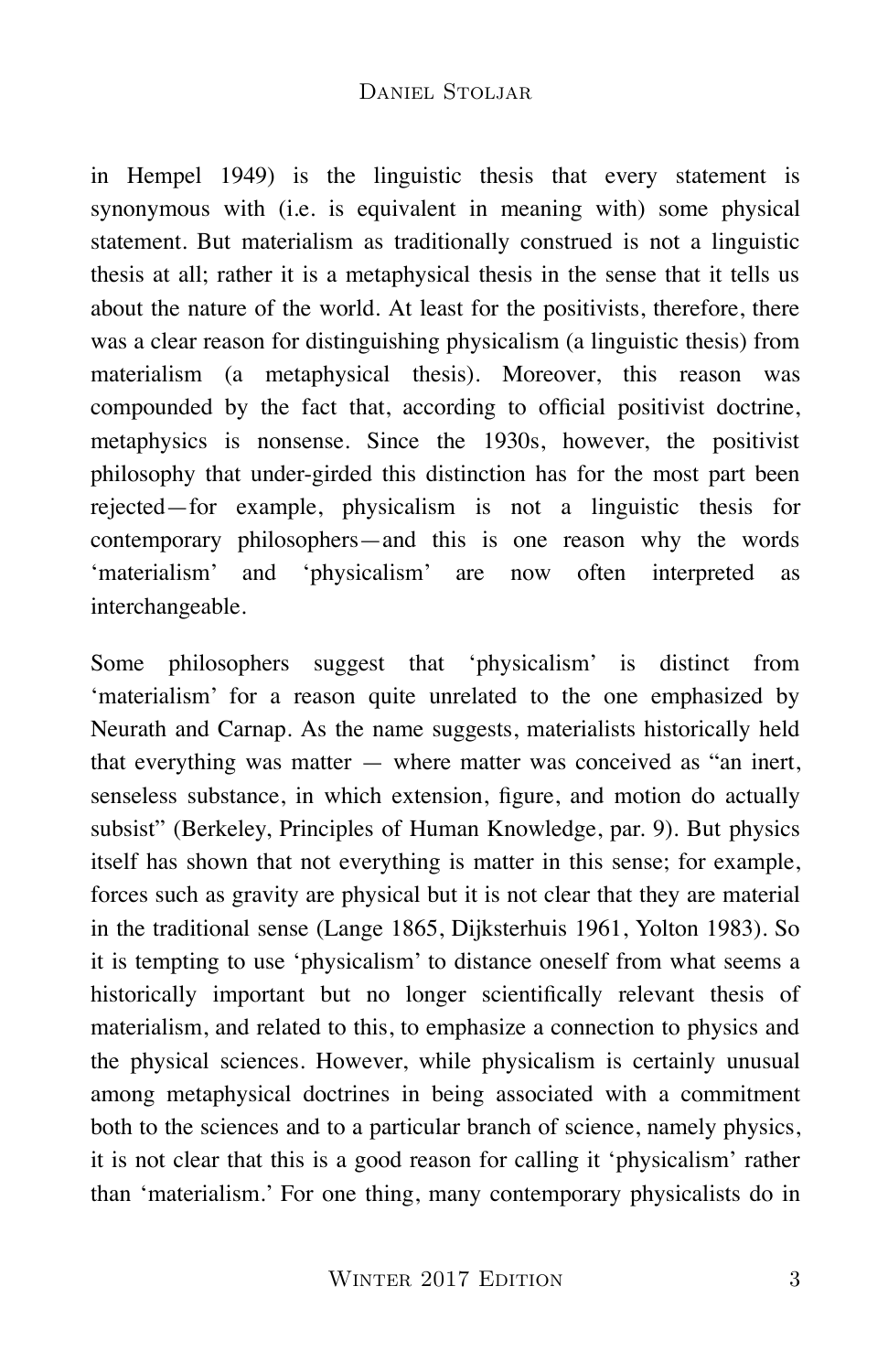fact use the word 'materialism' to describe their doctrine (e.g. Smart 1963). Moreover, while 'physicalism' is no doubt related to 'physics' it is also related to 'physical object' and this in turn is very closely connected with 'material object', and via that, with 'matter.'

In this entry, I will adopt the policy of using both terms interchangeably, though I will typically refer to the thesis we will discuss as 'physicalism'. It is important to note, though, that physicalism (i.e. materialism) is associated with a number of other metaphysical and methodological doctrines. We will return to some of these when we discuss Physicalism and the Physicalist World-picture.

# 2. A Framework for Discussion

In approaching the topic of physicalism, one may distinguish what I will call *the interpretation question* from *the truth question*. The interpretation question asks:

What does it *mean* to say that everything is physical?

The truth question asks:

• Is it *true* to say that everything is physical?

There is obviously a sense in which the second question presupposes an answer to the first  $-$  you need to know what a statement means before you can ask whether it's true — and we will begin with the interpretation question. Nevertheless, the issues here turn out to be somewhat technical, and those new to the topic might like to read only the first section of our discussion of the interpretation question, which is: Supervenience Physicalism: Introductory, and then turn directly to the truth question which begins at The Case Against Physicalism I: Qualia and Consciousness.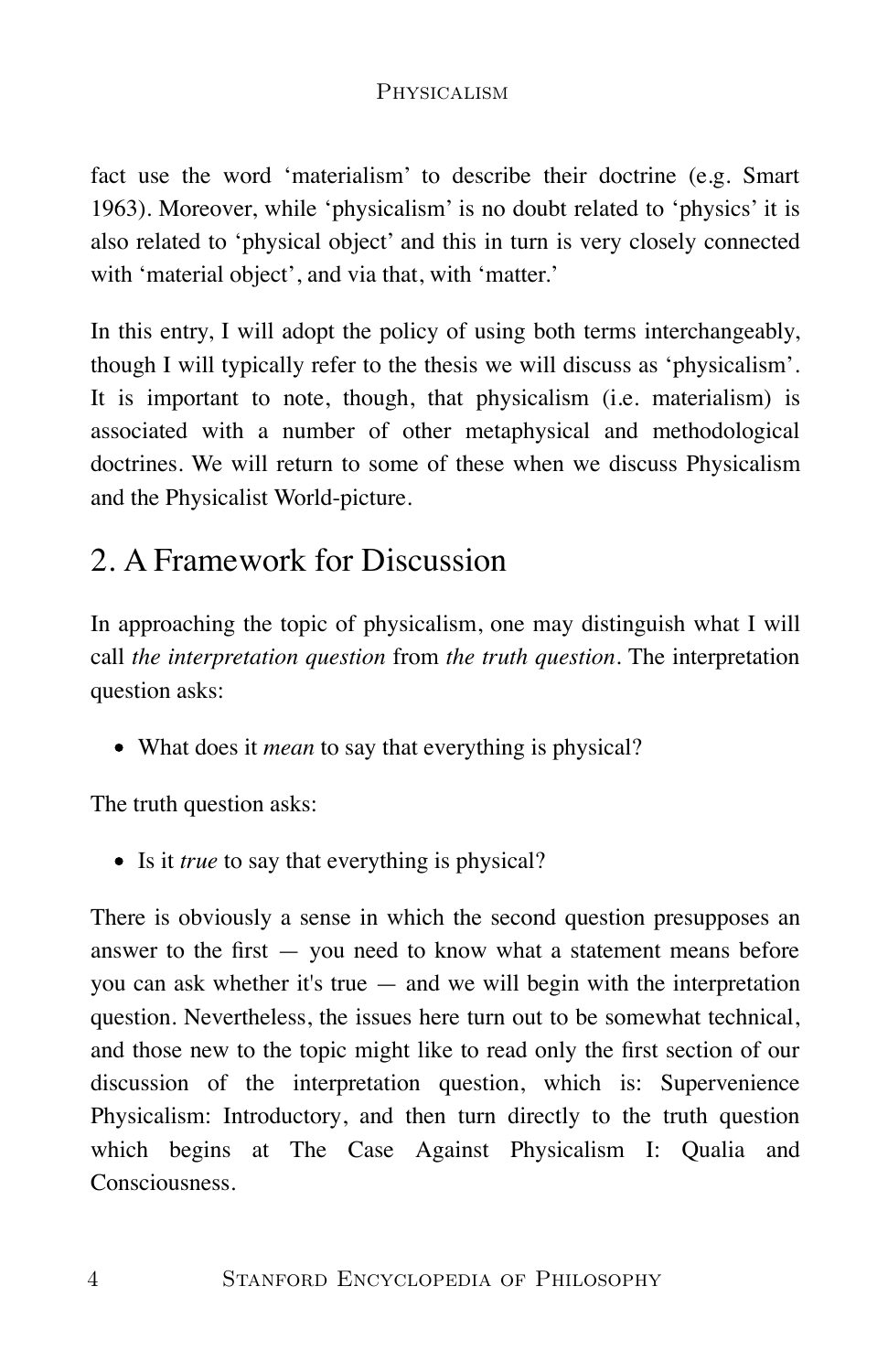The interpretation question itself divides into two sub-questions, which I will call *the completeness question* and *the condition question*. The completeness question asks:

What does it mean to say that *everything* is physical?

In other words, the completeness question holds fixed the issue of what it means for something to satisfy the condition of being physical, and asks instead what it means for *everything* to satisfy that condition. Notice that a parallel question could be asked of Thales: assuming we know what condition you have to satisfy to be water, what does it mean to say that everything satisfies that condition?

The condition question asks:

What does it mean to say that everything is *physical*?

In other words, the condition question holds fixed the issue of what it means for everything to satisfy some condition or other, and asks instead what *is* the condition, being physical, that everything satisfies. Notice again that a parallel question could be asked of Thales: assuming we know what it is for everything to satisfy some condition or other, what is the condition, being water, that according to Thales, everything satisfies? In discussing the interpretation question, I will turn first to the completeness question, and then consider the condition question.

# 3. Supervenience Physicalism: Introductory

One answer to the completeness question – an answer suggested initially in Davidson 1970 – looks to the notion of supervenience. (This notion is historically associated with meta-ethics, but it has received extensive discussion in the general metaphysics and logic literature. For a survey, see supervenience.) As we shall see as we proceed, supervenience is not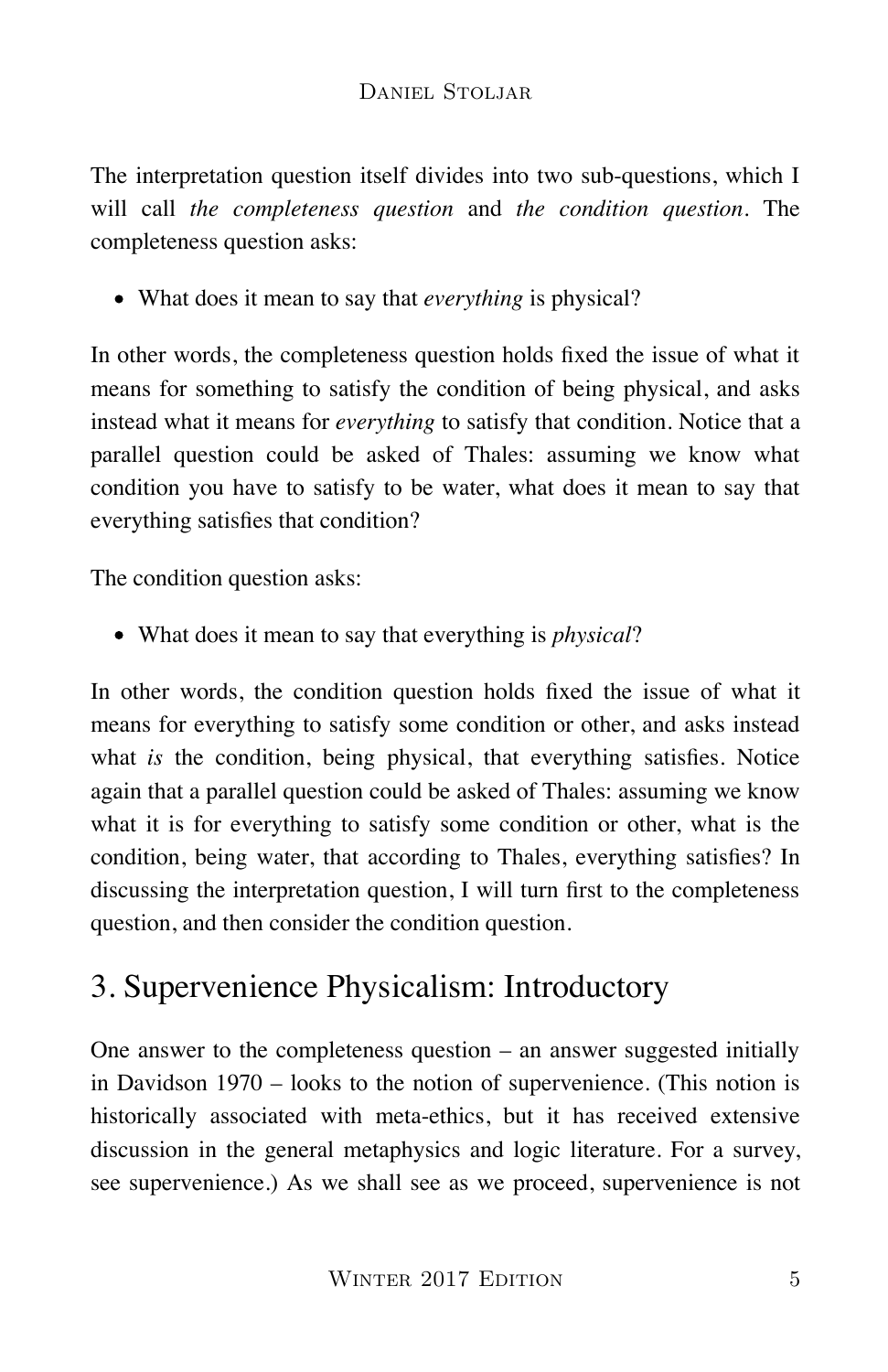quite as popular an answer to the completeness question as it once was, but it is nevertheless remains an attractive answer, and we may go a considerable distance by concentrating on it.

The idea of supervenience might be introduced via an example due to David Lewis of a dot-matrix picture:

A dot-matrix picture has global properties — it is symmetrical, it is cluttered, and whatnot — and yet all there is to the picture is dots and non-dots at each point of the matrix. The global properties are nothing but patterns in the dots. They supervene: no two pictures could differ in their global properties without differing, somewhere, in whether there is or there isn't a dot (1986, p. 14).

Lewis's example gives us one way to introduce the basic idea of physicalism. The basic idea is that the physical features of the world are like the dots in the picture, and the psychological or biological or social features of the world are like the global properties of the picture. Just as the global features of the picture are nothing but a pattern in the dots, so too the psychological, the biological and the social features of the world are nothing but a pattern in the physical features of the world. To use the language of supervenience, just as the global features of the picture supervene on the dots, so too everything supervenes on the physical, if physicalism is true.

It is desirable to have a more explicit statement of physicalism, and here too Lewis's example gives us direction. Lewis says that, in the case of the picture, supervenience means that "no two pictures can be identical in the arrangement of dots but different in their global properties". Similarly, one might say that, in the case of physicalism, no two possible worlds can be identical in their physical properties but differ, somewhere, in their mental, social or biological properties. To put this slightly differently, we might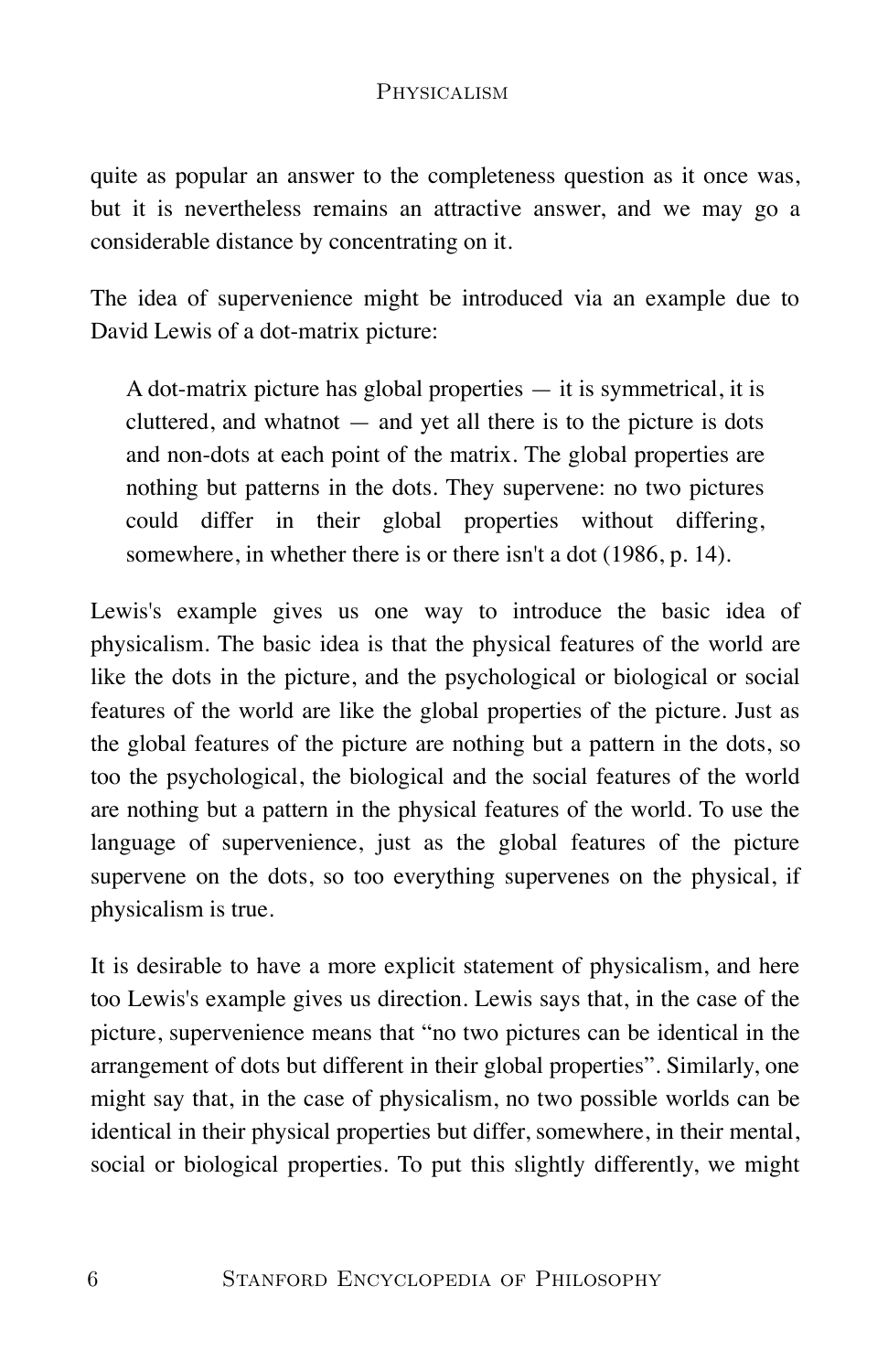say that if physicalism is true at our world, then no *other* world can be physically identical to it without being identical to it in all respects. This suggests the following account of what physicalism is (in the following formulation and in subsequent ones, we use "iff" to abbreviate "if and only if"):

(1) Physicalism is true at a possible world *w* iff any world which is a physical duplicate of *w* is a duplicate of *w simpliciter*.

If physicalism is construed along the lines suggested in (1), then we have an answer to the completeness question. The completeness question asks: what does it mean to say that *everything* is physical. According to (1), what this means is that if physicalism is true, there is no possible world which is identical to the actual world in every physical respect but which is not identical to it in a biological or social or psychological respect. It will be useful to have a name for physicalism so defined, so let us call it *supervenience physicalism*.

# 4. Supervenience Physicalism: Further Issues

Supervenience physicalism is relatively simple and clear, but when construed as a formulation of physicalism, it faces four problems. (There is also a fifth problem to be discussed later, viz., whether supervenience is sufficient for physicalism.) These are: (a) the lone ammonium molecule problem; (b) the modal status problem; (c) the epiphenomenal ectoplasm problem; and (d) the blockers problem. As we will see, while some of these are relatively easily answered, others are much more challenging.

4.1 The lone ammonium molecule problem

(Cf. Kim 1993.) Imagine a possible world *W\** that is physically exactly like our world except in one trivial respect: it has one extra ammonium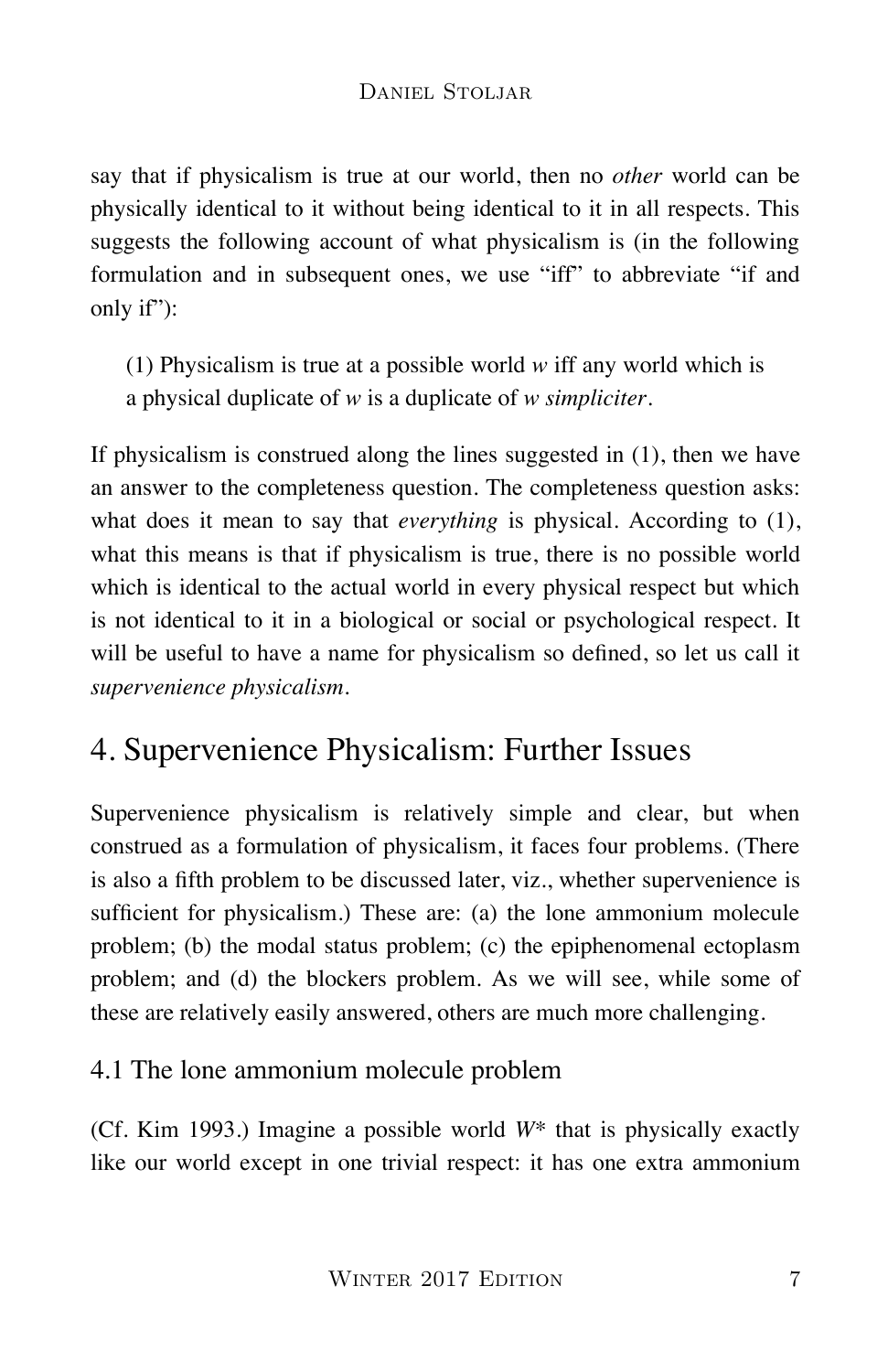molecule located, say, on Saturn's rings. It is natural to suppose that at *W\**, the distribution of mental properties is exactly as it is in the actual world — the presence of an extra molecule does not make that much of a difference. On the other hand, for all (1) says, such a world might be *radically different* in terms of the distribution of mental properties. Since (1) only refers to worlds that are exact minimal physical duplicates of our world, it is silent on worlds that are different *even in minute details*, and hence is silent on *W\**. It thus leaves open the possibility that, in *W\**, everything has mental properties, or nothing has or the only things that have mental properties are Saturn's rings! But that seems absurd: while *W\** is clearly not a physical duplicate of our world, for it contains an extra molecule, the distribution of mental properties in *W\** would nevertheless match that of the actual world.

There are a number of different responses to this problem in the literature (cf. Kim 1993). Perhaps the simplest response is that the problem conflates two issues that are better kept apart: the question of what physicalism itself tells us about *W\**, and the question of what our general knowledge tells us about *W\**. It is true that physicalism itself does not tell us anything about the distribution of mental properties at *W\**. Nevertheless, we know independently what the distribution is  $-$  we know independently that the presence or absence of molecules on Saturn doesn't affect things like who has mental properties here on Earth. But why should one assume that this last piece of knowledge should be a consequence of physicalism? To put the point slightly differently, imagine that we discover that who has mental properties on Earth *is* in part a function of the behavior of molecules on Saturn. That would of course tell us that we are deeply wrong in our assumptions about how the world works. But it would not tell us that we are deeply wrong about physicalism. (For further discussion of this point, see Paull and Sider 1992, and Stalnaker 1996.)

4.2 The modal status problem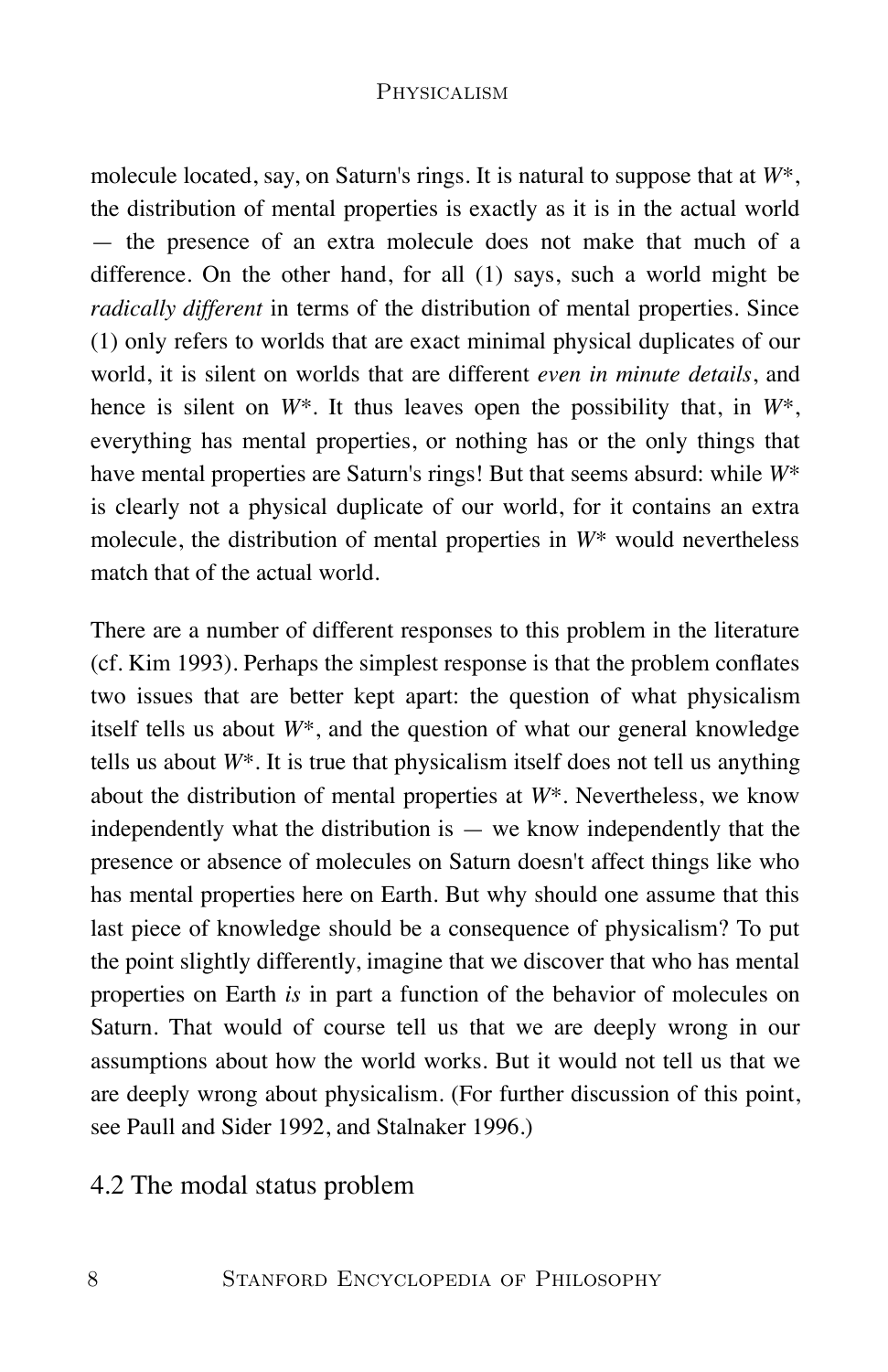Some philosophers (e.g. Davidson 1970) have thought of physicalism as a conceptual or necessary truth, if it is true at all. But most have thought of it as contingent, a truth about our world which might have been otherwise. The statement of physicalism encoded in (1) allows a way in which this might be so. (1) tells us that physicalism is true at a world just in case the world in question conforms to certain conditions. But it leaves it open whether or not the actual world conforms to those conditions *as a matter of fact*. Perhaps it is *not* true of our world that a physical duplicate of it would be a psychological duplicate. If so, physicalism would not be true at our world.

But for some it is puzzling that physicalism is stated using modal notions (i.e. notions such as possible worlds) and nonetheless is contingent. To see the problem, notice first that, supervenience physicalism tells us that the physical truths of the world entail *all* the truths; hence

(2) The physical truths entail all the truths.

Now suppose that *S* is a statement which specifies the physical nature of the actual world and *S\** is a statement which specifies the total nature of the world. (It might be that neither *S* nor *S\** are expressible in languages we can understand, but let us set this aside.) If supervenience physicalism is true, it will then be true that:

(3) *S* entails *S\**

On the other hand, (3) is clearly a necessary truth. However, if (3) is a necessary truth, how can *physicalism* be contingent? After all, (3) seems equivalent to physicalism. But if the two are equivalent, how can one be necessary and the other contingent?

But the response to this problem is straightforward. (3) is necessary, but it is *not* equivalent to physicalism. Rather, (3) *follows* from physicalism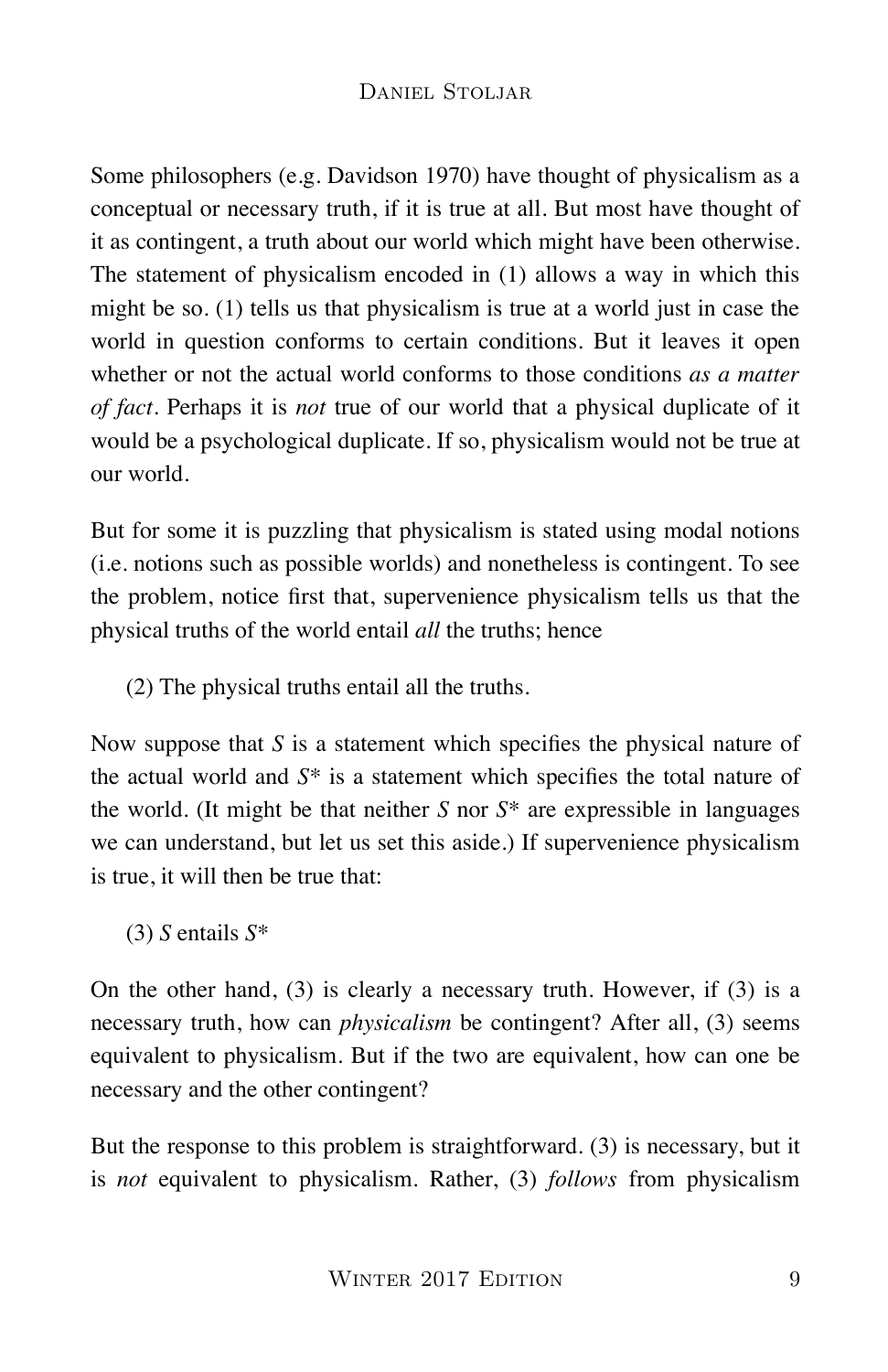given various contingent assumptions, in particular the assumptions that *S* and  $S^*$  *are* the statements we say they are  $-$  it is contingent fact, for example that *S\** summarizes the total nature of the world. On other hand, (2) *is* equivalent to physicalism but it is *not* necessary. (It is important to bear in mind here that not all entailment claims are necessary. Consider 'my aunt's favorite statement entails my uncle's favorite' — that statement is contingent even though it is most naturally thought of as an entailment claim.)

## 4.3 The epiphenomenal ectoplasm problem

(Cf. Horgan 1983, Lewis 1983.) Imagine a possible world *W* that is exactly like our world in respect of the distribution of physical and mental properties, but for one difference: it contains some pure experience which does not interact causally with anything else in the world *epiphenomenal ectoplasm*, to give it a name. The problem this possibility presents for (1) is that, if (1) provides the correct definition of physicalism, and if physicalism is true at the actual world, then there is *no* possible world of the kind we just described, i.e., *W* does not exist. The reason is that *W* is by assumption a physical duplicate of our world; but then, if physicalism is true at our world, *W* should be a duplicate simpliciter of our world. But *W* is patently not a duplicate of our world: it contains some epiphenomenal ectoplasm that our world lacks. On the other hand, it seems quite wrong to say that  $W$  is an impossibility  $-$  at any rate, physicalism should not *entail* that it is impossible.

In order to solve the epiphenomenal ectoplasm problem, we need to adjust (1) so that it does not have the truth of physicalism ruling out *W* as a possible world. While there are a number of different proposals about how to do this, one influential proposal is due to Frank Jackson (cf. Jackson 1993. For earlier proposals and further discussion, see Horgan 1983 and Lewis 1983.) He proposes replacing (1) with: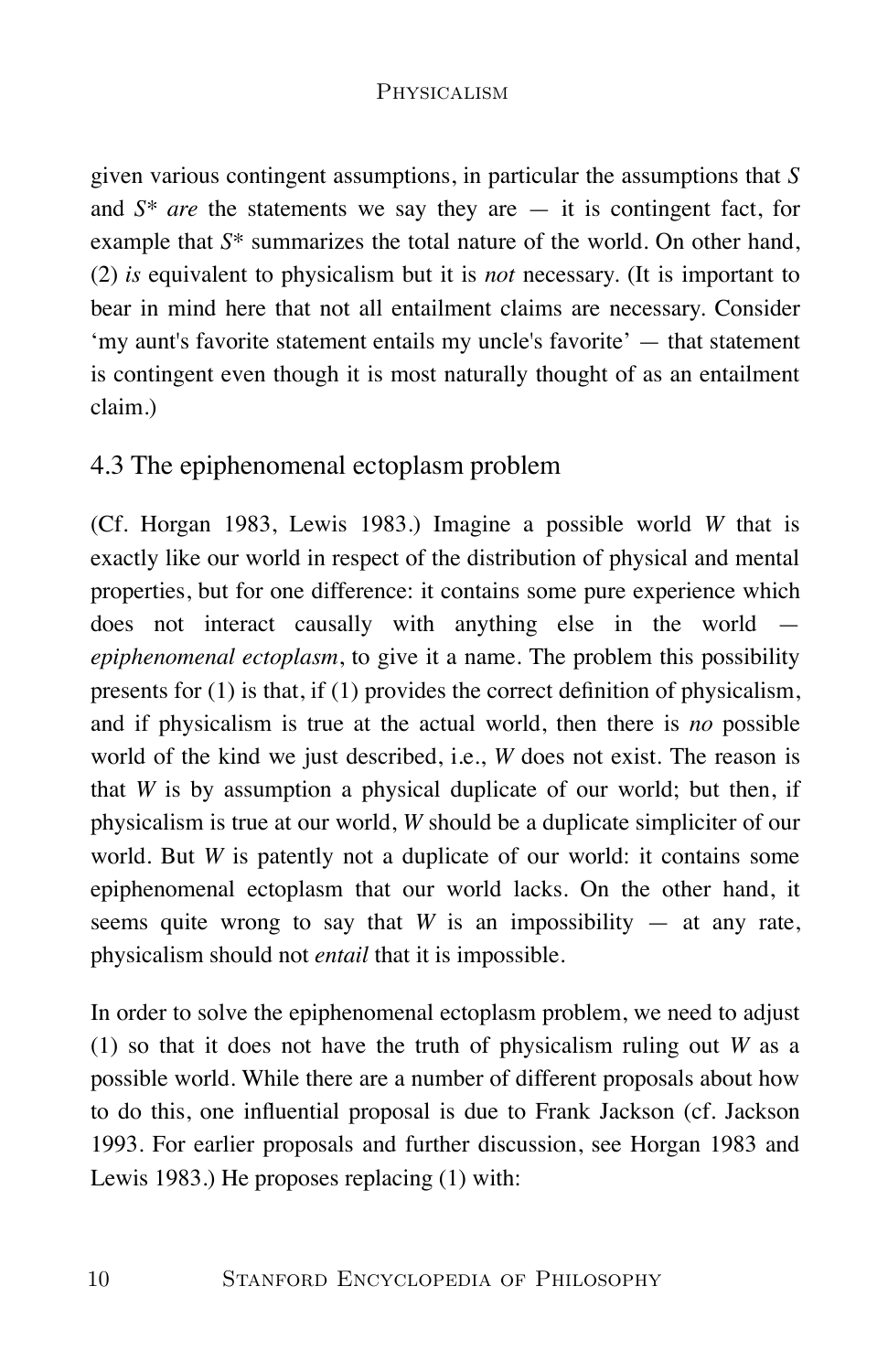(4) Physicalism is true at a possible world *w* iff any world which is a minimal physical duplicate of *w* is a duplicate of *w simpliciter*

By 'minimal physical duplicate', Jackson means a possible world that is identical in all physical respects to the actual world, but which does not contain anything else; in particular, it does not contain any epiphenomenal ectoplasm. Unlike (1), (4) does not have physicalism ruling out *W*, and so (4) is on the face of it preferable to (1) as a statement of physicalism.

A different proposal is due to David Chalmers (1996). He proposes replacing (1) with:

(5) Physicalism is true at a possible world *w* iff any world which is a physical duplicate of *w* is a positive duplicate of *w*

By 'positive duplicate', Chalmers means a possible world that instantiates all the positive properties of the actual world, where in turn a positive property is defined as "one that if instantiated in a world W, is also instantiated by the corresponding individual in all worlds that contain W as a proper part"  $(1996, p. 40)$ . Unlike  $(1)$ , and like  $(4)$ ,  $(5)$  does not have physicalism ruling out *W*, and so (5) is on the face of it preferable to (1) as a statement of physicalism.

4.4 The blockers problem

(Cf. Hawthorne 2002, Leuenberger 2008) Imagine a possible world similar to ours with respect to the distribution of mental and physical properties, except for this difference: the relation between physical facts and mental facts is weaker than supervenience—mental facts are entailed by physical facts so long as there are no facts which block that entailment —blockers, as they are called. For example, being in an overall physical condition P will necessitate being in pain so long as you do not also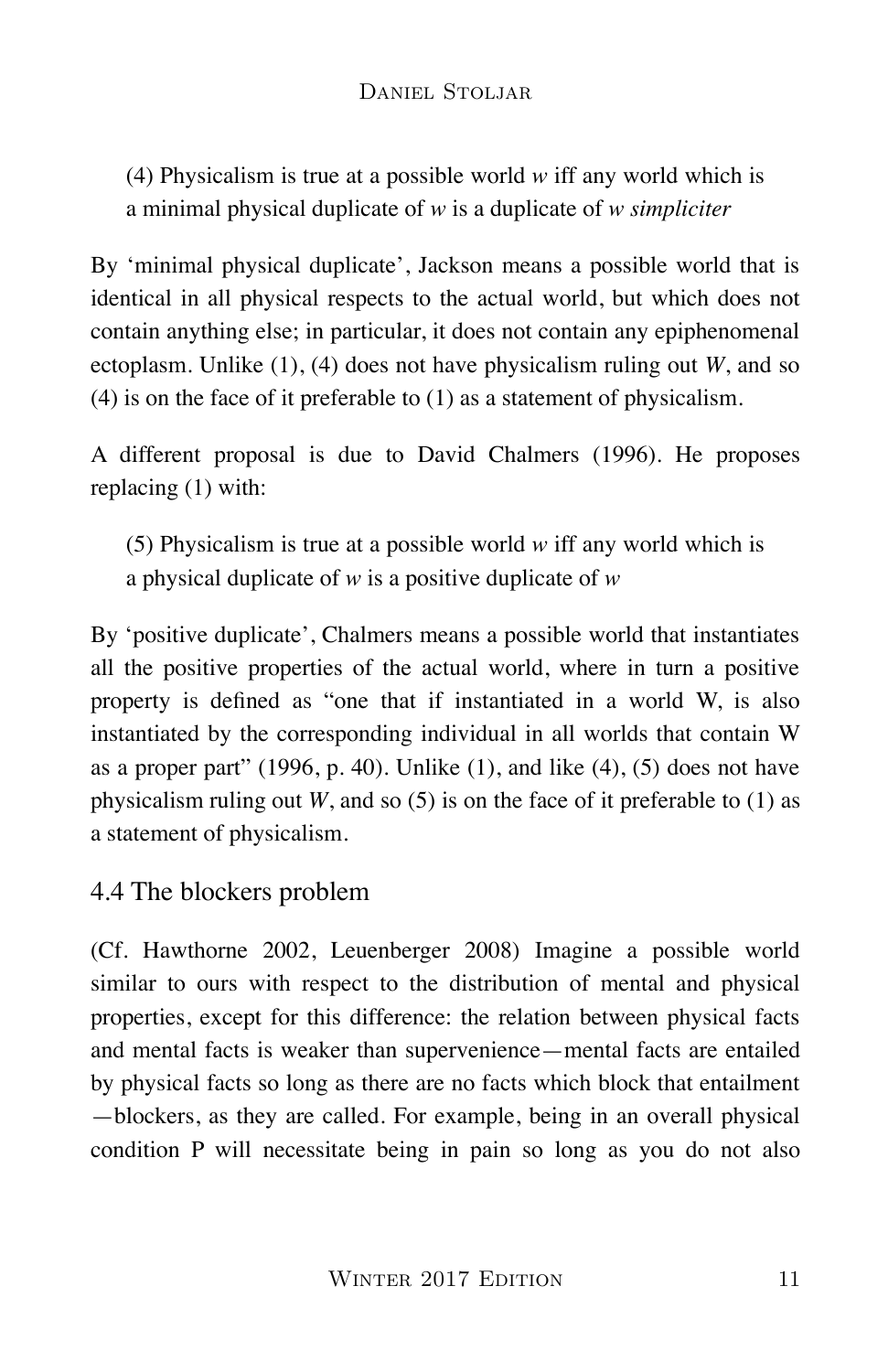instantiate some further property B. If you are in both P and B you are not in pain; but if you are in P and not in B, you will be in pain.

The problem that this possibility raises for supervenience definitions of physicalism is as follows. Let us suppose that the relation obtaining at a world *W* between the mental and the physical is one of weak necessity as just defined; that is, suppose that, at *W*, the mental is necessitated by the physical but only if certain blockers are absent. Intuitively it would seem that physicalism is false at *W*. On the other hand, if physicalism is defined in the way suggested by Jackson it would be true. After all, applied to *W*, Jackson's definition says that physicalism is true at *W* just in case any minimal physical duplicate of *W* is a duplicate simpliciter. But that seems to be true of *W* as we have imagined it. Conclusion: if blockers are possible, physicalism is false at *W*, and yet it should not be false on Jackson's definition.

There are a number of possible responses to the blockers problem. One is to resist the intuition that physicalism is false at *W* in the circumstance described, even if we adopt Jackson's definition of physicalism. A different response is to adopt a formulation of physicalism that is weaker than supervenience physicalism; this strategy is pursued in Leuenberger 2008. A third response is to say that what the blockers problem brings out is that there is a difference between two ways that physicalists have sought to respond to the epiphenomenal ectoplasm problem; in particular, if one adopts (5) rather than (4) as one's response to the epiphenomenal ectoplasm problem, this would have the advantage that it does not also face the blockers problem. For if the relation of the mental to the physical that obtains at *W* is one of weak necessity, then not only is physicalism false but it is also false that any world which is a physical duplicate of *W* is a positive duplicate of  $W -$  at some physical duplicate worlds, for example, there will be no psychological properties at all. None of these responses are clearly correct however, and the proper treatment of the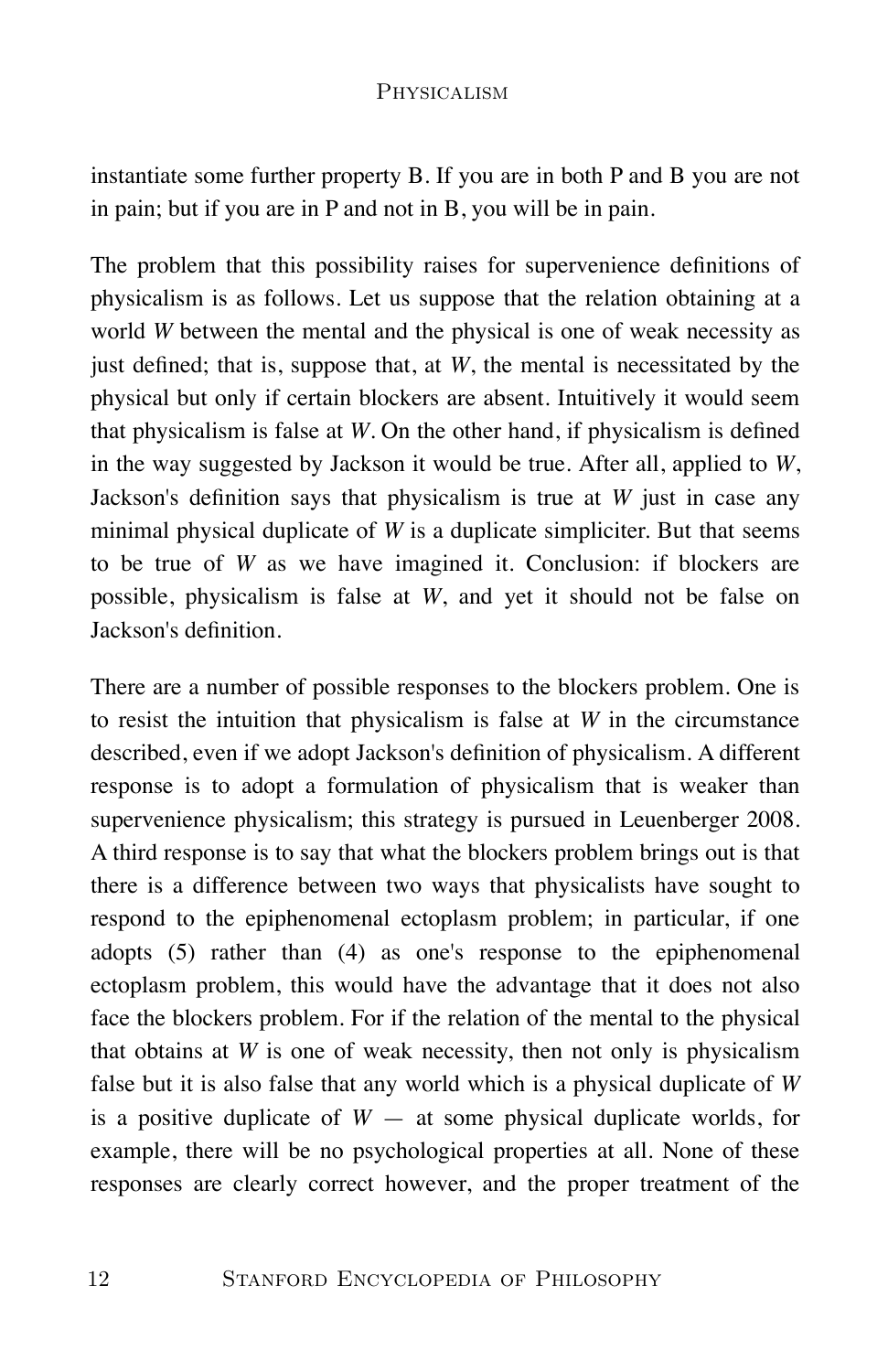blockers problem (and indeed of the epiphenomenal ectoplasm problem, of which the blockers problem is a development) is an open question in the literature (For simplicity, I will continue with (1), rather than with either (4) or (5); nothing in what follows will turn on this choice.)

# 5. Supervenience Physicalism as Minimal Physicalism

Physicalism is intended as a very general claim about the nature of the world, but by far the most discussion of physicalism in the literature has been in the philosophy of mind. The reason for this is that it is in philosophy of mind that we find the most plausible and compelling arguments that physicalism is false. Indeed, as we will see later on, arguments about qualia and consciousness are usually formulated as arguments for the conclusion that physicalism is false.

While the issue of physicalism is central to philosophy of mind, however, it is important also to be aware that supervenience physicalism is neutral on a good many of the questions that are pursued in philosophy of mind, and pursued elsewhere for that matter. If you read over the philosophy of mind literature, you will often find people debating a number of different issues: whether there *are* mental states at all; what *sort* of thing mental states are; to what extent mental states are environmentally determined. Given the multifariousness of mental states, it is quite likely that the correct position will be some kind of combination of these positions. But this is a question of further inquiry that is irrelevant to physicalism itself. So physicalism itself leaves many debates in the philosophy of mind unanswered.

This point is sometimes expressed by saying that *supervenience physicalism is minimal physicalism* (Lewis 1983): it is intended to capture the minimal or core commitment of physicalism. Physicalists may differ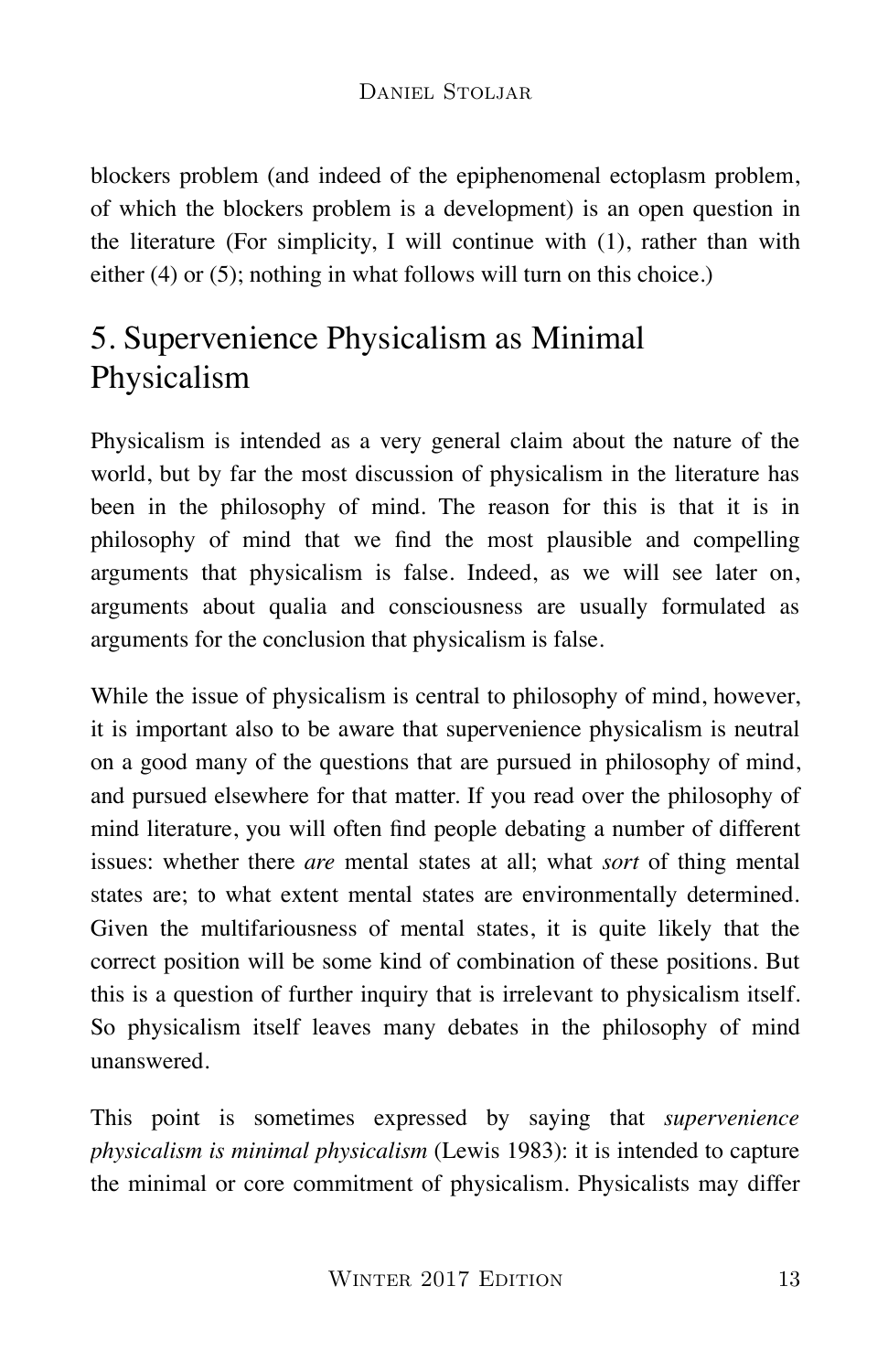from one another in many ways, but all of them must at least hold supervenience physicalism. (Notice that the idea that (1) captures the minimal commitment of physicalism is a distinct idea from that of a minimal physical duplicate which Jackson uses in his attempt to capture minimal physicalism.)

Two issues here require further comment. First, in some discussions in philosophy of mind, the term 'physicalism' is used to refer to the identity theory, the idea that mental states or properties are neurological states or properties (Block 1980). In this use of the term, one can reject physicalism by rejecting the identity theory — so by that standard a behaviorist or functionalist in philosophy of mind would not count as a physicalist. Obviously, this is a much more restricted use of the term than is being employed here.

Second, one might think that supervenience physicalism is inconsistent with eliminativism, the claim that psychological states do not exist, for the following reason. Suppose psychological states supervene on physical states. Doesn't that mean, contrary to eliminativism, that there must *be* some psychological states? The answer to this question is 'no.' For consider: the telephone on my desk has no psychological states whatsoever. Nevertheless it is still true (though, admittedly, a little odd) to say that a telephone which is identical to my telephone in all physical respects will be identical to it in all psychological respects. In the sense intended, therefore, one thing can be psychologically identical to another even when neither *has* any psychological states.

# 6. Token and Type Physicalism

To what extent does supervenience physicalism capture minimal physicalism, the core commitment of all physicalists? In order to answer this question it is worth comparing and contrasting supervenience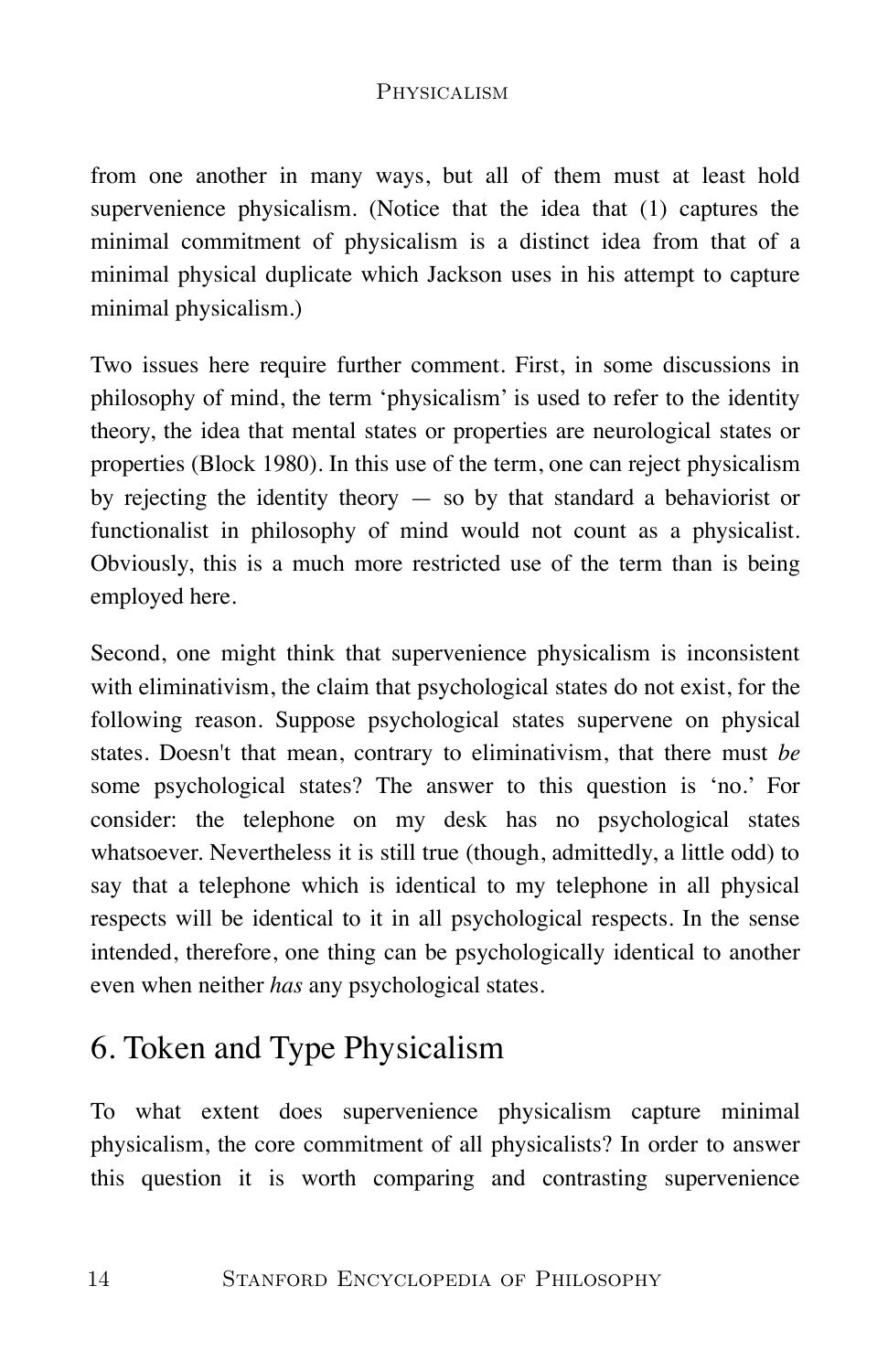physicalism with two alternative statements of physicalism that one finds in the literature: token and type physicalism.

Token physicalism is the view that every particular thing in the world is a physical particular. Here is one formulation of this idea:

## **Token physicalism**:

For every actual particular (object, event or process)  $x$ , there is some physical particular  $y$  such that  $x = y$ .

Supervenience physicalism neither implies nor is implied by token physicalism. To see that token physicalism does not imply supervenience physicalism, one need only note that the former is consistent with a version of dualism, namely property dualism. The mere fact that every particular has a physical property does not rule out the possibility that some particulars also have non-supervenient mental properties, i.e. mental properties that are only contingently related to the physical. But supervenience physicalism *does* rule out this possibility. Since token physicalism does not rule out property dualism but supervenience physicalism does, the first does not imply the second.

To see that supervenience physicalism does not imply token physicalism, consider the United States Court of Appeals for the Seventh Circuit. This might be thought of as a social or legal object. But then, according to token physicalism, there must be some physical object for it to be identical with. But there might be no physical object (in any natural sense of the term) which is identical to the US Court of Appeals for the Seventh Circuit. On the other hand, supervenience physicalism imposes no such requirement, and so supervenience physicalism does not imply token physicalism (For the classic presentation of this point, see Haugeland 1983).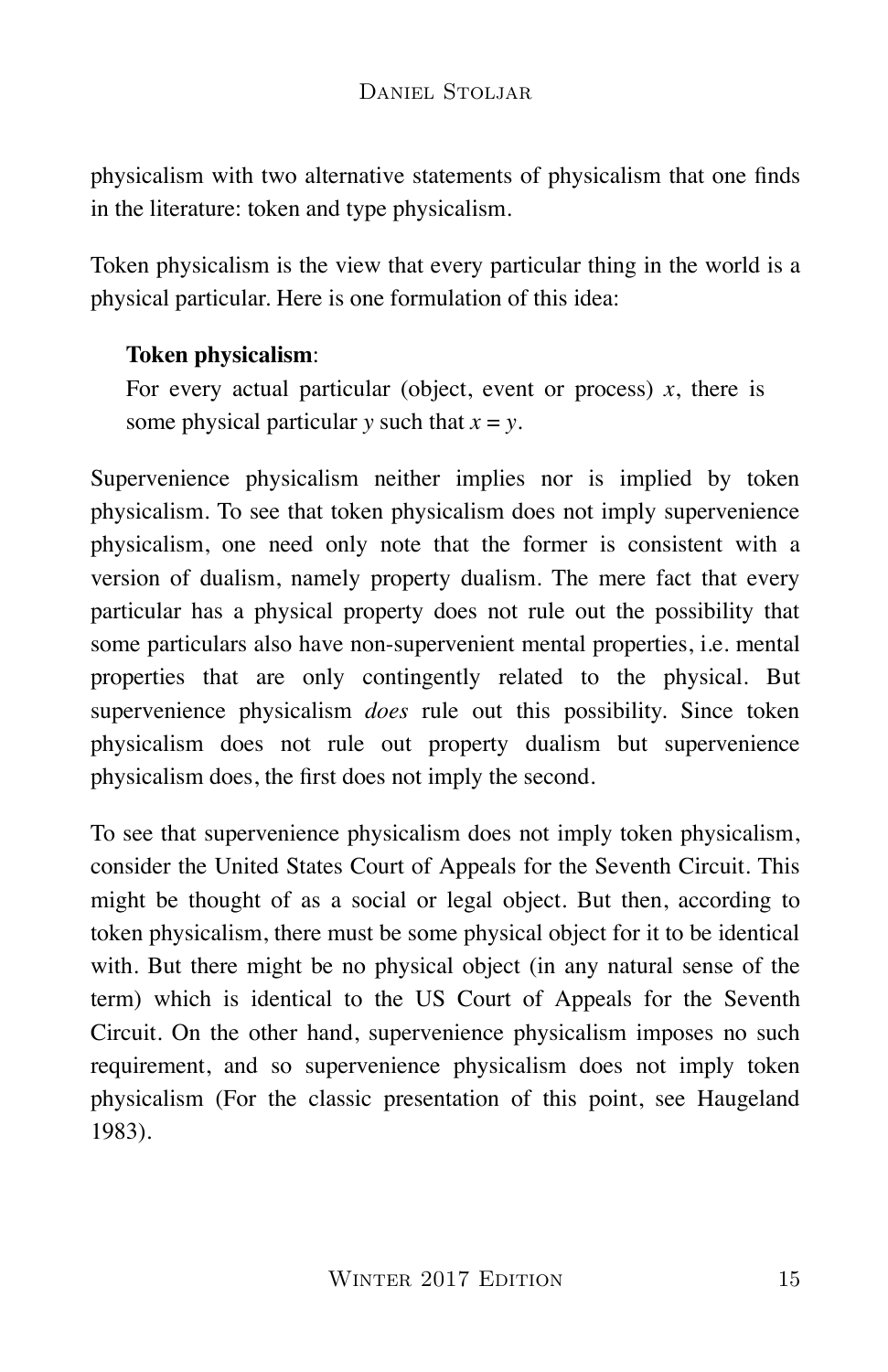The point that supervenience physicalism is logically distinct from token physicalism is an important one. One thing it shows is that token physicalism (since it is consistent with property dualism) does not capture minimal physicalism, and so the distinction between token physicalism and supervenience physicalism is no objection to the latter. But the difference between the two theses also raises a different question. Given that token physicalism does not capture the minimal commitment of physicalism, why has token physicalism been the subject of such discussion? One reason is that token physicalism provides one version of the idea that upper level scientific claims requires physical mechanisms. Supervenience physicalism does not on its own entail this. But token physicalism is often seen as a way to ensure this requirement. (For the classic presentation of this point, see Fodor 1974; see also Papineau 1996. And for a different view about token physicalism see Latham 2001.)

Having considered token physicalism, we can now turn to type physicalism. Type physicalism is a generalization and extension of the identity theory, which we considered above. It holds that that every property (or at least every property that is or could be instantiated in the actual world) is identical with some physical property. Here is a statement of this sort of idea:

## **Type physicalism**:

For every actually instantiated mental property *F*, there is some physical property *G* such that *F*=*G*.

Unlike token physicalism, type physicalism certainly *does* entail supervenience physicalism: if every property instantiated in the actual world is identical with some physical property, then a world identical to our world in physical respects will of course be identical to it in all respects.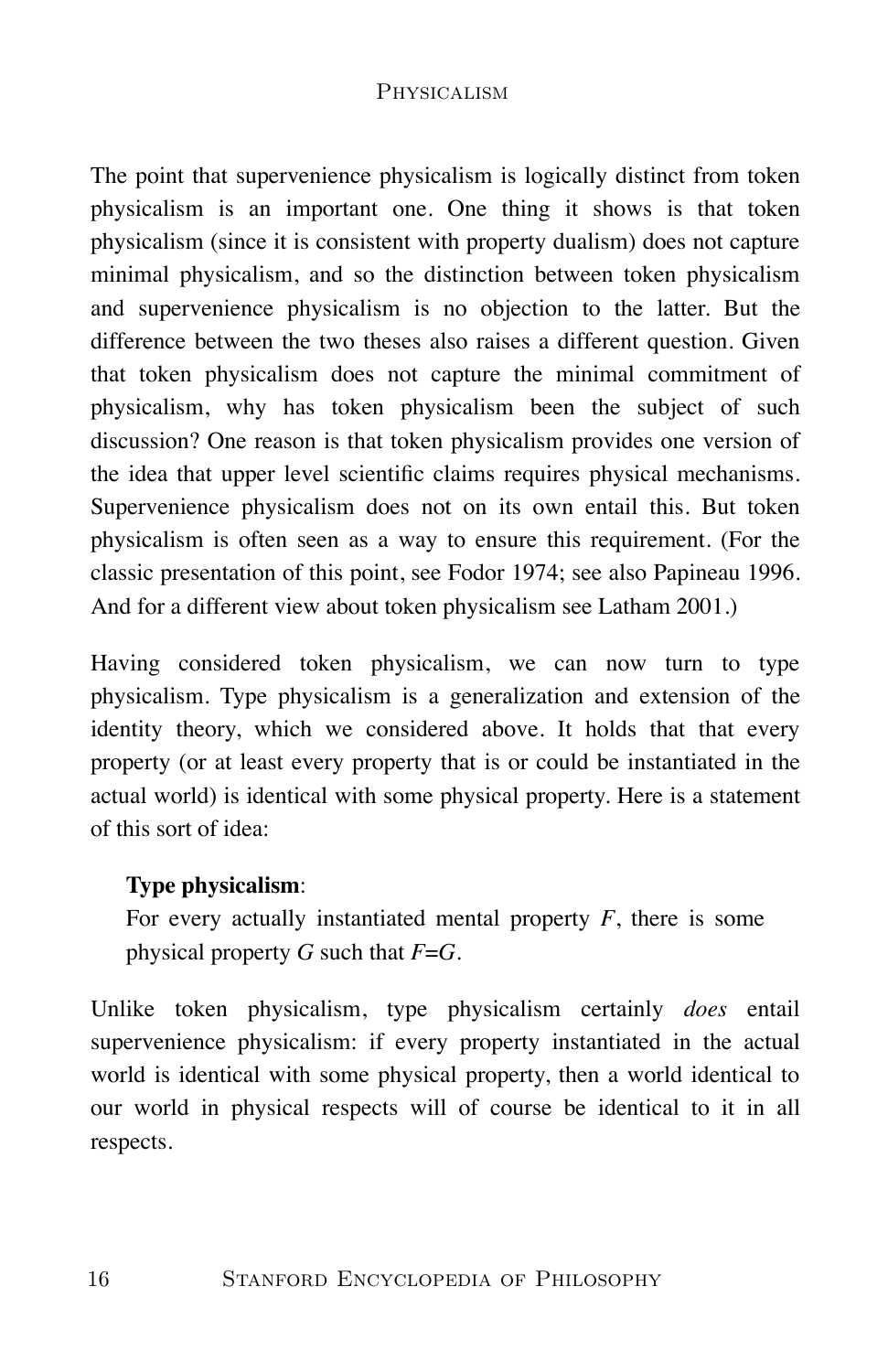Nevertheless the reverse entailment does not hold. Supervenience physicalism, as we have been understanding it, is consistent with the possibility (if not the actuality) of disembodiment. But type physicalism as defined here is inconsistent with this possibility, at least if we focus actually instantiated mental properties. To that extent, supervenience physicalism does not entail type physicalism.

Earlier we noted that philosophers such as Davidson have thought that physicalism is a necessary truth. Even on that assumption, however, it is still not completely obvious that supervenience physicalism entails type physicalism. The reason for this has to do with questions concerning the logical (or Boolean) closure of the set of physical properties — if *P*, *Q* and *R* are physical properties, which of the various logical permutations of *P*, *Q* and *R* are likewise physical properties? On some assumptions concerning closure and supervenience, supervenience physicalism (construed as a necessary truth) entails type physicalism; on other assumptions, it doesn't. But the problem is that the assumptions themselves are difficult to interpret and evaluate, and so the issue remains a difficult one. It is not necessary for our purposes to settle the question concerning closure here. (For further discussion of these issues see Kim 1993, Bacon 1990, Van Cleve 1990, Stalnaker 1996.)

# 7. Reductive and Non-Reductive Physicalism

Before the development of the notion of supervenience, physicalism was often stated as a reductionist thesis. It will therefore be useful to contrast the supervenience formulation of physicalism with various reductionist proposals, and also to consider a question that has received a lot of attention in the literature, viz., whether a physicalist must be a reductionist.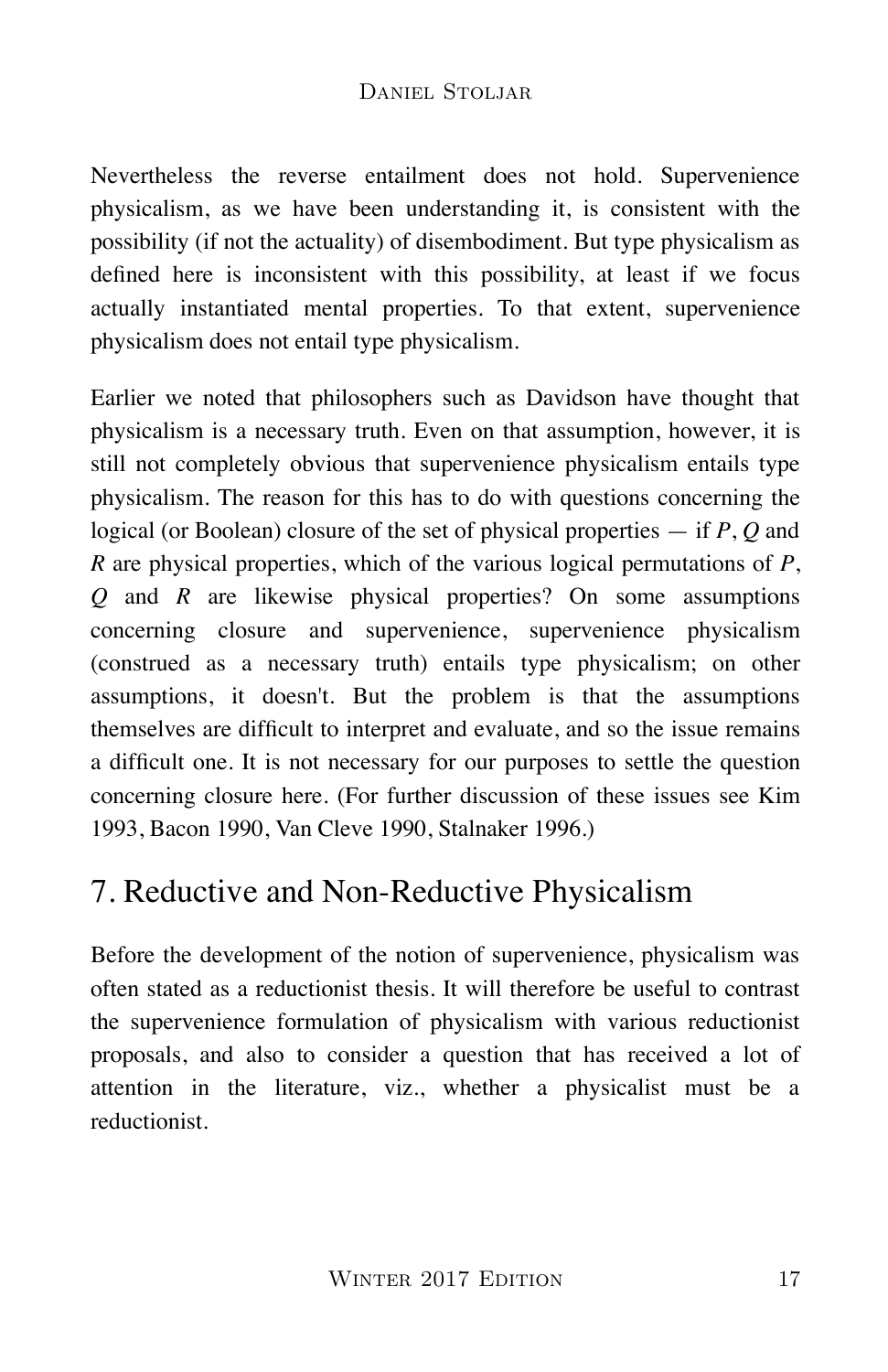The main problem in assessing whether a physicalist must be a reductionist is that there are various non-equivalent versions of reductionism.

One idea is tied to the notion of conceptual or reductive analysis. When philosophers attempt to provide an analysis of some concept or notion, they usually try to provide a reductive analysis of the notion in question, i.e. to analyze it in other terms. Applied to the philosophy of mind, this notion might be thought of entailing the idea that every mental concept or predicate is analyzed in terms of a physical concept or predicate. A formulation of this idea is (6):

(6) Reductionism is true iff for each mental predicate *F*, there is a physical predicate *G* such that a sentence of the form ' *x* is  $F$  iff  $x$ is *G*' is analytically true.

While one occasionally finds in the literature the suggestion that physicalists are committed to (6) in fact, no physicalist since before Smart (1959) has (unqualifiedly) held anything like (6). Adapting Ryle (1949), Smart supposed that in addition to physical expressions there is a class of expressions which are topic-neutral, i.e. expressions which were neither mental nor physical but when conjoined with any theory would greatly increase the expressive power of the theory. Smart suggested that one might analyze mental expressions in topic-neutral (but not physical) terms, which in effect means that a physicalist could reject (6). It is fair to say that this move is one of the central innovations of philosophy of mind, a move to a large extent endorsed and developed later on by functionalists and cognitive scientists.

A different notion of reduction derives from the attempts of philosophers of science to explain intertheoretic reduction. The classic formulation of this notion was given by Ernest Nagel (1961). Nagel said that one theory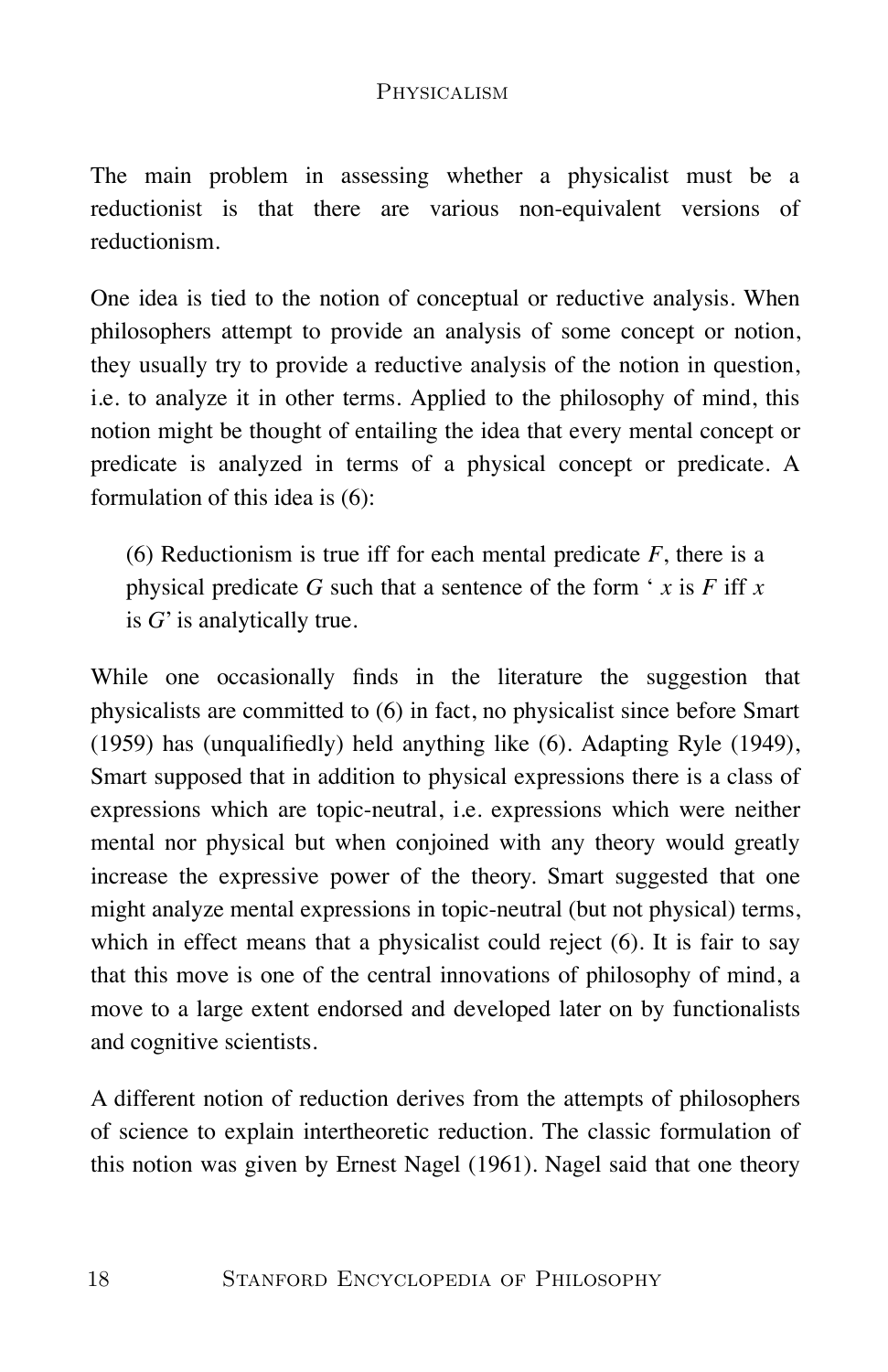was reduced to another if you could logically derive the first from the second together with what he called bridge laws, i.e., laws connecting the predicates of the reduced theory (the theory to be reduced) with the predicates of the reducing theory (the theory to which one is reducing). Here is a formulation of this idea, where the theories in question are psychology and neuroscience:

(7) Reductionism is true iff for each mental predicate *F* there is a neurological predicate *G* such that a sentence of the form '*x* is *F* iff *x* is *G*' expresses a bridge law.

Once again, however, there is no reason at all why physicalists need to accept that reductionism is true in the sense of (7). Indeed, many philosophers have argued that there are very strong empirical reasons to deny that anything like (7) is going to be the case. The reason is this. Many different neurological processes (whether in our own species or a different one) could underlie the same psychological process — indeed, given science fiction, even non-neurological processes might underlie the same psychological process. But if multiple realizability  $-$  as this sort of idea is called  $-$  is true, then  $(7)$  seems to be false. (Fodor 1974, but for recent alternative views, see Kim 1993).

A third notion of reductionism is more metaphysical in focus than either the conceptual or theoretical ideas reviewed so far. According to this notion, reductionism means that the properties expressed by the predicates of (say) a psychological theory are identical to the properties expressed by the predicates of (say) a neurological theory  $-$  in other words, this version of reductionism is in essence a version of type physicalism or the identity theory. However, as we have seen, if physicalists are committed only to supervenience physicalism, they are not committed to type physicalism. Hence a physicalist need not be a reductionist in this metaphysical sense.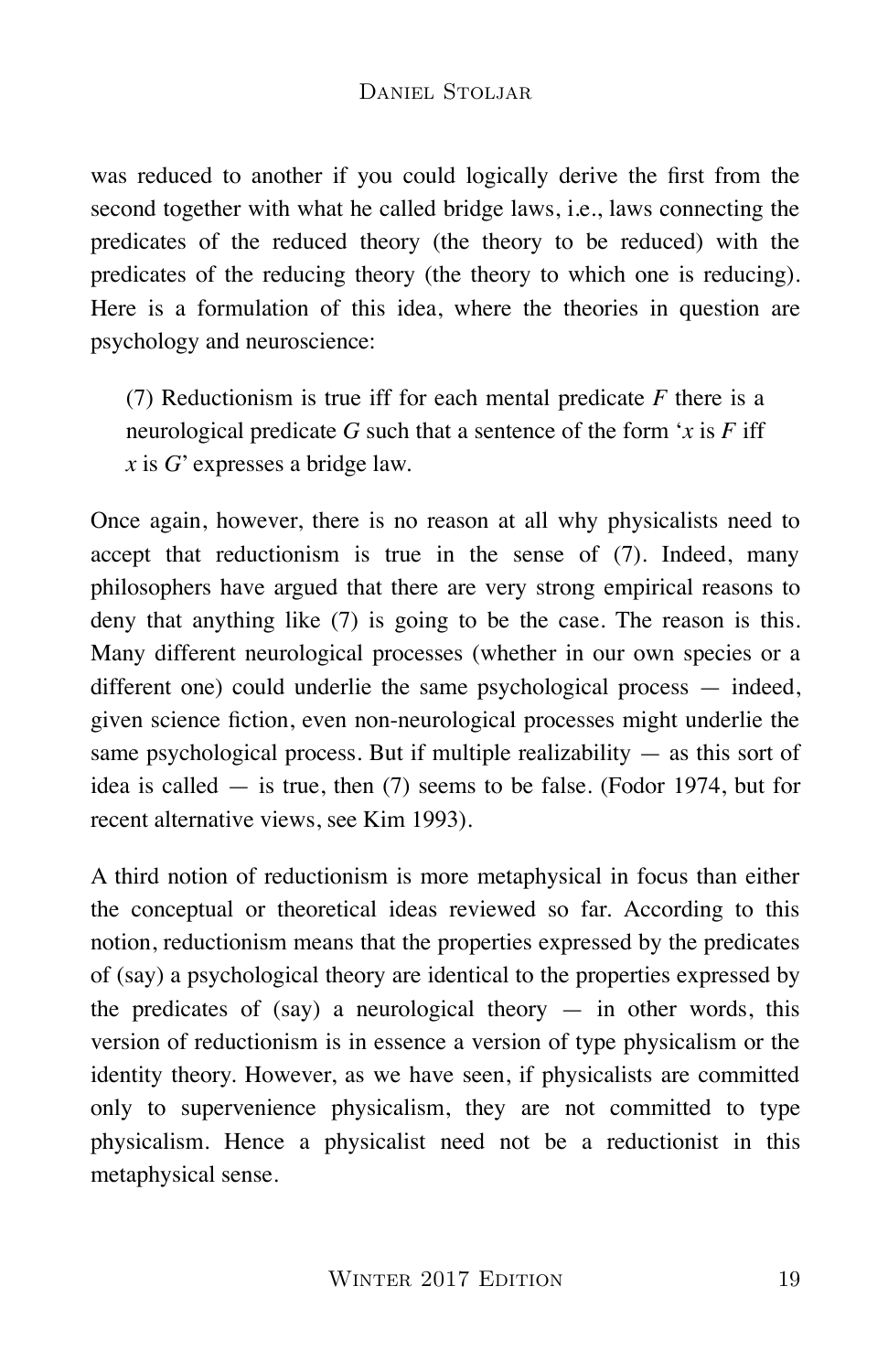A final notion of reductionism that needs to be distinguished from the previous three concerns whether mental statements follow *a priori* from non-mental statements. Here is a statement of this sort of idea,

(8) Reductionism is true iff for each mental predicate *F* there is non-mental predicate *G* such that a sentence of the form "if *x* is *F* then *x* is *G*" is *a priori*.

What (8) says is that if reductionism is true, *a priori* knowledge alone, plus knowledge of the physical truths will allow one to know the mental truths. This question is in fact a highly vexed one in contemporary philosophy. However, this question is usually debated in the context of another, viz., the question of *a posteriori* and *a priori* physicalism. It is to that question, therefore, to which we will now turn.

## 8. *A Priori* and *A Posteriori* Physicalism

We saw earlier that if physicalism is true then (3) is true, where '*S*' is a sentence that reports the entire physical nature of the world and '*S\**' is a sentence that reports the entire nature of the world:

(3) *S* entails *S\**

Another way to say this is to say that if physicalism is true, then the following conditional is necessarily true:

(9) If *S* then *S\**

Indeed, this is a general feature of physicalism: if it is true then there will always be a necessary truth of the form of (9).

Now, if (9) is necessary the question arises whether it is *a priori*, i.e. knowable independent of empirical experience, or whether it is *a*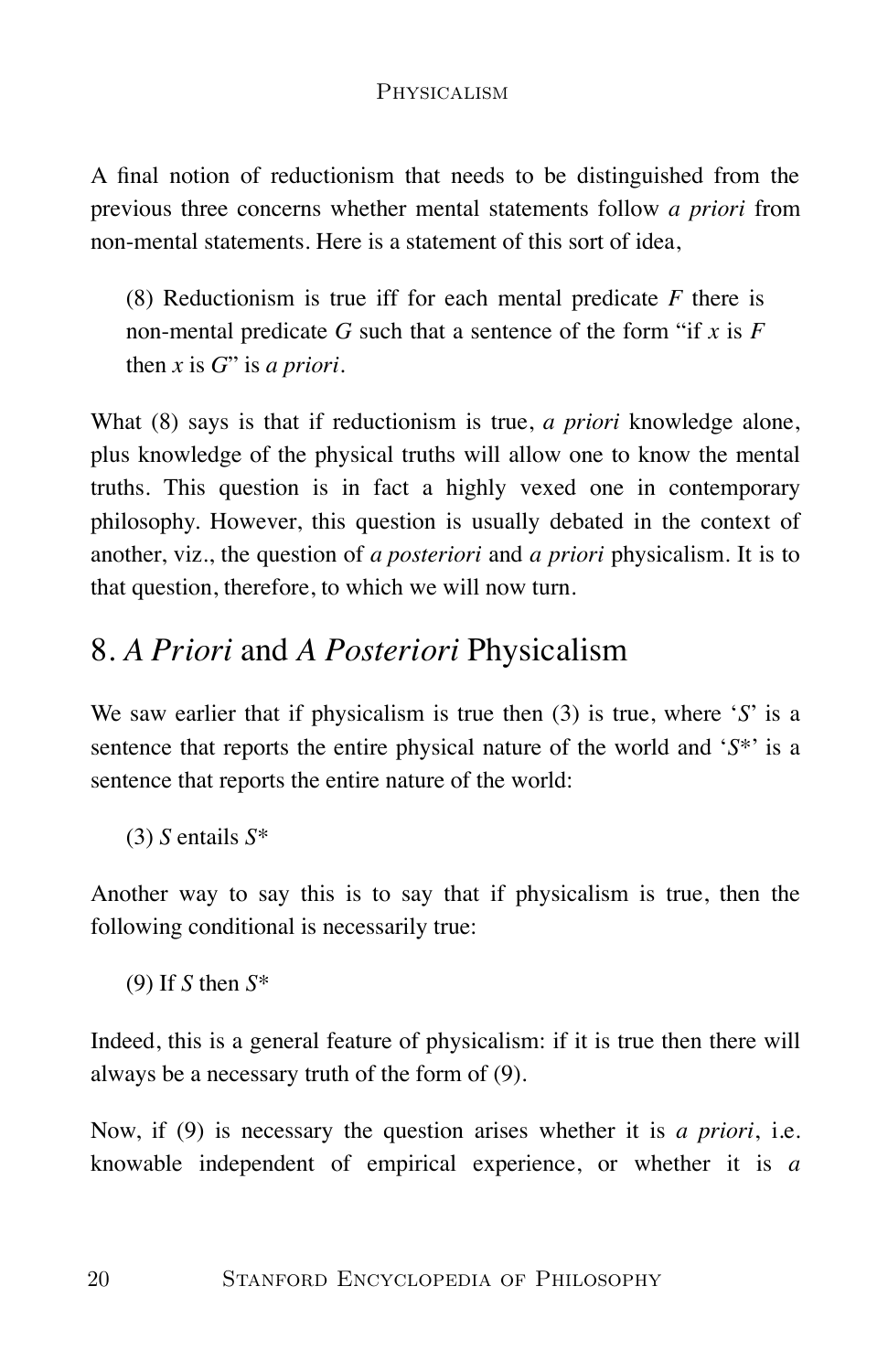*posteriori*, i.e. knowable but not independently of empirical experience. Traditionally, every statement that was necessary was assumed to be *a priori*. However, since Kripke's *Naming and Necessity* (1980), philosophers have become used to the idea that there are truths which are both necessary and *a posteriori*. Accordingly many recent philosophers have defended a *posteriori physicalism*: the claim that statements such as (9) are necessary and *a posteriori* (cf. Loar 1997). Moreover, they have used this point to try to disarm many objections to physicalism, including those concerning qualia and intentionality that we will consider in a moment. Indeed, as we have just noted, some philosophers have suggested that the necessary *a posteriori* provides the proper interpretation of nonreductive physicalism.

The appeal to the necessary *a posteriori* is on the surface an attractive one, but it is also controversial. One problem arises from the fact that Kripke's idea that there are necessary and *a posteriori* truths can be interpreted in two rather different ways. On the first interpretation — I will call it the derivation view — while there are necessary *a posteriori* truths, these truths can be derived *a priori* from truths which are *a posteriori* and contingent. On the second interpretation  $- I$  will call it the non-derivation view — there are *non-*derived necessary *a posteriori* truths, i.e. necessary truths which are not derived from any contingent truths (or any *a priori* truths for that matter). The problem is that when one combines the derivation view with the claim that (9) is necessary and *a posteriori*, one encounters a contradiction. If the derivation view is correct, then there is some contingent and *a posteriori* statement *S#* that logically entails (9). However, if *S#* logically entails (9) then (since 'If *C*, then if *A* then *B*' is equivalent to 'If *C* & *A*, then *B*') we can infer that the following is both necessary and *a priori*:

(10) If *S* & *S#* then *S\**.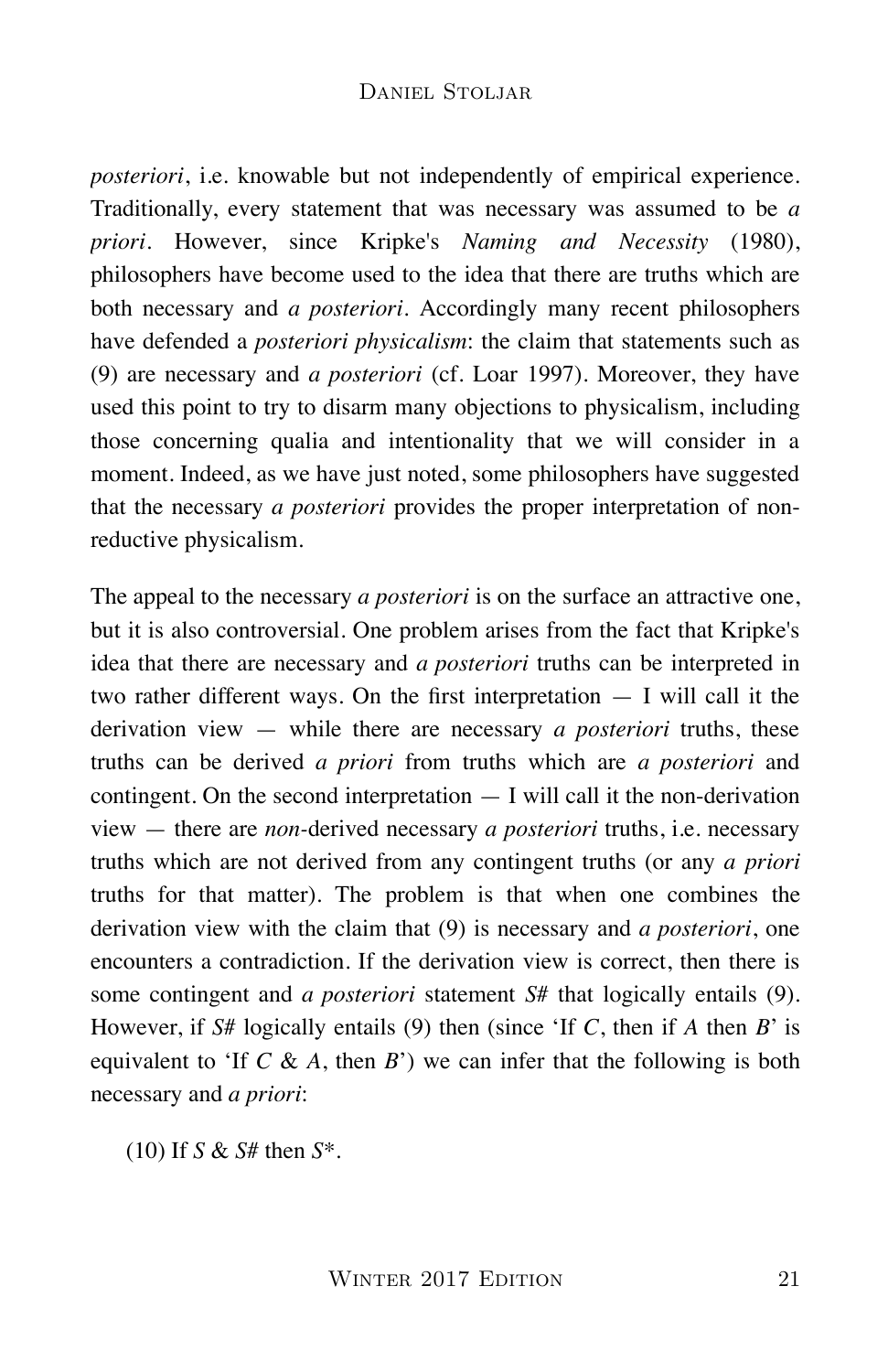One the other hand, if physicalism is true, and *S* summarizes the total nature of the world it seems reasonable to suppose that *S# was already implicitly included in S*. In other words it seems reasonable to suppose that (10) is simply an expansion of (9). But if (10) is just an expansion of (9), then if (10) is *a priori*, (9) must also be *a priori*. But that means our initial assumption is false: (9) is not a necessary *a posteriori* truth after all (Jackson 1998).

How might an *a posteriori* physicalist respond to this objection? The obvious response is to reject the derivation view of the necessary *a posteriori* in favor of the non-derivation view. But this is just to say that if one wants to defend *a posteriori* physicalism, one will have to defend the non-derivation view of the necessary *a posteriori*. However, the nonderivation view is controversial. Indeed, the question of which interpretation of Kripke's work is the right one, is one of the most vexed in contemporary analytic philosophy. So it is not something that we can hope to solve here. (For discussion, see Byrne 1999, Chalmers 1996, 1999, Jackson 1998, Loar 1997, Lewis 1994, Yablo 1999, and the papers in Gendler and Hawthorne 2004)

# 9. Is Supervenience Sufficient for Physicalism?

We noted above that while supervenience provides an attractive answer to the completeness question, it is not as popular now as it once was. Part of the reason for this are the problems mentioned in Supervenience Physicalism: Further Issues. But perhaps the most influential consideration here is what I will call *the sufficiency problem*, viz., the apparent fact that supervenience provides a necessary but not sufficient condition for the truth of physicalism.

One way to bring out the sufficiency problem focuses on *emergentism*, a position on the mind-body problem influential in the first forty years of the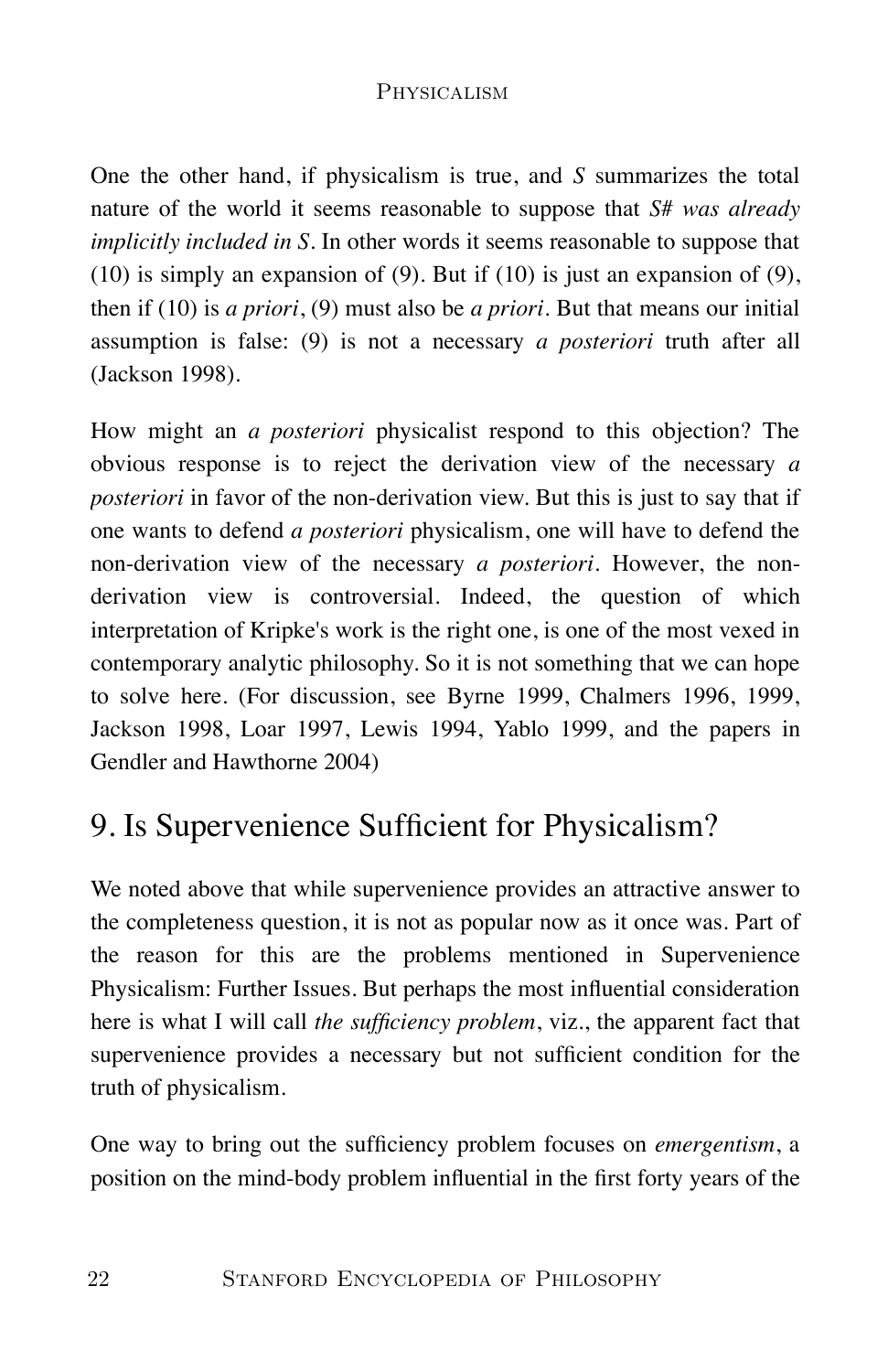twentieth century (Cf. Kim 1998; see also Wilson 2005; for the historical background to emergentism, see MacLaughlin 1992.) Emergentism may itself be understood in several ways, but in the sense that matters to the sufficiency objection, what is intended is a position that weaves together elements of both dualism and physicalism. On the one hand, the emergentist wants to say that mental facts and physical facts are metaphysically distinct—just as a standard dualist does. On the other hand, emergentist wants to agree with the physicalist that mental facts are necessitated by, and so supervene on, the physical facts. If this sort of position is coherent, (1) does not articulate a sufficient condition for physicalism. For if emergentism is true, any physical duplicate of the actual world is a duplicate *simpliciter*. And yet, if emergentism is true, physicalism is false.

A different way to bring out the sufficiency problem focuses on the idea of a necessary being which is essentially nonphysical (Cf. Jackson 1998). (Some theists believe that God provides an example of such a being.) If such a non-physical being exists, it is natural to suppose that physicalism is false. But if physicalism is defined according to (1), then physicalism may still be true, for it remains possible that any minimal physical duplicate of the world is a duplicate simpliciter. So, again, (1) does not formulate a sufficient condition for the truth of physicalism.

How to respond to the sufficiency problem? Some philosophers suppose that the issue is so serious that the only thing to do is to retreat from supervenience physicalism to type physicalism (e.g. Kim 1998). The major burden on this proposal, however, is that, as we have seen, type physicalism was given up for a very good reason, e.g., multiple realizability.

A different suggestion points out that the problem is only genuine if the cases that generate it are coherent – and are they? One reason against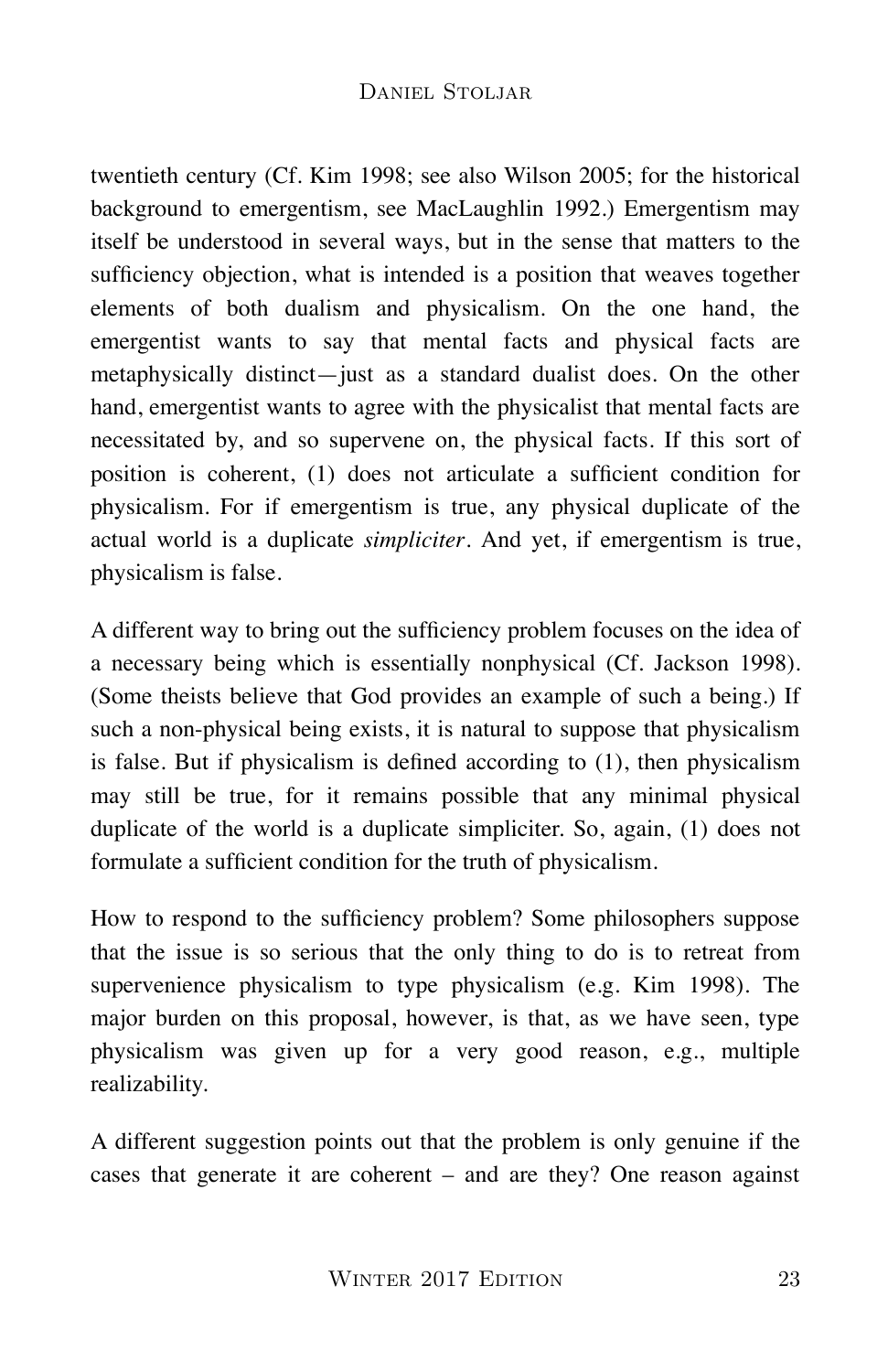supposing so is that both seem to violate Hume's dictum that there are no necessary connections between distinct existences. According to emergentism, for example, mental and physical properties are metaphysically distinct, and yet are necessarily connected. And if the nonphysical necessary being exists at all, it will presumably be necessarily connected to the physical world and yet distinct from it. However, Hume's dictum is itself a matter of controversy, so it is unclear if the cases can be dismissed in this way (see Jackson 1993, Stalnaker 1996, Stoljar 2010, and Wilson 2005, 2010).

In view of the difficulty of responding to the sufficiency problem by either retreating to type physicalism or rejecting the examples that generate the problem, a natural option at this point is to agree that (1) does not articulate a sufficient condition for physicalism but search for a related proposal that does. One suggestion along these lines, for example, might be to replace (1) with:

(11) Physicalism is true at a possible world *w* iff (a) any world which is a physical duplicate of *w* is a duplicate of *w* simpliciter; and (b) no property instantiated at *w* is metaphysically distinct from the physical properties instantiated at *w*.

Unlike  $(1)$ ,  $(11)$  does not have the consequence that the supervenience is sufficient for physicalism; hence it does not entail that physicalism is true if either emergentism is true or essentially non-physical necessary beings exist. Of course, (11) faces the further problem of saying what metaphysical distinctness is, and more generally what the relation is between condition (a) and condition (b). But it might also be supposed on behalf of (11) that the proponent of the sufficiency objection must already have answers to these questions, for otherwise the objection could not itself be advanced.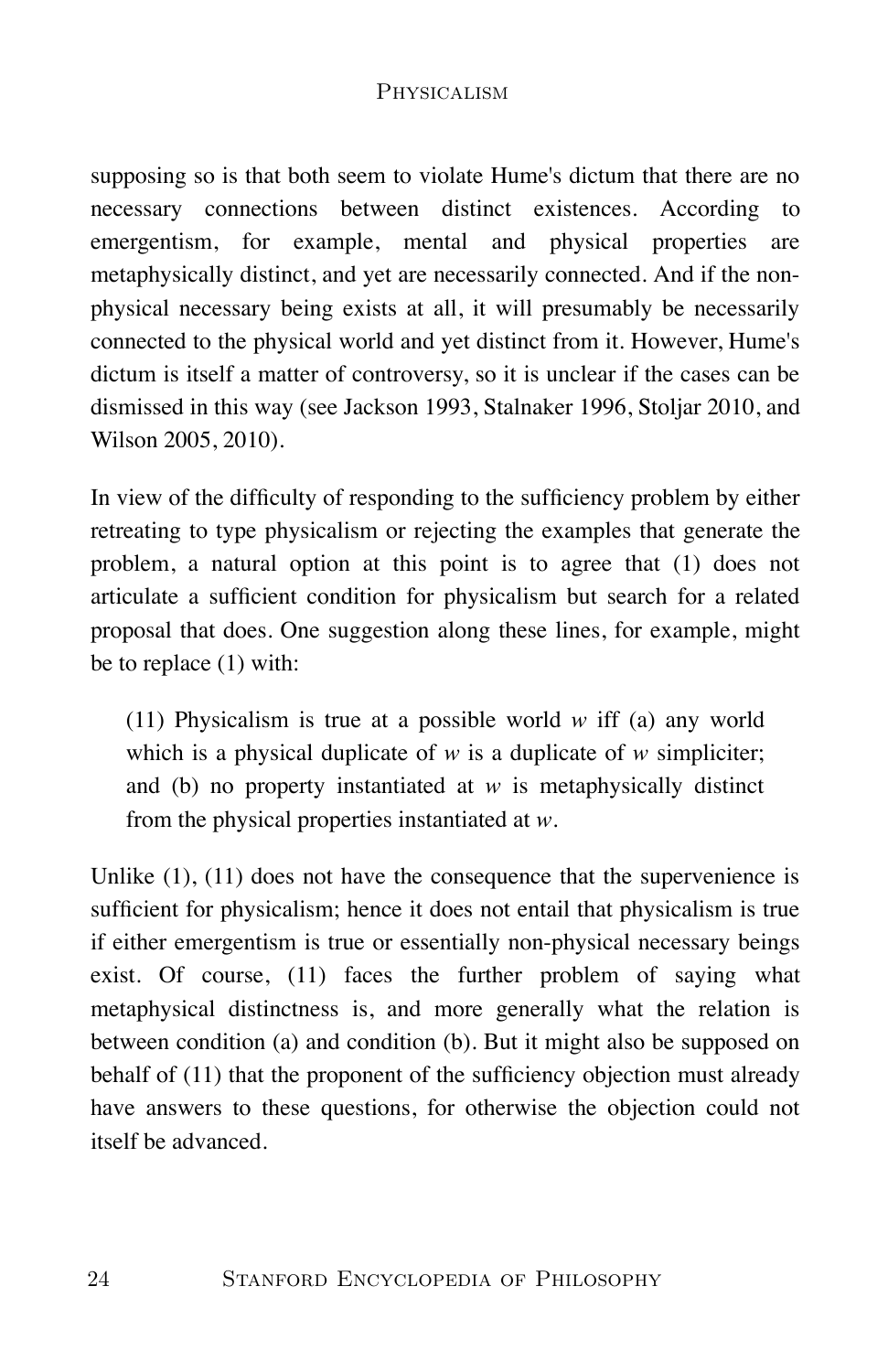# 10. Non-modal Definitions of Physicalism

We have looked at the sufficiency objection and noted one way in which the supervenience approach might meet it. But one might think that the problem goes deeper than has been brought out so far. According to this line of thought, what is lying behind the sufficiency objection is the fact that (1) is a *modal* definition of physicalism, i.e. one in terms of necessity and possibility. But, the suggestion continues, modal definitions inevitably face problems of this sort. If so, the proper response to the objection is to not to retain the basic shape of (1) and add to it in various ways, but to offer a quite different proposal, i.e. one that is a *non-modal* in character.

What might this alternative be like? I think it is fair to say that this is a currently open question in the literature. So in this section, I aim only to review three leading candidates and to note some issues with each.

## 10.1 Second-order properties

The first non-modal definition has been explored in most detail by Andrew Melnyk (see Melnyk 2003 and the references therein). For Melnyk, a property *F* realizes a property *G* if and only if (a) *G* is identical to a second-order property, the property of having some property that has a certain causal or theoretical role; and (b)  $F$  is the property that plays the causal or theoretical role in question. We may call this notion 'secondorder realization' to distinguish it from a different notion of realization to be considered in a moment.) This suggests:

(12) Physicalism is true at a possible world *w* iff every property instantiated at *w* is either a physical property or is second-order realized in a physical property.

Suppose we call physicalism so defined *second-order realization physicalism*; what is the relation between it and supervenience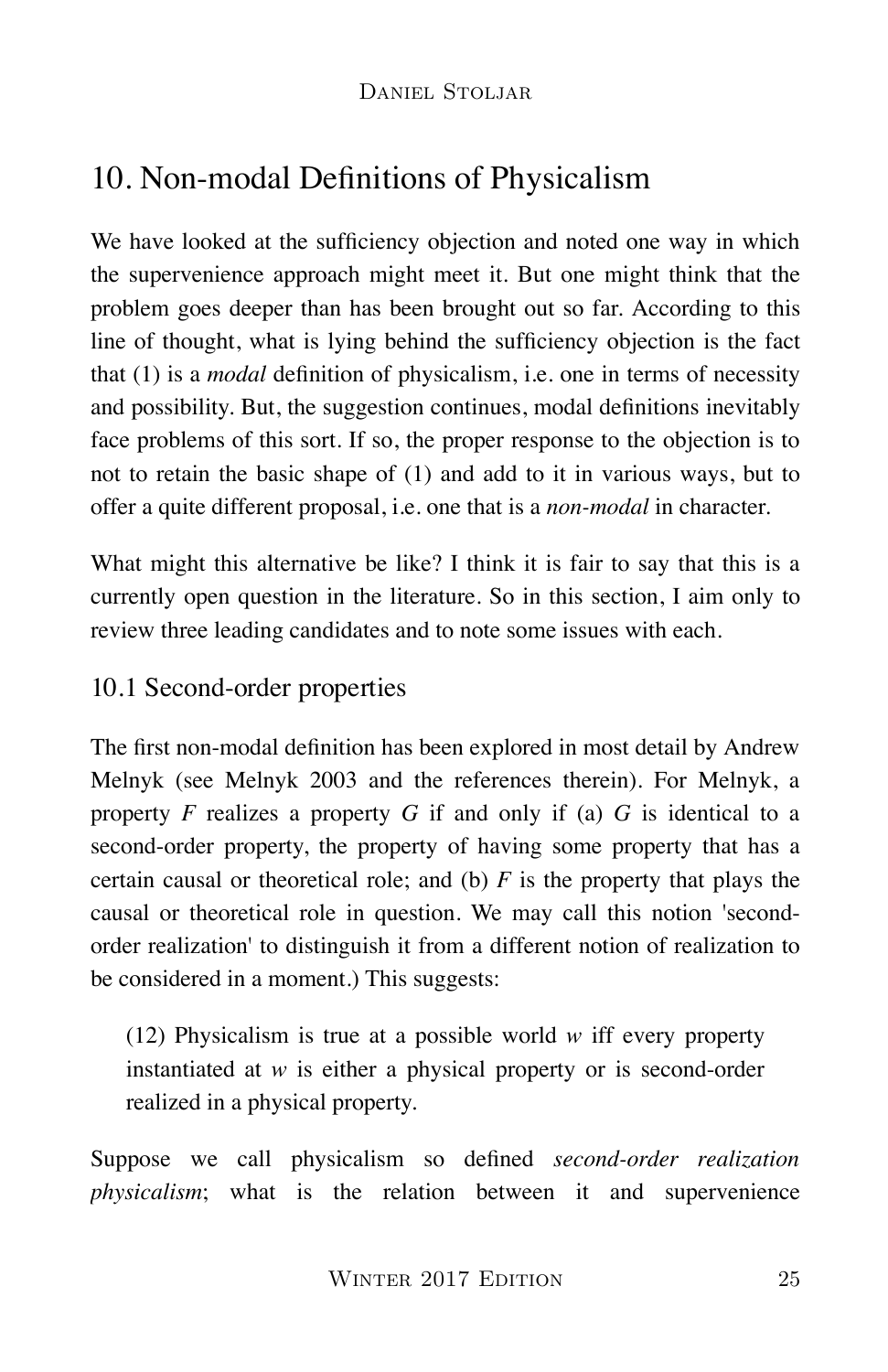physicalism? Supervenience physicalism does not entail second-order realization physicalism since the fact that a property *F* supervenes on a property *G* does not entail that *F* is a second-order property.

Does second-order realization physicalism entail supervenience physicalism? The usual assumption is that it does; and indeed it is natural to suppose that any proposed definition of physicalism would entail supervenience physicalism even if the reverse is not true (though see Montero 2013 for an argument to the contrary). However, as Melnyk himself notes at one point (2003, p. 23), there is an issue here having to do having to do with the definition of a second-order property, the property of having some property that has a certain causal or theoretical role. What are the properties involved in spelling out these causal or theoretical roles? If physicalism is true at all, it must be true of these properties as much as any other properties. But then by second-order realization physicalism, these properties themselves will be either physical or realized by physical properties. If the first option is taken, the second-order realization physicalist will stand revealed as holding a version of identity physicalism (one level up, as it were), and thus will face the multiple realization objection. If the second option is taken, the second-order realization physicalist looks committed to an infinite regress, since now we have further properties realized by physical properties and, correlatively, further causal or theoretical roles. To avoid the regress, the realization physicalism might say that these properties supervene on physical properties. But now it hard to see the difference between the realization physicalist and the supervenient physicalist in the first place.

## 10.2 Subsets of causal powers

The second non-modal definition of physicalism has been developed by Wilson 1999, 2011 and Shoemaker 2007. On this view, a property *F* realizes a property *G* if and only if (a) *G* has some set of causal powers or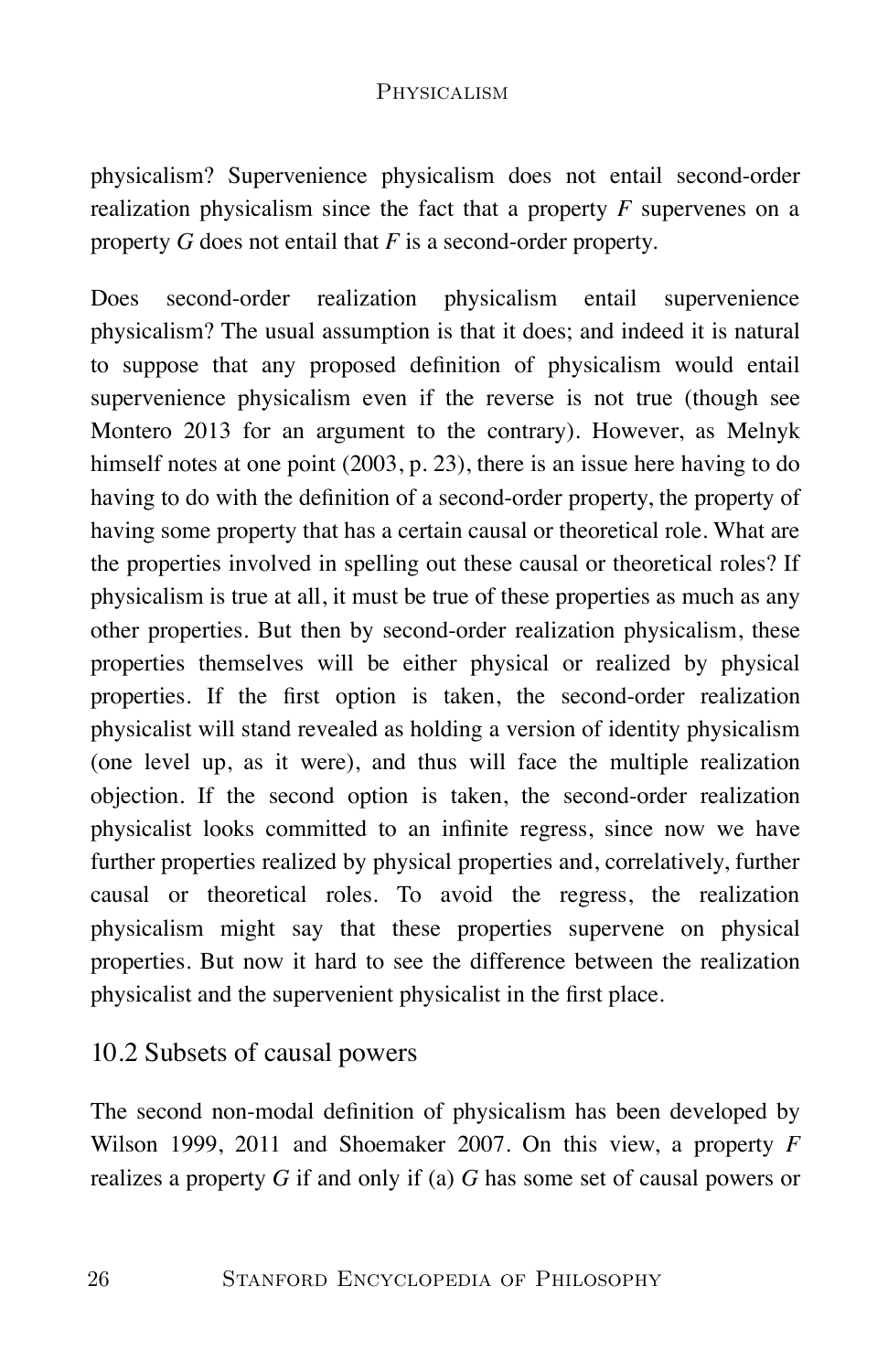features *S*; (b) *F* has some set of causal powers or features *S\**; and (c) *S* is a sub-set of *S\**. (We may call this notion 'sub-set realization' to distinguish it from the different notion of realization just considered.) This suggests:

(13) Physicalism is true at a possible world *w* iff every property instantiated at *w* is either a physical property or is sub-set realized in a physical property.

Suppose we call physicalism so defined *sub-set realization physicalism*; what is the relation between it and supervenience physicalism? Supervenience physicalism does not entail sub-set realization physicalism since the fact that a property *G* supervenes on a property *F* does not entail anything about their causal powers. For example, it may be that *F* has no causal powers at all, while *G* does; this might be the case if causation is a macro-phenomenon as some philosophers have held it to be.

Does sub-set realization physicalism entail supervenience physicalism? Well, there is a problem here too having to do with (what is sometimes called) a *causal* theory of properties, that is, a theory according to which the causal powers or features that a property bestows on the things that have it are exhaustive of the nature of that property. Suppose that a causal theory is false. Then, in principle, one property might sub-set realize another and yet be quite different from it in nature. And this in turn suggests that sub-set realization physicalism does not by itself entail supervenience physicalism. Of course, one might respond by asserting that the causal theory is true. But to do that is controversial; indeed, even those philosophers who hold both a sub-set model *and* a causal theory want to separate out these two commitments (e.g. Shoemaker 2007; see also Wilson 2011). Alternatively, one might respond by denying that physicalism entails supervenience in the first place, by saying that "lack of...supervenience is compatible with physicalism" (Wilson 2014, 255, see also Wilson 2011). But this too is controversial; at any rate, the sufficiency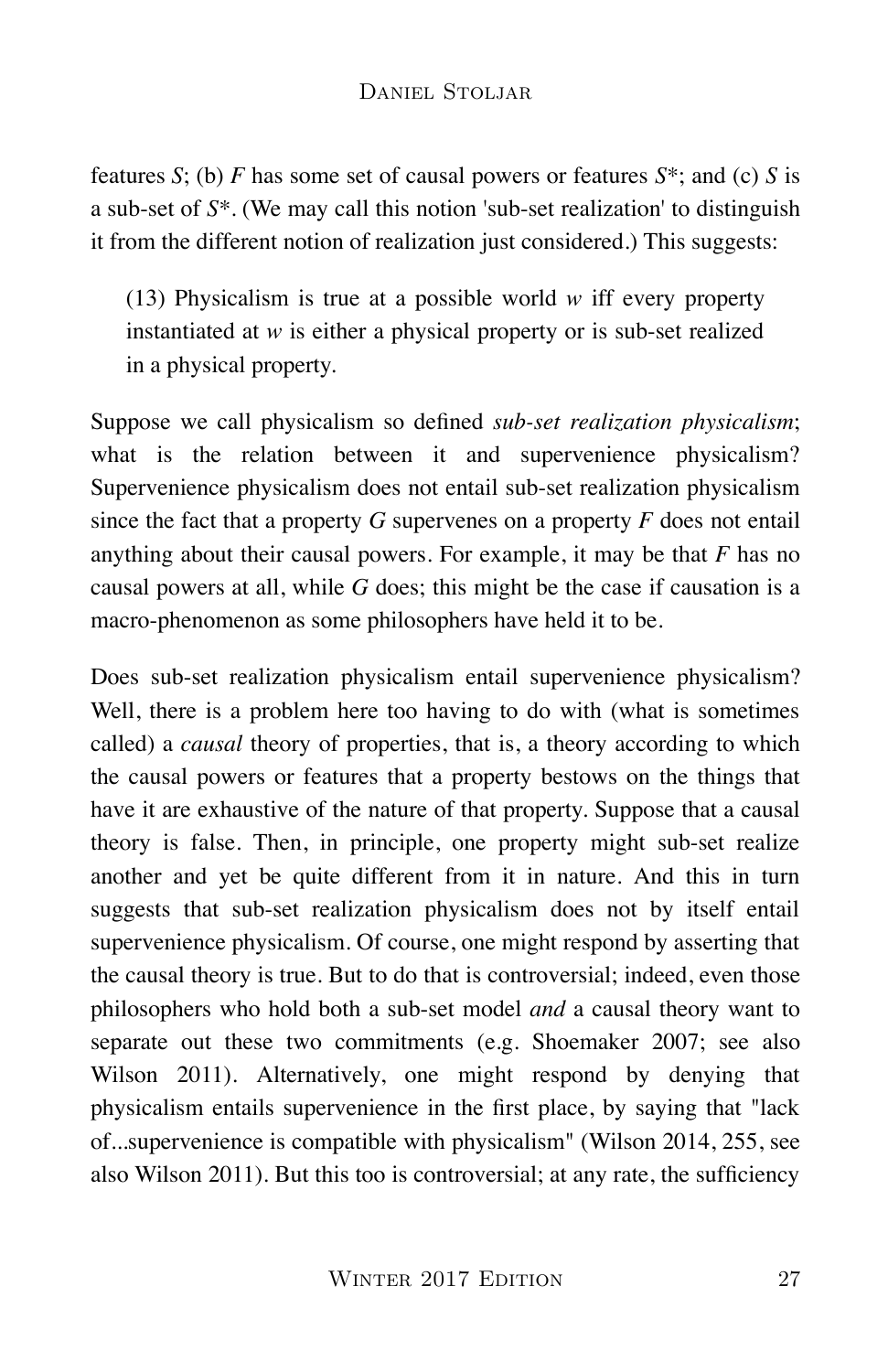objection by itself provides no reason for doubting that supervenience is necessary. Hence the status of the sub-set model remains controversial.

## 10.3 Grounding

The third non-modal definition focuses on the idea of grounding, something that has been extensively discussed recently in the metaphysics literature (see, e.g., Fine 2001, Schaffer 2009, Rosen 2010, Wilson 2014 and the essays in Correia and Schneider 2012). Intuitively, a property *F* is grounded in a property *G* just in case *F* holds in virtue of *G*, or the instantiation of *G* explains the instantiation of *F*. This suggests:

(14) Physicalism is true at a possible world *w* iff every property instantiated at *w* is either a physical property or is grounded in a physical property.

Suppose we call physicalism so defined *grounding physicalism*; what is the relation between it and supervenience physicalism? Supervenience physicalism does not entail grounding physicalism, since the fact that a property *F* supervenes on a property *G* does not entail that *F* is grounded by *G*.

Does grounding physicalism entail supervenience physicalism? Some philosophers suppose it does (e.g. Rosen 2010) and so for them grounding physicalism would entail supervenience physicalism. But others suppose it does not (e.g. Schaffer 2009) which raises the question of whether a thesis such as (14) by itself provides an account of physicalism, or whether some compromise between it and (1) would have to be reached.

Even if grounding physicalism entails supervenience physicalism, however, there is the further problem that the notion itself is controversial. Wilson (2014), for example, points out that grounding per se is similar to supervenience in that it leaves open many of the questions philosophers of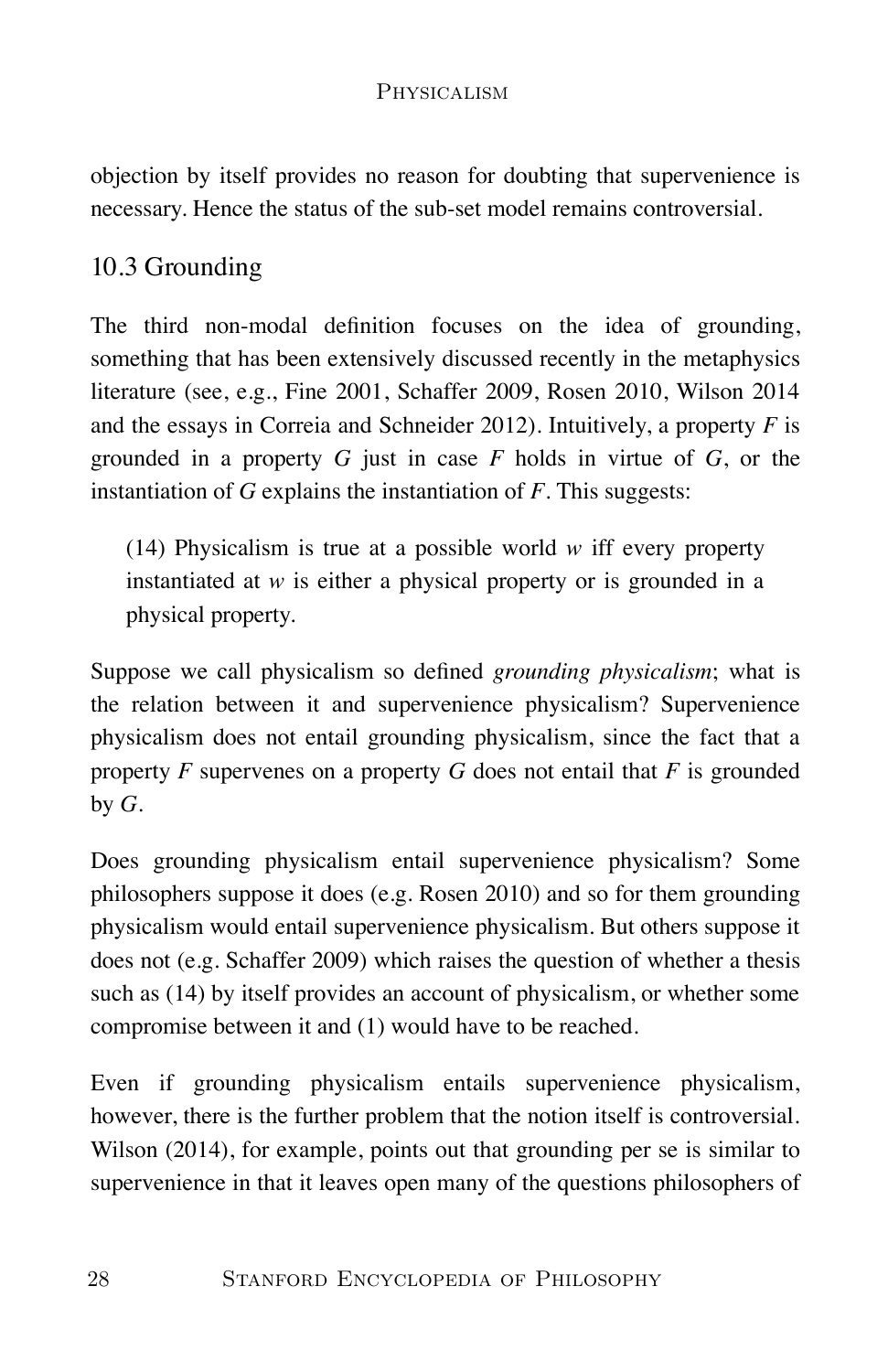mind are interested in, viz., whether the mental exists, whether it is reduced to the physical, and whether it is causally efficacious. She concludes that grounding "cannot do the work" that its proponents want it to do (2014, 542). One might respond that this depends on what work grounding physicalism is supposed to do. For example, if grounding physicalism, like supervenience physicalism, is intended only to capture minimal physicalism, in the sense described above (see Supervenience Physicalism as Minimal Physicalism) it may be no objection that it fails to answer these questions. Whatever is the truth about this, however, there is no doubt that the precise contours of the grounding relation are yet to be made out. Hence, the proper assessment of grounding physicalism is at this point unclear.

# 11. Understanding 'Physical': Introductory

Earlier we distinguished two interpretative questions with respect to physicalism, the completeness question and the condition question. So far we have been concerned with the completeness question. I turn now to the condition question, the question of what it is for something (an object, an event, a process, a property) to be physical.

The condition question has received less attention in the literature than the questions we have been studying so far. But it is just as important. Without any understanding of what the physical is, we can have no serious understanding of what physicalism is. After all, if we say that, no two possible worlds can be physical duplicates without being duplicates simpliciter, we don't know what we've said unless we understand what it would take to be a physical duplicate, as opposed (say) to a chemical duplicate or a financial duplicate. (The point here is a quite general one: if Thales says that everything is water, or Up-to-Date-Thales says everything supervenes on water, we don't understand what he says unless he says something about what water is. The physicalist is in the same position.)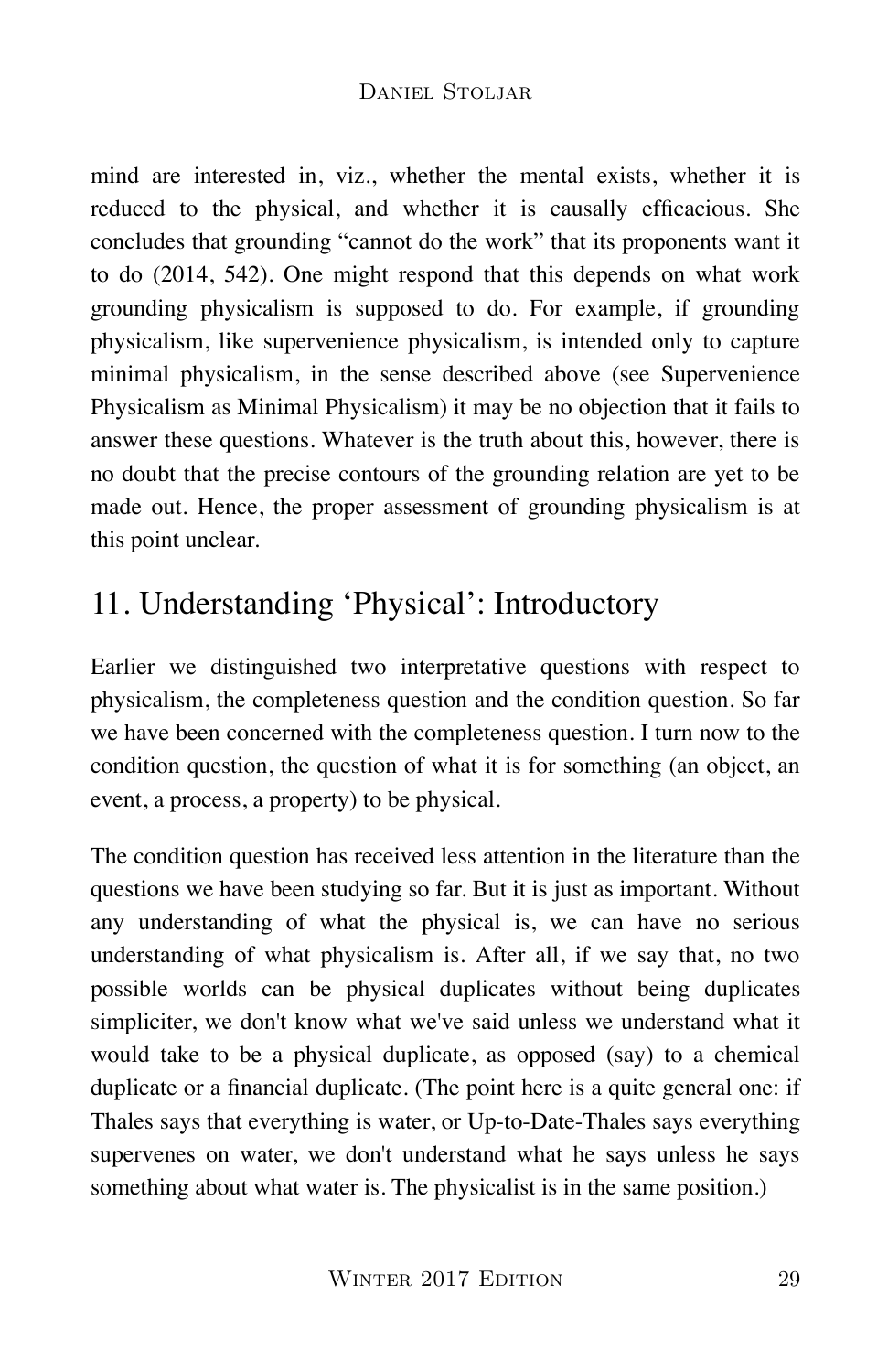So what is the answer to the condition question? If we concentrate for simplicity on the notion of a physical property, we can discern two kinds of answers to this question in the literature. The first ties the notion of a physical property to a notion of a physical theory, for this reason we can call it the theory-based conception of a physical property:

## **The theory-based conception**:

A property is physical iff it either is the sort of property that physical theory tells us about or else is a property which metaphysically (or logically) supervenes on the sort of property that physical theory tells us about.

According to the theory-based conception, for example, if physical theory tells us about the property of having mass, then having mass is a physical property. Similarly, if physical theory tells us about the property of being a  $rock - or$ , what is perhaps more likely, if the property of being a rock supervenes on properties which physical theory tell us about — then it too is a physical property. (The theory-based conception bears some relation to the notion of physical1 discussed in Feigl 1967; more explicit defense is found in Smart 1978, Lewis 1994, Braddon-Mitchell and Jackson 1996, and Chalmers 1996.)

The second kind of answer ties the notion of a physical property to the notion of a physical object, for this reason we can call it the object-based conception of a physical property:

## **The object-based conception**:

A property is physical iff: it either is the sort of property required by a complete account of the intrinsic nature of paradigmatic physical objects and their constituents or else is a property which metaphysically (or logically) supervenes on the sort of property required by a complete account of the intrinsic nature of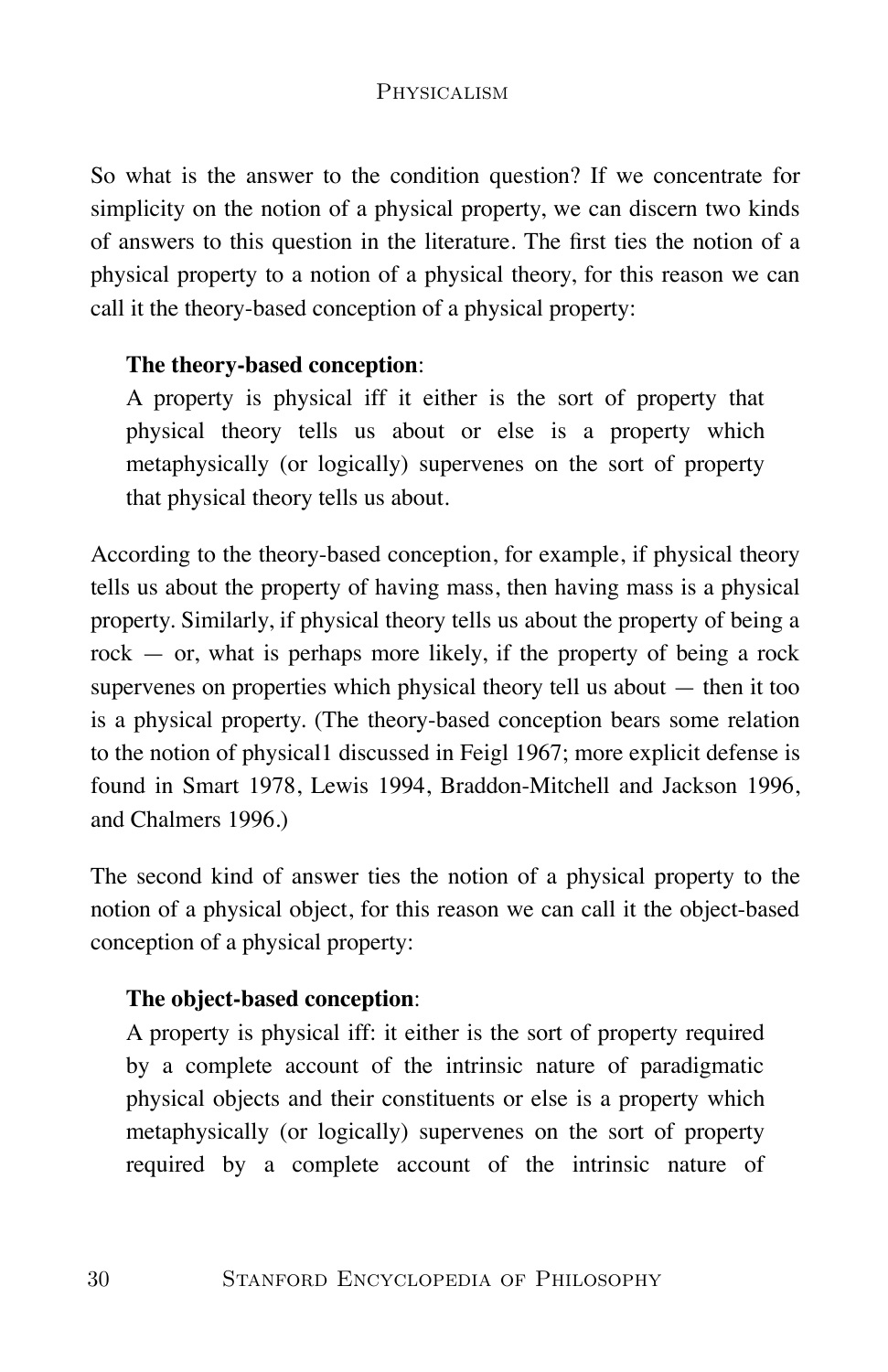### Daniel Stoljar

paradigmatic physical objects and their constituents.

According to the object-based conception, for example if rocks, trees, planets and so on are paradigmatic physical objects, then the property of being a rock, tree or planet is a physical property. Similarly, if the property of having mass is required in a complete account of the intrinsic nature of physical objects and their constituents, then having mass is a physical property. (The best examples of philosophers who operate with the objectconception of the physical are Meehl and Sellars 1956 and Feigl 1967; more recent defense is to be found in Jackson 1998.)

It is important to note that both conceptions of the physical remain silent on the question of whether topic-neutral or functional properties should be treated as physical or not. To borrow a phrase from Jackson (1998), however, it seems best to treat these properties as onlooker properties: given any set of physical properties, one might add onlooker properties without compromising the integrity of the set. But onlooker properties should not be treated as being physical by definition.

Do these conceptions characterize the same class of properties? There are a number of different possibilities here, not of all of which we can discuss. But one that has received some attention in the literature is that physical theory only tells us about the dispositional properties of physical objects, and so does not tell us about the categorical properties, if any, that they have — a thesis of this sort has been defended by a number of philosophers, among them Russell (1927), Armstrong (1968), Blackburn (1992) and Chalmers (1996). However, if this is correct, it would seem that the physical properties described by the theory conception are only a sub-class of the physical properties described by the object conception. For if physical objects do have categorical properties, those properties will not count as physical by the standards of the theory conception. On the other hand, there seems no reason not to count them as physical in some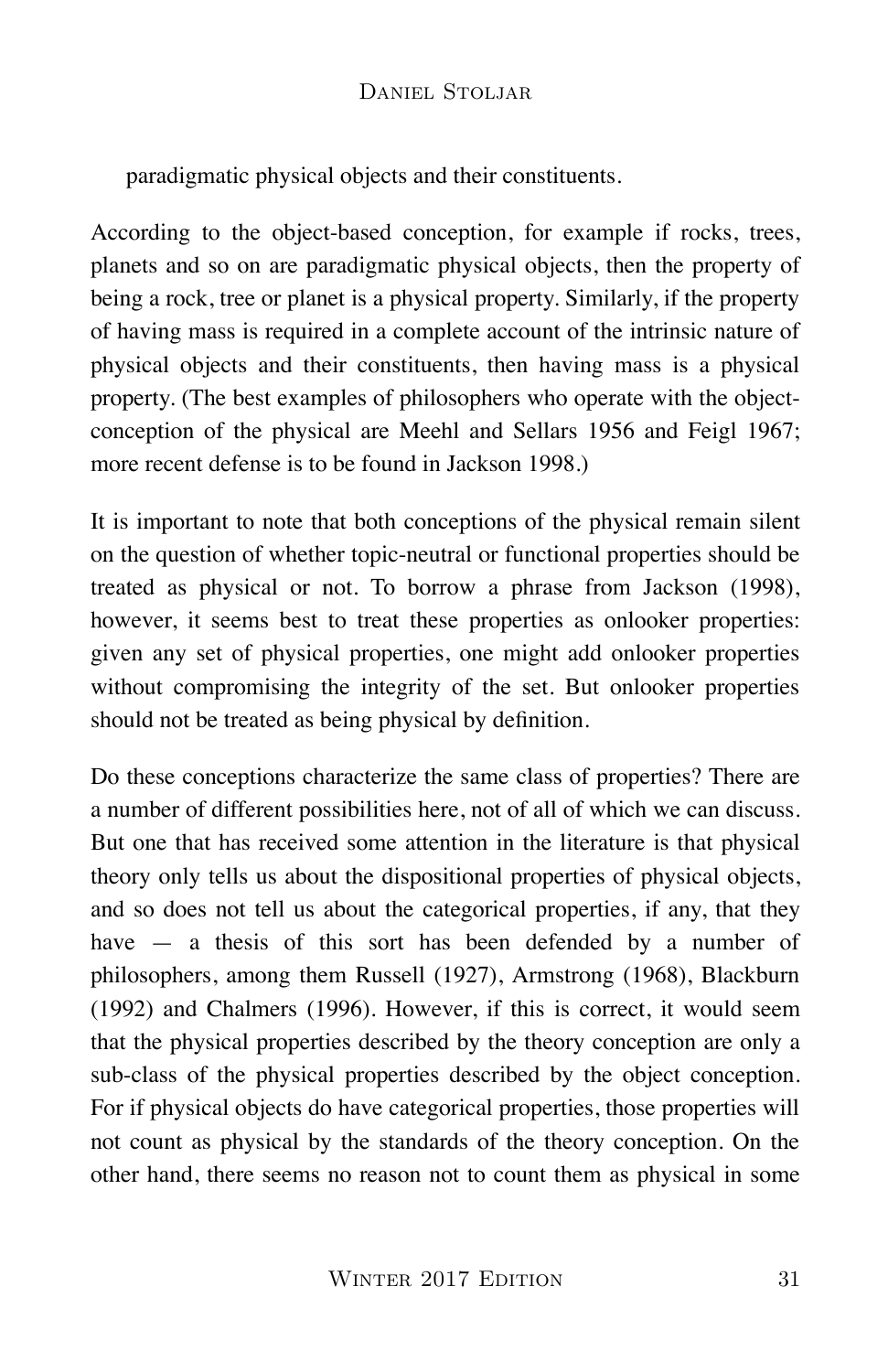sense or other. If that is right, however, then the possibility emerges that the theory- and the object-conceptions characterize distinct classes of properties.

# 12. Understanding 'Physical': Further Issues

Along with the concepts of space, time, causality, value, meaning, truth and existence, the concept of the physical is one of the central concepts of human thought. So it should not be surprising that any attempt to come to grips with what a physical property is will be controversial. The theory and object conceptions are no different: each has provoked a number of different questions and criticisms. In this section, I will review some main ones.

## 12.1 Circularity

One might object that both conceptions are inadequate because they are circular, i.e., both appeal to the notion of something physical (a theory or an object) to characterize a physical property. But how can you legitimately explain the notion of one sort of physical thing by appealing to another?

However, the response to this is that circularity is only a problem if the conceptions are interpreted as providing a reductive analysis of the notion of the physical. But there is no reason why they should be interpreted as attempting to provide a reductive analysis. After all, we have many concepts that we understand without knowing how to analyze (cf. Lewis 1970). So there seems no reason to suppose that either the theory or object conception is providing anything else but a way of understanding the notion of the physical.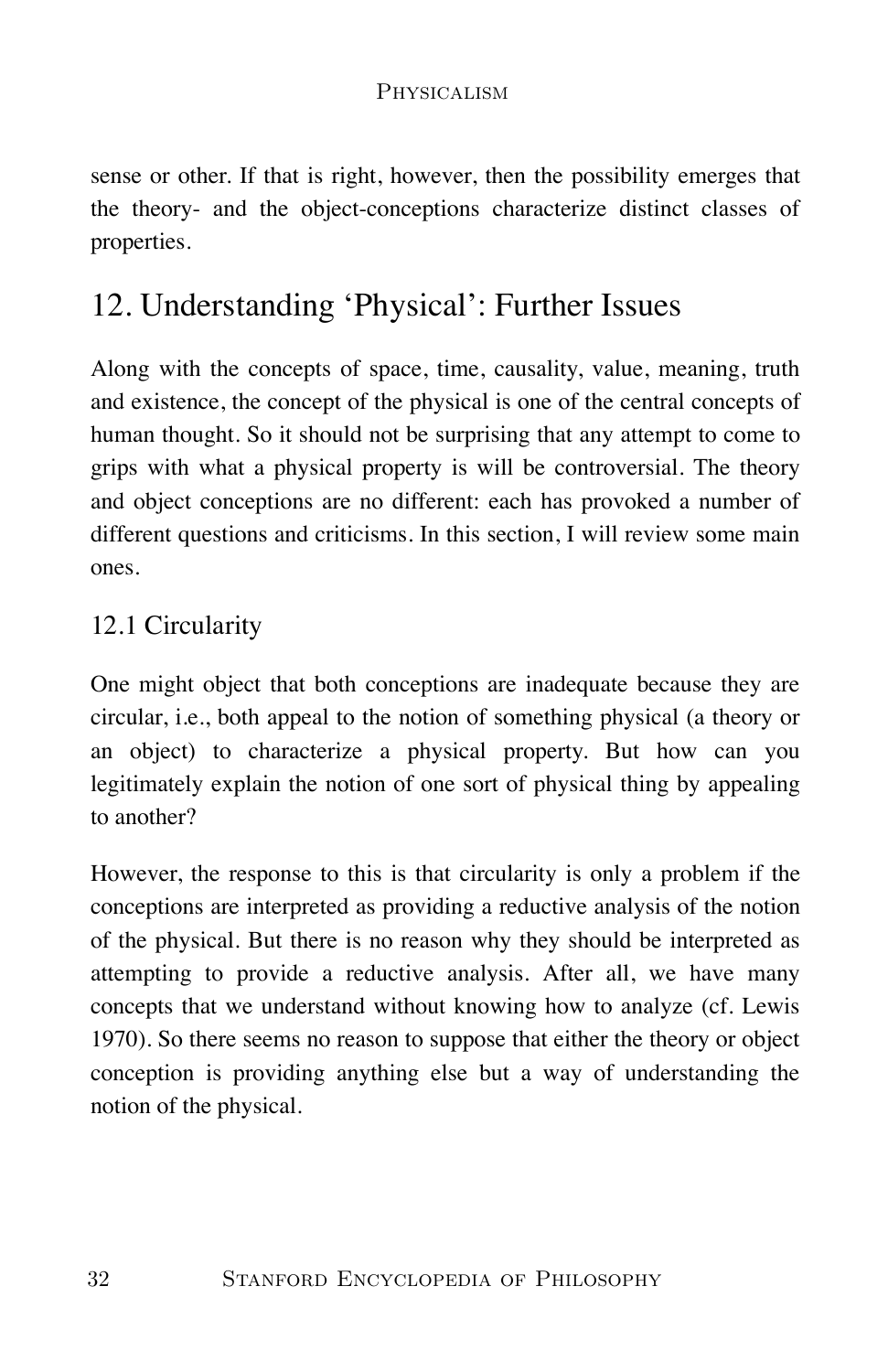The point here is an important one in the context of the condition question. Earlier we said that the condition question was perfectly legitimate because it is legitimate to ask what the condition of being physical is that, according to physicalism, everything has. But this legitimate question should not be interpreted as the demand for a reductive analysis of the notion of the physical. Consider Thales again: it is right to ask Thales what he means by 'water' — and in so doing demand an understanding of the notion of water — but it is wrong to demand of him a conceptual analysis of water.

## 12.2 Hempel's dilemma

One might object that any formulation of physicalism which utilizes the theory-based conception will be either trivial or false. Carl Hempel (cf. Hempel 1969, see also Crane and Mellor 1990) provided a classic formulation of this problem: if physicalism is defined via reference to contemporary physics, then it is false — after all, who thinks that contemporary physics is complete? — but if physicalism is defined via reference to a future or ideal physics, then it is trivial — after all, who can predict what a future physics contains? Perhaps, for example, it contains even mental items. The conclusion of the dilemma is that one has no clear concept of a physical property, or at least no concept that is clear enough to do the job that philosophers of mind want the physical to play.

One response to this objection is to take its first horn, and insist that, at least in certain respects contemporary physics really is complete or else that it is rational to believe that it is (cf. Smart 1978, Lewis 1994 and Melnyk 1997, 2003). But while there is something right about this, there is also something wrong about it. What is right about it is that there is a sense in which it is rational to believe that physics is complete. After all, isn't it rational to believe that the most current science is true? But even so — and here is what is wrong about the suggestion — it is still mistaken to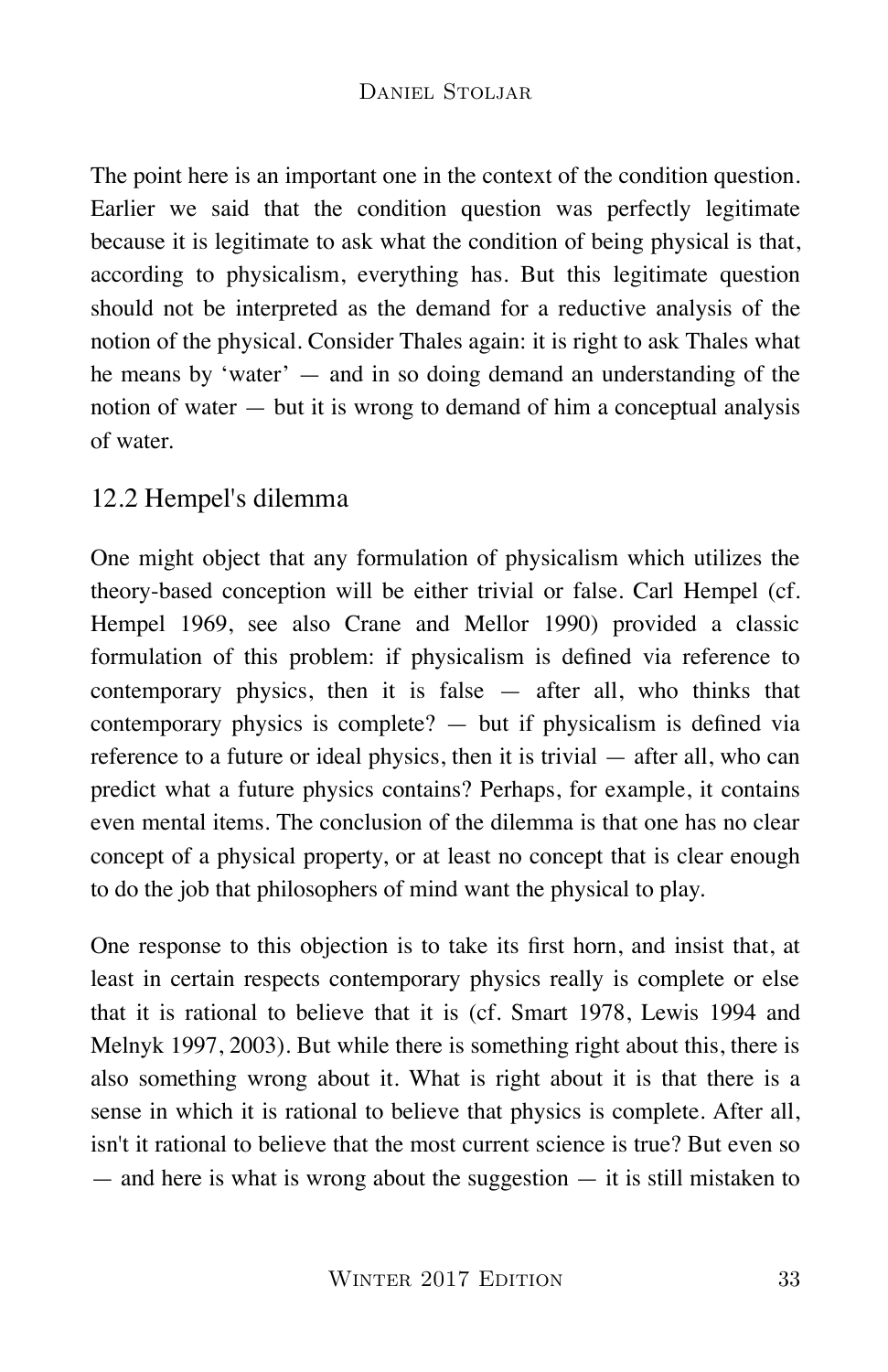*define* physicalism with respect to the physics that happens to be true in this world. The reason is that whether a physical theory is true or not is a function of the contingent facts; but whether a property is physical or not is not a function of the contingent facts. For example, consider medieval impetus physics. Medieval impetus physics is false (though of course it might not have been) and thus it is irrational to suppose it true. Nevertheless, the property of having impetus — the central property that objects have according to impetus physics — is a physical property, and a counterfactual world completely described by impetus physics would be a world in which physicalism is true. But it is hard to see how any of this could be right if physicalism were defined by reference to the physics that we have now or by the physics that happens to be true in our world. (For development of this point, and for a dilemma that is similar to Hempel's but which casts the issue in modal rather than temporal terms, see Stoljar 2010.)

A different response to Hempel's dilemma is that what it shows, if it shows anything, is that a particular proposal about how to define a physical property — namely, via reference to physics at a particular stage of its development — is mistaken. But from this one can hardly conclude that we have no clear understanding of the concept at all. As we have seen, we have many concepts that we don't know how to analyze. So the mere fact — if indeed it is a fact — that a certain style of analysis of the notion of the physical fails does not mean that there is no notion of the physical at all, still less that we don't understand the notion.

One might object that, while these remarks are perfectly true, they nevertheless don't speak to something that is right about Hempel's dilemma, namely, that for the theory-conception to be complete one needs to know what type of theory a physical theory is. Perhaps one might appeal here to the fact that we have a number of paradigms of what a physical theory is: common sense physical theory, medieval impetus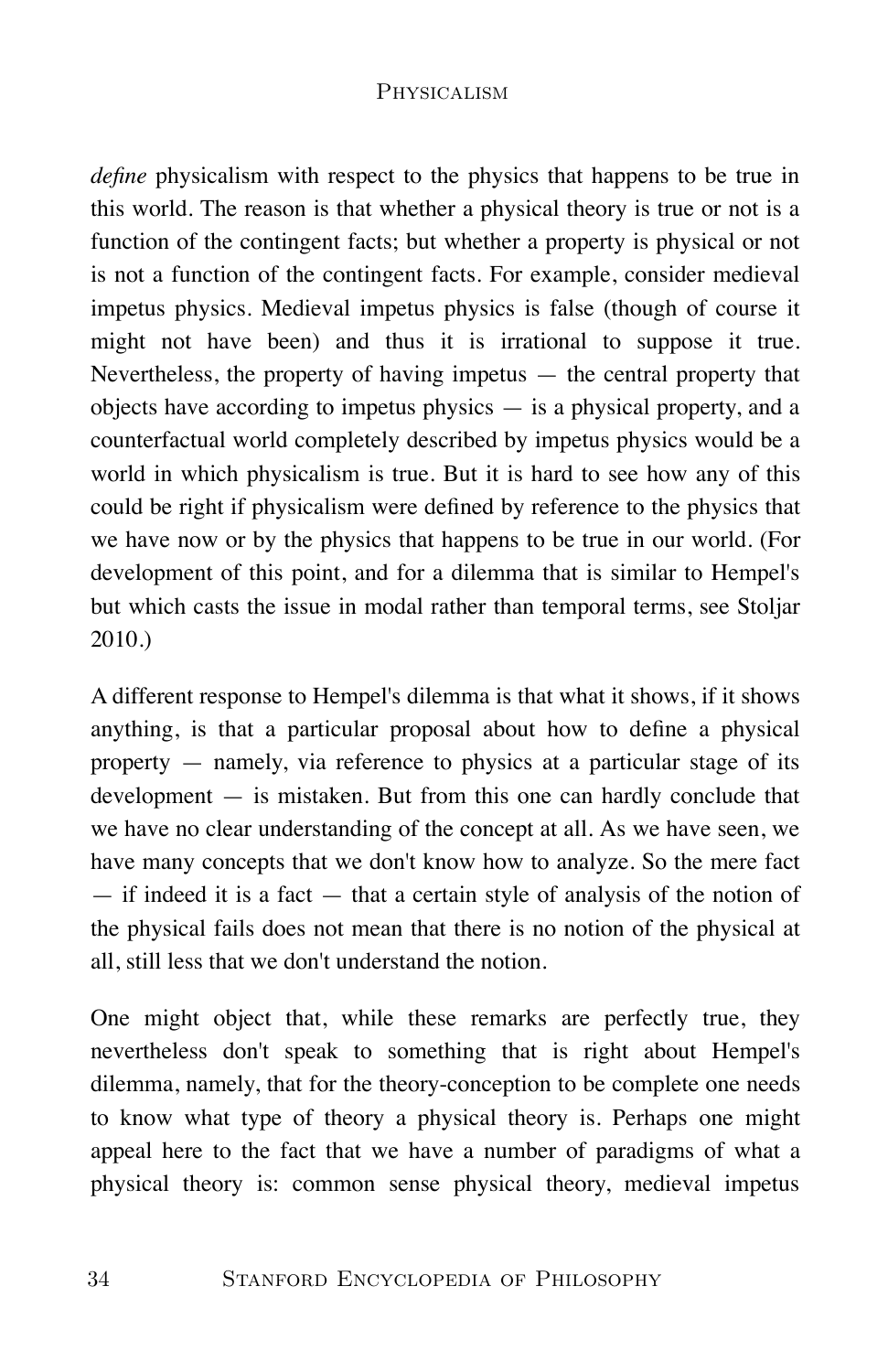physics, Cartesian contact mechanics, Newtonian physics, and modern quantum physics. While it seems unlikely that there is any *one* factor that unifies this class of theories, perhaps there is a cluster of factors — a common or overlapping set of theoretical constructs, for example, or a shared methodology. If so, one might maintain that the notion of a physical theory is a Wittgensteinian family resemblance concept. However, whether this is enough to answer the question of what kind of theory a physical theory is remains to be seen.

## 12.3 The panpsychism problem

Hempel's dilemma against the theory-conception is similar to an objection that one often hears propounded against the object-conception (cf. Jackson 1998). Imagine the possibility of panpsychism, i.e. the possibility that all the physical objects of our acquaintance are conscious beings just as we are. Would physicalism be true in that situation? It seems intuitively not; however, if physicalism is defined via reference to the object-conception of a physical property then it is hard to see why not. After all, according to that conception, something is a physical property just in case it is required by a complete account of paradigmatic physical objects. But this makes no reference to the *nature* of paradigmatic physical objects, and so allows the possibility that physicalism is true in the imagined situation.

One thing to say in response to this objection is that the mere possibility of panpsychism cannot really be what is at issue here. For no matter how implausible and outlandish it sounds, panpsychism per se is not inconsistent with physicalism (cf. Lewis 1983). After all, the fact that there are *some* conscious beings is not contrary to physicalism — why then should the possibility that *everything* is a conscious being be contrary to physicalism? If so, what is at issue in the objection is not panpsychism so much as the possibility that the paradigms or exemplars in terms of which one characterizes the notion of the physical might turn out to be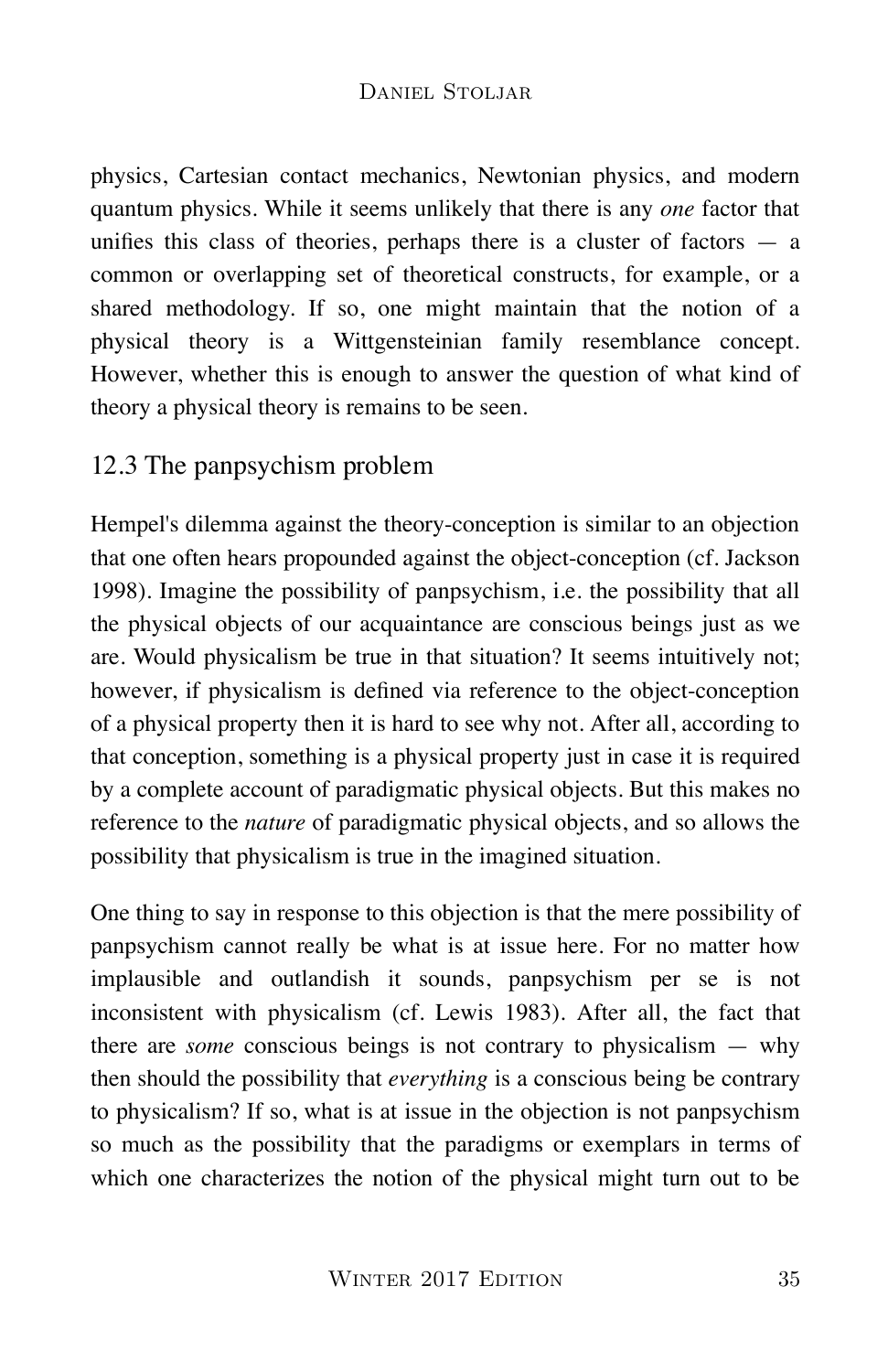radically different from what we normally assume in a quite specific sense — they might turn out to be in some essential or ultimate respect mental.

Once the problem is put like that, however, the panpsychism problem looks similar to a problem that arises in general whenever one one tries to understand or define a concept in terms of paradigmatic objects which fall under it, viz., that these definitions have certain sort of empirical presuppositions that might turn out to be false. Suppose one tried to define the concept red in terms of similarity to paradigmatic red things, such as blood. Pursuing this strategy commits one to the idea that the belief that blood is red is a piece of common knowledge shared among all those who are competent with the term. But that seems wrong — someone who thought that blood was green would be mistaken about blood but not about red. Now this problem is a difficult problem, however — and this is the crucial point for our purposes — the problem is also a quite general problem; it arises because of the paradigm style of definition. So to that extent, the concept of the physical does not seem to be any worse off than the concept of red, the panpsychism problem notwithstanding. (For discussion of the general strategy see Lewis 1997)

Of course, one would reject this entire line of thought if one rejected its starting point, viz., that panpsychism is consistent with physicalism. Wilson (2006, 78-9), for example, suggests that while physicalism is consistent with the view that some conscious beings exist, it is not consistent with the view that some fundamental conscious beings exist, and it is this last claim that is definitive of panpsychism. But in fact even that is consistent with physicalism, though admittedly of an unusual sort. To illustrate, imagine a world in which the fundamental properties are both mental and physical. That is certainly a far-fetched scenario but it doesn't seem to be impossible. Would physicalism be true in such a world? It is hard to see why not; at least it may be true at that world that any physical duplicate of it is a duplicate *simpliciter*. Would panpsychism likewise be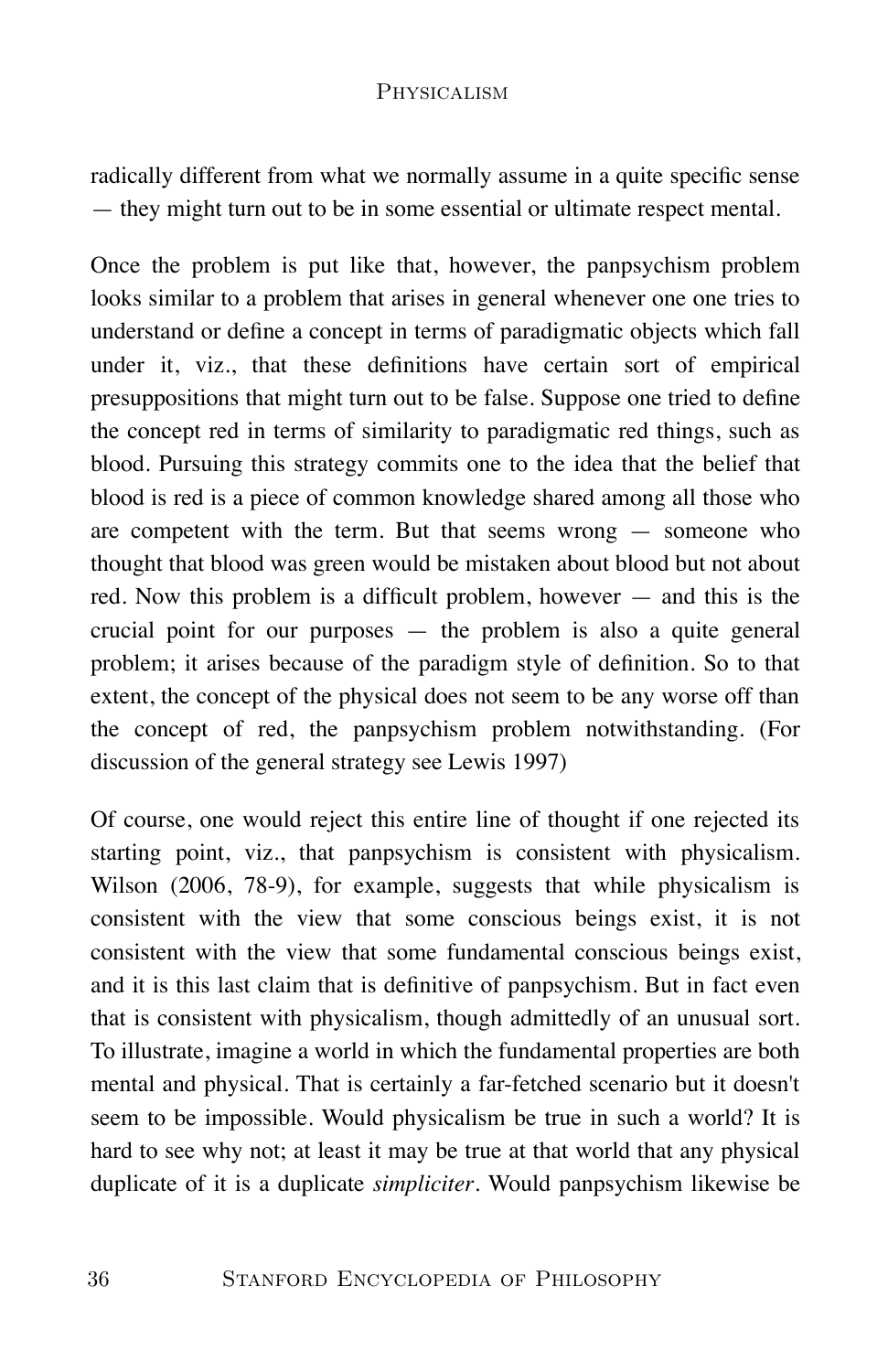true at such a world? Again, it is hard to see why not, since the fundamental properties instantiated at such a world are mental, though of course they are also physical.

## 12.4 The via negativa

One idea that often emerges in the context of Hempel's dilemma and the panpsychism problem, but deserves separate treatment, is the so-called Via Negativa (see e.g. Montero and Papineau 2005, Wilson 2006).

The simplest way to introduce the Via Negativa is to interpret it as a definition of the notion a physical property something like this: *F* is a physical property if and only if *F* is a non-mental property. But there are many reasons to resist such a definition. Take vitalism. Vitalism isn't true, but it might have been true; there is no contradiction in it for example. So imagine a world in which plants and animals instantiate the key property associated with vitalism, viz., élan vital. It seems reasonable to say that in that case plants and animals instantiate a property that is non-physical, i.e. élan vital is not physical. And yet one should not say on this account that plants and animals instantiate a mental property, i.e., élan vital is not mental. In short, élan vital is neither mental nor physical. But the Via Negativa as stated cannot accommodate that fact.

One might try to meet this objection by revising the Via Negativa so that what is intended is only a partial definition along these lines: *F* is a physical property only if *F* is non-mental. Even so problems remain. As we have seen élan vital causes a problem because it is neither mental nor physical. But there might be properties that are both mental and physical. Consider a version of the identity theory according to which being in pain just is c-fibers firing. If we suppose that such a theory is true, is the property of being in pain then mental or physical? Both presumably; but this could not be true on the Via Negativa construed as a definition of what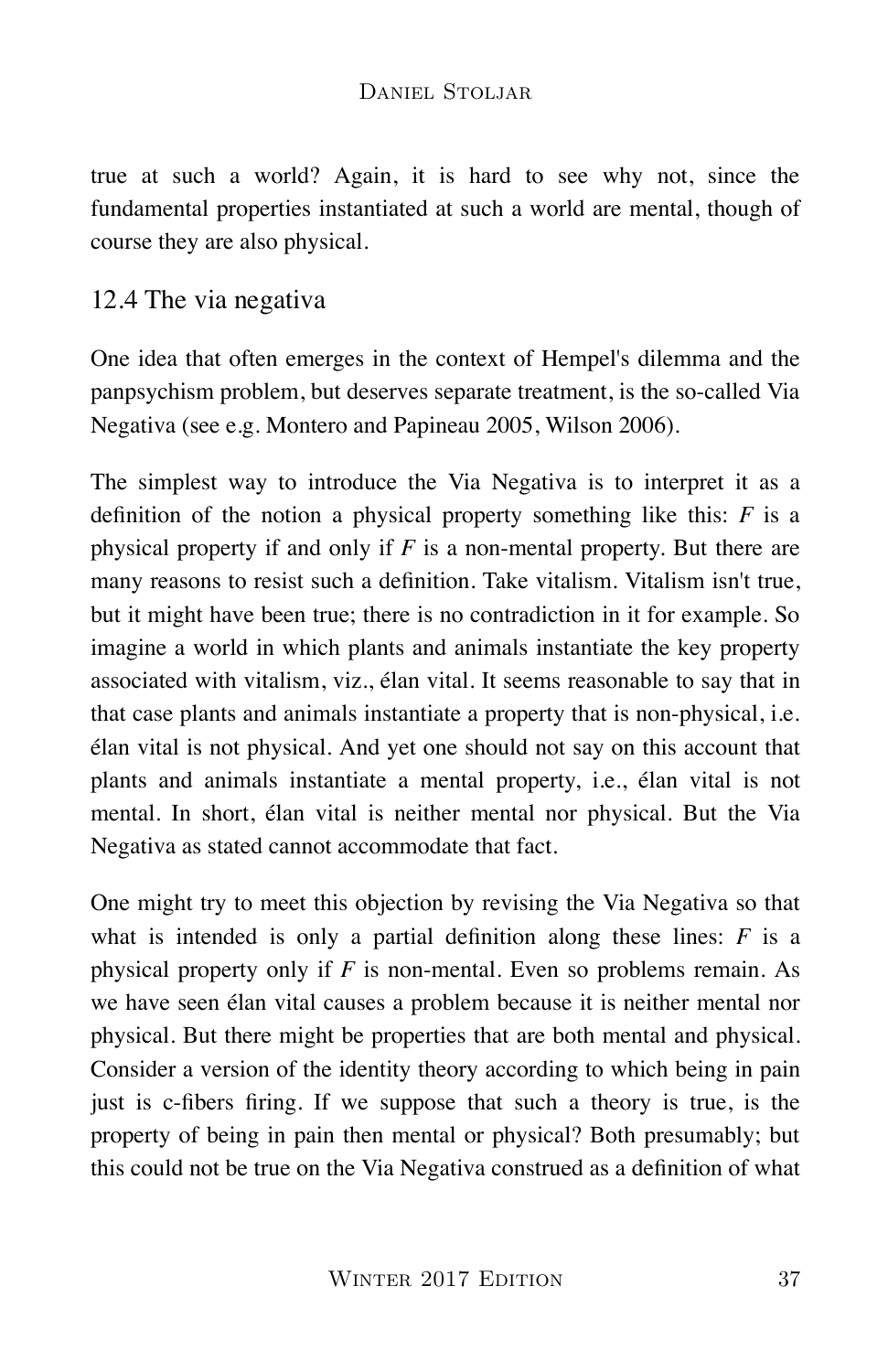a physical property is, even a partial definition. For if a property is mental and physical, then, given the Via Negativa, it will be both mental and nonmental which (of course) it can't be! Now obviously, there are good questions about whether an identity theory along these lines is or could be true, but regardless of whether it is true, it should not be ruled out simply because of a proposal about how to define the words in which it is stated.

Alternatively, one might try to meet the objection by adopting what Wilson 2006 calls the 'no fundamental mentality' constraint. On this interpretation, what proponents of the Via Negativa have in mind is that *F* is a physical property only if *F* is not fundamentally mental, where in turn to be 'not fundamentally mental' is most naturally understood as entailing that if  $F$  is a fundamental property then it is non-mental. This version of the view avoids the problem about having c-fibers since presumably that property is not fundamental. But once again problems remain. Take the world we considered above at which the fundamental properties are both mental and physical; in effect, what applies to c-fibers firing (if the identity theory is true) applies to the fundamental properties instantiated at this world. As I said, this scenario is far-fetched, but it doesn't seem to be impossible, and it is certainly not impossible simply as a matter of the definition of the words. And yet it would be impossible for that reason if the 'no fundamental mentality' version of the Via Negativa were true.

Of course, to raise these problems for the Via Negativa is not to deny that there is something right about it. For example, when we think of properties that would falsify physicalism we do often think of \*certain\* mental properties, e.g., the distinctive properties of ectoplasm or ESP. However, this fact—that certain mental properties would, if instantiated, falsify physicalism—can be captured without defining the physical in general non-mental. A better way would be to require of any spelling out the notion of the physical, either the object-based account or the theory-based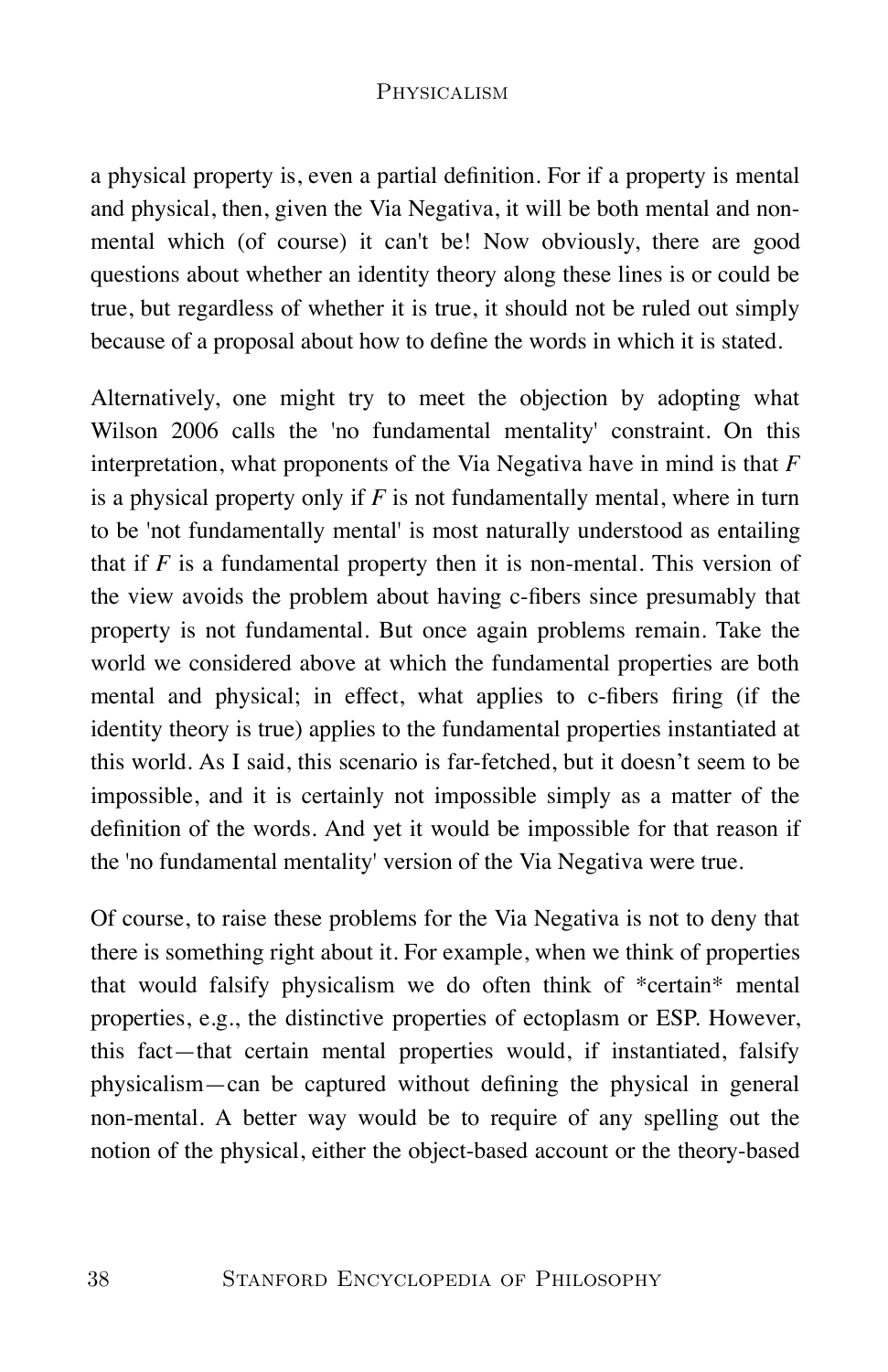account, that it respect that fact that some ( uninstantiated) mental properties are non-physical.

## 12.5 Physicalism as an Attitude

In view of the difficulties posed by Hempel's dilemma and related problems, some philosophers have explored the interesting idea that to be a physicalist is not to hold some thesis or belief – that is, to hold something that may be true or false – but is rather to adopt a kind of attitude or stance. As Alyssa Ney (2008, p. 9, see also Van Fraassen 2002) develops this "attitudinal" view, for example, "physicalism is an attitude one takes to form one's ontology completely and solely according to what physics says exists".

Now, as with the via negativa, there is certainly something right about the attitudinal view. As we will see below, contemporary physicalists are often methodological naturalists, and methodological naturalists may well hold the attitude Ney describes. Nevertheless, there is a major problem for the view, viz., that on the face of it holding this sort of attitude is neither necessary nor sufficient for being a physicalist.

To see it is not necessary, consider such ancient philosophers as Democritus or Lucretius. These philosophers are physicalists, or at least are usually classified that way, i.e., since they held the doctrine traditionally called 'materialism'. But they did not hold the attitude Ney describes, either implicitly or explicitly, for physics (at least identified sociologically) did not exist in their day at all.

In response, one might adjust the attitudinal view so that the 'physics' towards which one holds the relevant attitude is not identified sociologically, but is instead understood as a certain sort of theory considered in the abstract. But then further problems arise. First, it is now difficult to see the difference between holding the relevant attitude and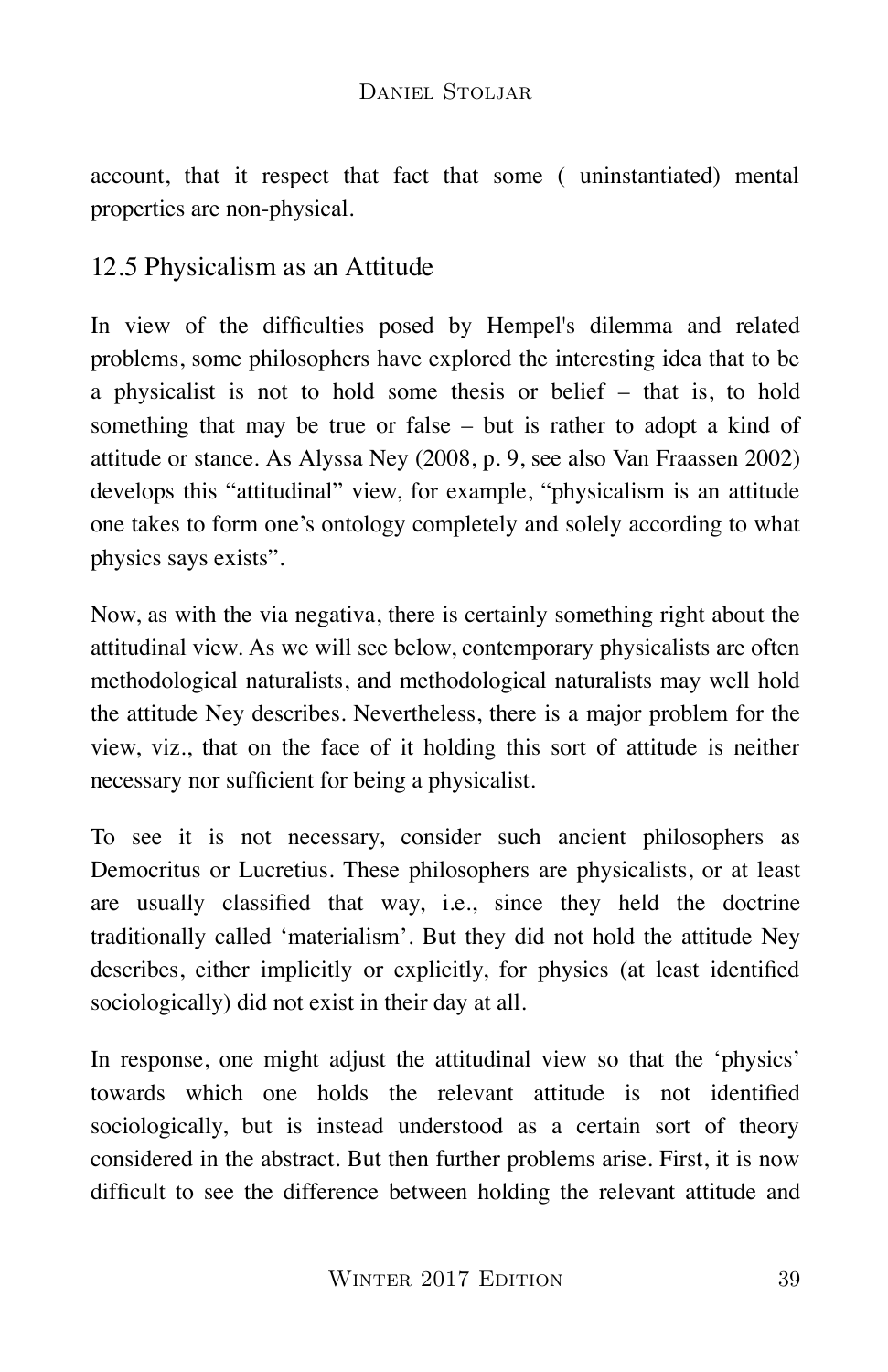simply believing a thesis. If one resolves to be guided in one's ontology by the truth of a particular theory, how is that different from just believing the theory? Second, if one holds an attitude toward a particular theory, Hempel's dilemma seems to arise again though in a slightly different form. For which physical theory is meant? If one means current physics, as in fact Ney suggests, then one might argue that this is not an attitude that physicalists should reasonably hold, since current physics is incomplete; and if one means ideal physics, it is hard to see what the content or nature of the attitude is.

To see that the attitude is not sufficient, imagine a situation in which physics postulates properties or objects which are like those postulated by traditional dualists; as Ney puts it imagine "it is the year 3000 AD and physicists have been forced to introduce irreducible mental entities into their theory." (2008, p. 12). In such a situation, a person might hold the attitude Ney describes, and yet intuitively not be a physicalist.

In response, Ney agrees that this is a possibility but points out, first, it would still be reasonable to criticize the people who hold the attitude – for example, on the grounds that those who hold a different attitude might have arrived at correct ontology more quickly – and, second, that it doesn't follow that the attitude definitive of physicalism is identical to the attitude definitive of dualism. (The ideas underlying this second point are (a) if one adopts the attitudinal view about physicalism then one should in fairness adopt it about dualism as well; and (b) that from the fact that two attitudes co-incide in a possible situation it does not follow that they are identical.) However, while both these suggestions might be true, it is hard to see them as responding to the basic point that person who holds the attitude Ney describes in the imagined situation is not correctly described as a physicalist. In principle, after all, such a person may be criticized in many ways; moreover, the fact that holding a particular attitude is not sufficient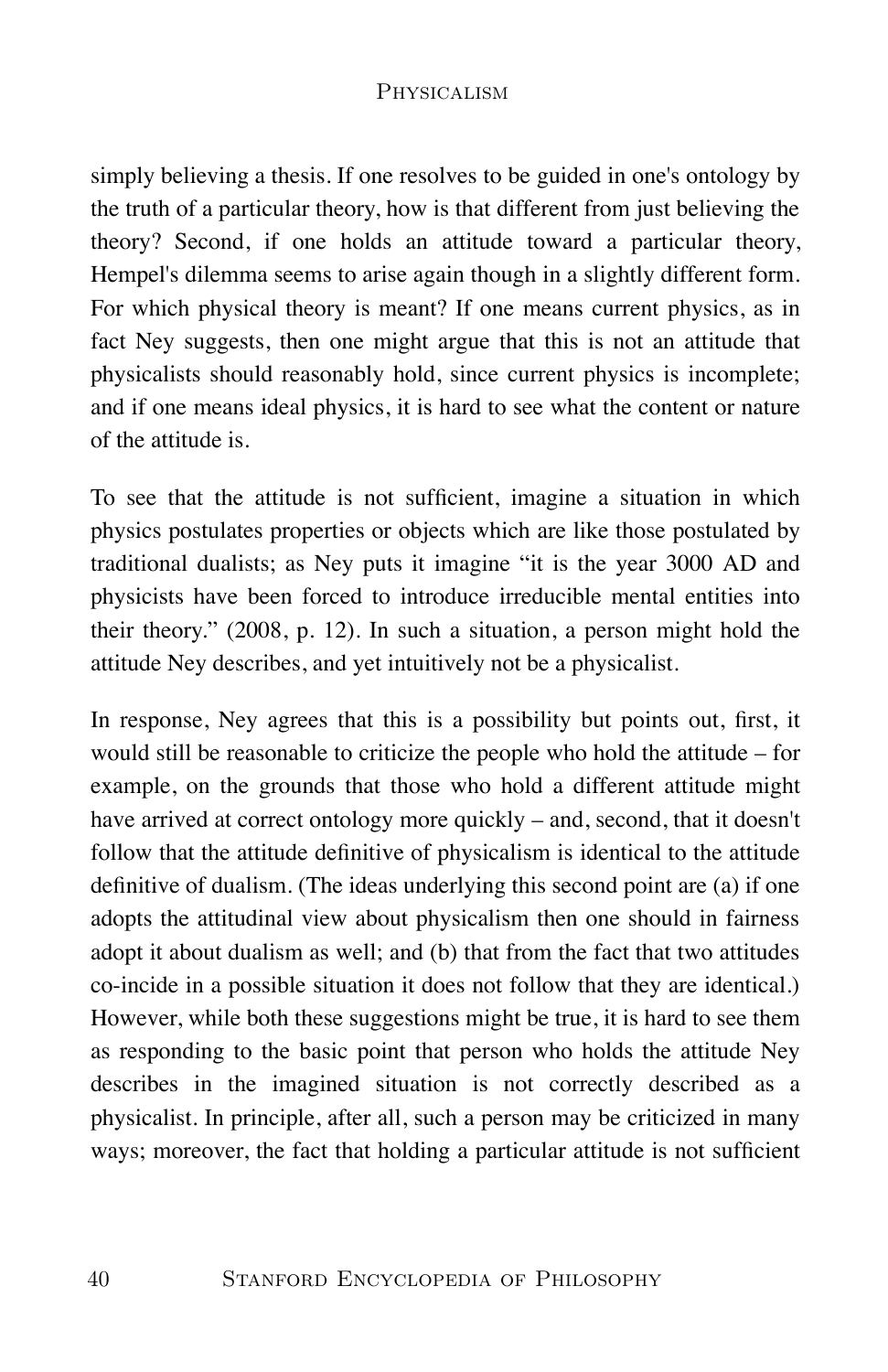for being a physicalist does not entail that doing so is necessary for being a dualist.

# 13. Physicalism and the Physicalist World Picture

Perhaps because of its connection to the physical sciences, physicalism is sometimes construed as an entire package of views, which contains the metaphysical thesis I have isolated for discussion as only one part. If we want a name for the entire package of views including the metaphysical claim we might call it the *Physicalist World Picture*. I will close our discussion of the interpretation question by considering the relation between physicalism (the metaphysical claim) and various other items that at least sometimes have been thought to be a part of the Physicalist World Picture.

**(a) Methodological Naturalism**: the idea that the mode of inquiry typical of the physical sciences will provide theoretical understanding of the world, to the extent that this sort of understanding can be achieved. Physicalism is not methodological naturalism because physicalism is a metaphysical thesis not a methodological thesis.

**(b) Epistemic Optimism:** the idea that the mode of understanding typical of the sciences can be used by us, i.e. by human beings, to explain the world in total, to provide a final theory of the world. Physicalism is not epistemic optimism because, since commitment to physicalism does not commit you to methodological naturalism, it clearly does not commit you to any optimism about the success of that method in the long run.

(c) **Final Theory**: the idea that there *is* a final and complete theory of the world, regardless of whether we can formulate it. One might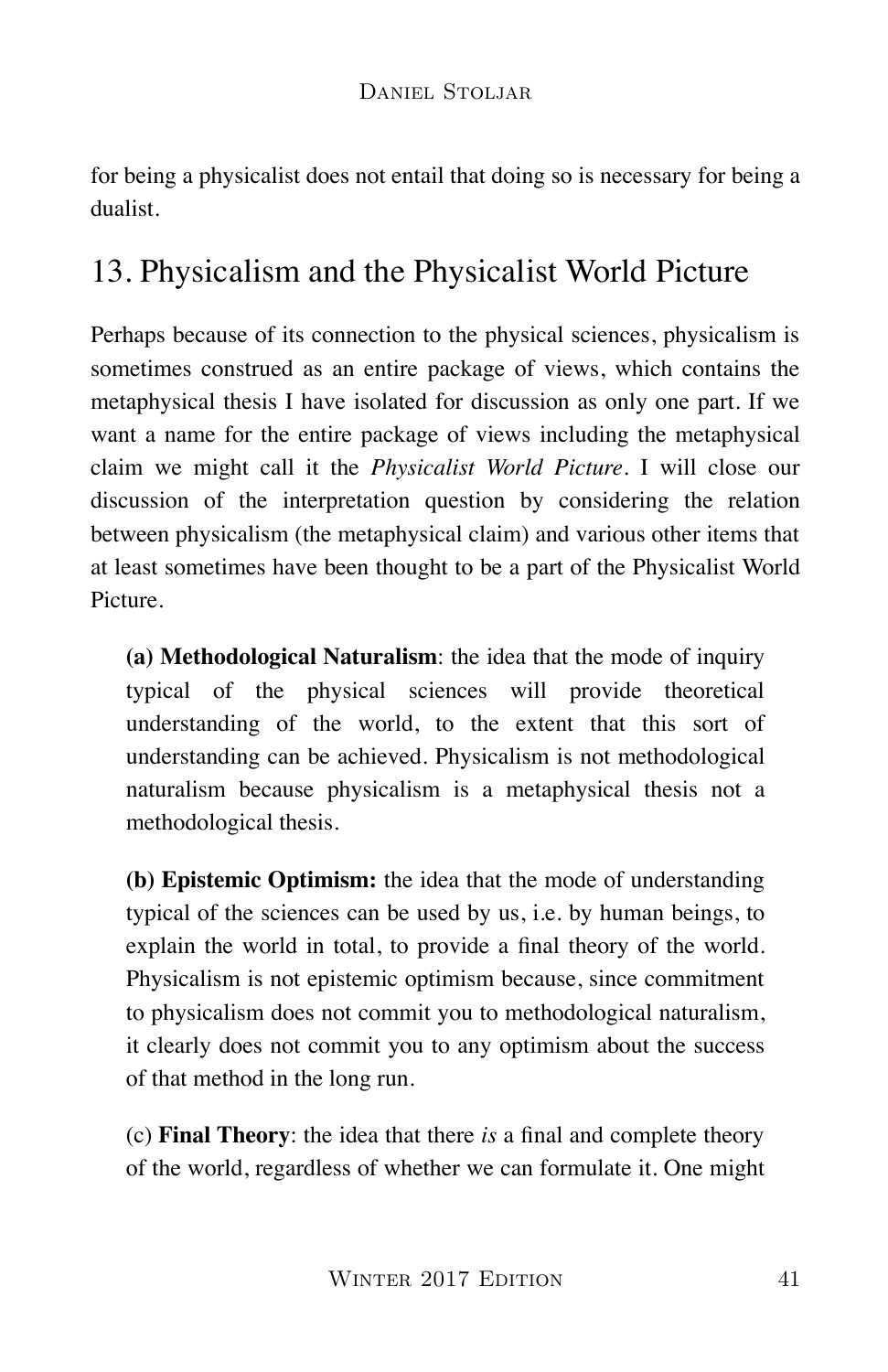think it obvious that if physicalism is true, there is a final theory of the world. However, because of some unclarity in the notion of a theory, the issues here are not cut and dried. According to some views, something is a theory only if it is finitely stateable in a language we can understand. If that is so, clearly physicalism does not entail the idea of a final theory. On a looser conception of a theory, however, it is reasonable to say that physicalism entails that there is a final theory.

(d) **Objectivity:** the idea that the final and complete theory of world, if it exists, will not involve any essential reference to particular points of view or experiences. It is reasonable to say that physicalism entails objectivity. However, given the possibilities of non-reductive or *a posteriori* physicalism even here the issues are not settled. On those approaches, it seems possible to have irreducible points of view or experiences supervening on something physical, which compromises objectivity.

(e) **Unity of Science**: the idea that all the branches of sciences developed by us will or should be unified into a single science, usually (but not always) thought of as physics. This thesis is clearly a methodological thesis about how science ought to proceed. As we have seen, however, physicalism is a metaphysical thesis rather than a methodological thesis about how science ought to proceed. Hence it is not equivalent to the unity of science thesis.

(f) **Explanatory Reductionism**: the idea that all genuine explanations must be couched in the terms of physics, and that other explanations, while pragmatically useful, can or should be discarded as knowledge develops. Physicalism is not explanatory reductionism because, as we saw in our discussion of nonreductive physicalism, physicalism is consistent with the idea that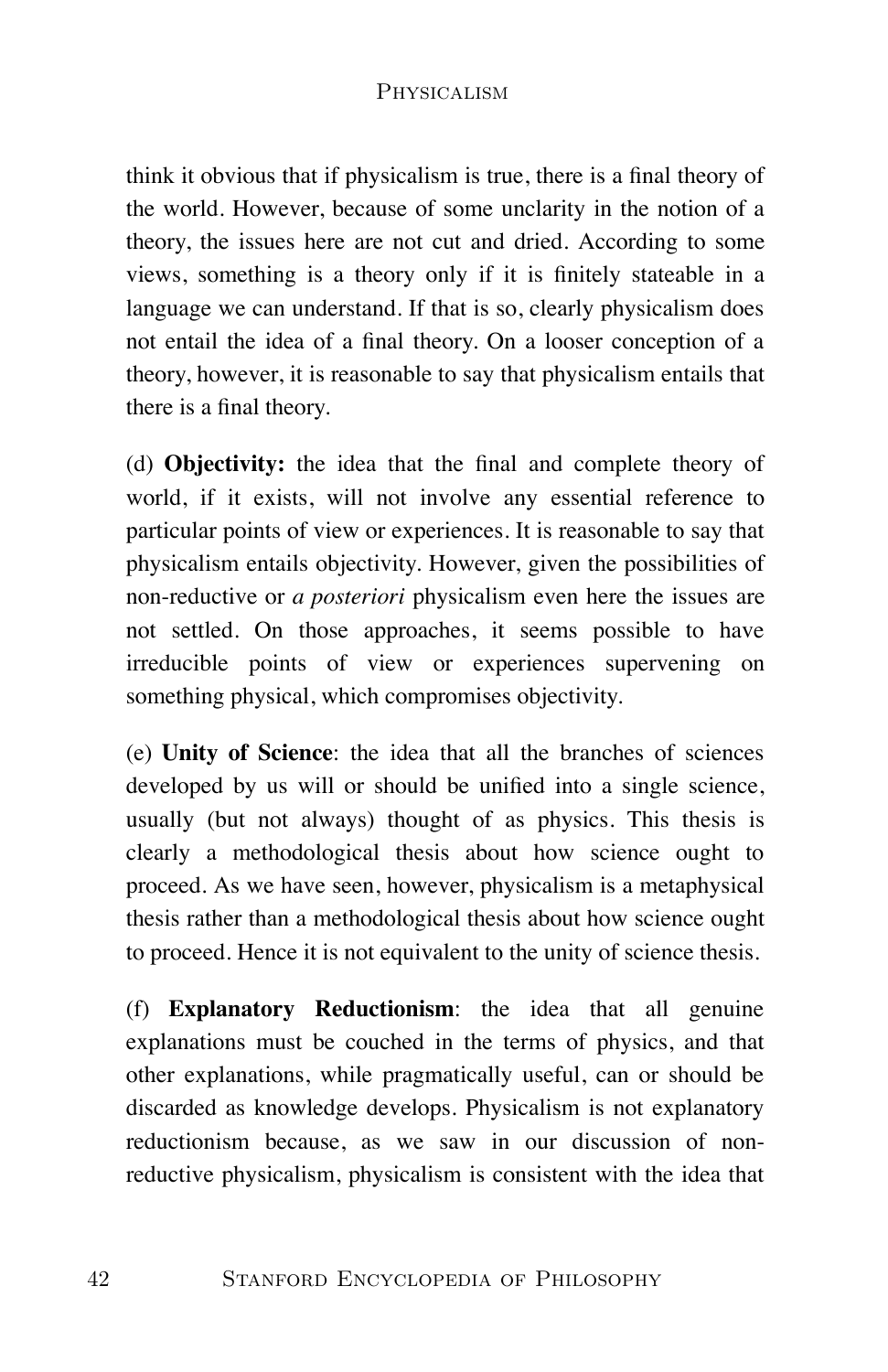special sciences are quite distinct from physics. One might say that the special sciences are concerned with patterns in the physical that physicists themselves are not concerned with. For that reason the subject matter of the special sciences is distinct from the subject matter of physics.

(g) **Generality of Physics:** the idea that every particular event or process which falls under a law of the special sciences (i.e. sciences other than physics) also falls under a law of physics. In general, this view presupposes a view about laws and explanation — for example, it implies or seems to imply that special sciences have laws. But physicalism does not entail any such thesis.

(h) **Causal Closure of the Physical**: the idea that every event has a physical cause, assuming it has a cause at all. Strictly speaking, physicalists are not committed to realism about causation, so they are not committed to causal closure. (Of course, many physicalists do think that causal closure is true, as we will see below, but their position does not entail causal closure.)

(i) **Empiricism**: the idea that all knowledge (with the possible exception of conceptual knowledge) is ultimately founded on sensory or perceptual experience. Empiricism can be given a descriptive or a normative reading. On its descriptive reading, it is most likely false. Most of the information that normal humans come to deploy seems to be caused by both experience *and* inborn structure and maturation. On the normative reading, the claim is that justification is, at the end of the day, based on experience. But this epistemological thesis has nothing to do with physicalism.

(j) **Nominalism**: the idea that there are no abstract objects, i.e., entities not located in space and time, such as numbers, qualities or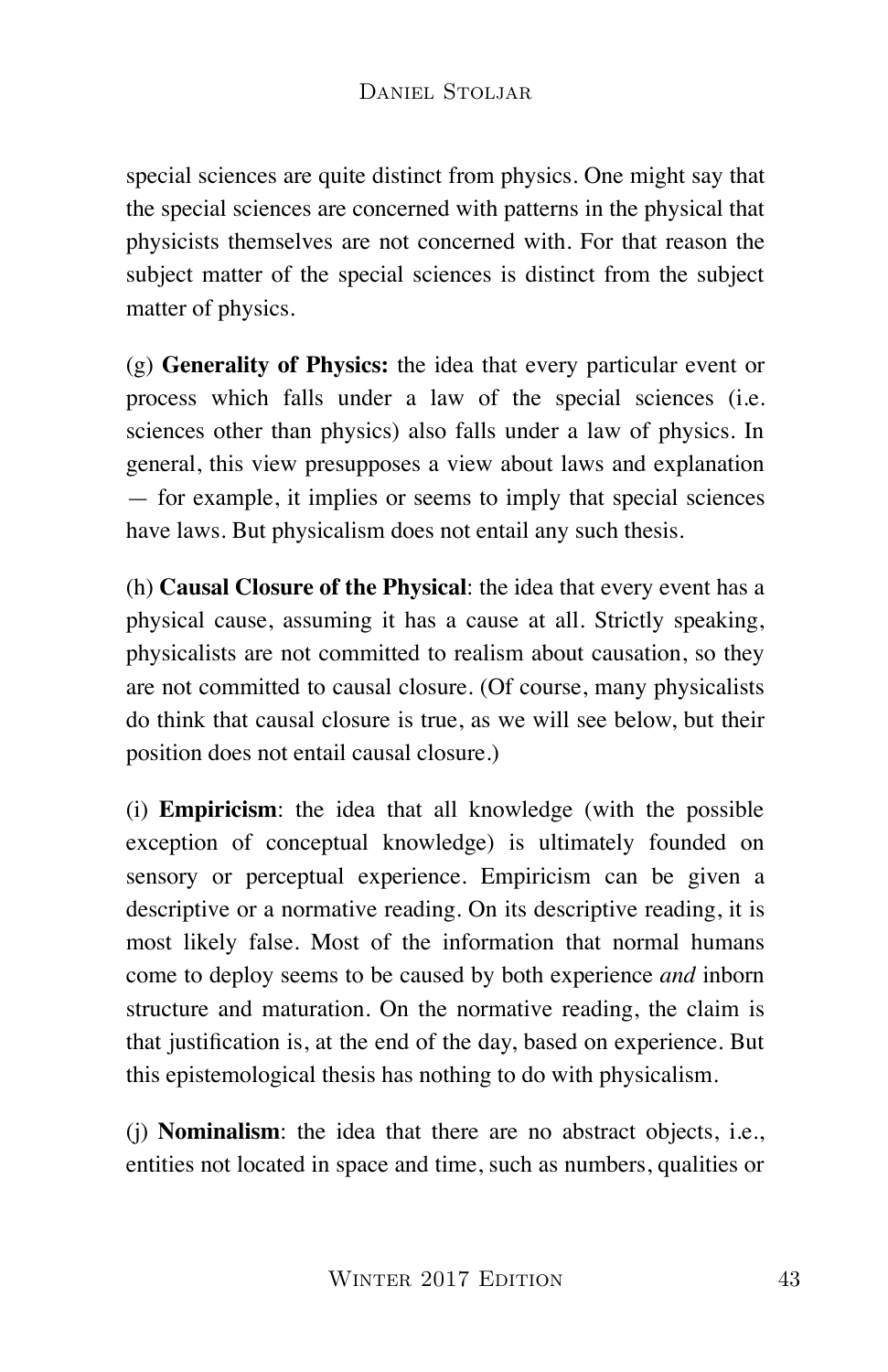propositions. If we assume that abstract objects, if they exist, exist necessarily, i.e., exist in all possible worlds, then supervenience physicalism is completely silent on the question of whether abstract objects exist. All supervenience says is that if a world is a minimal physical duplicate of the actual world, it is a duplicate simpliciter. But if abstract objects exist then they clearly exist in both the actual world and any duplicate of the actual world. What this suggests is that nominalism is a distinct issue from physicalism (Schiffer 1987, Stoljar 1996).

(k) **Atheism:** the idea that there is no God as traditionally conceived. In the 17th and 18th century, physicalism (or materialism, as it was then known) was widely but not universally viewed as inconsistent with belief in God (Yolton 1983). Nowadays, this issue is somewhat less discussed. Nevertheless, as we noted previously, *if* God is thought of as essentially nonphysical, then Atheism *does* seem to be a consequence of physicalism, at least on some interpretations of the background modal notions.

# 14. The Case Against Physicalism I: Qualia and Consciousness

Having provided an answer to the interpretation question, I now turn to the truth question: is physicalism (as we have interpreted it so far) true? I will first discuss three reasons for supposing that physicalism is not true. Then I will consider the case for physicalism.

The main argument against physicalism is usually thought to concern the notion of qualia, the felt qualities of experience. The notion of qualia raises puzzles of its own, puzzles having to do with its connection to other notions such as consciousness, introspection, epistemic access,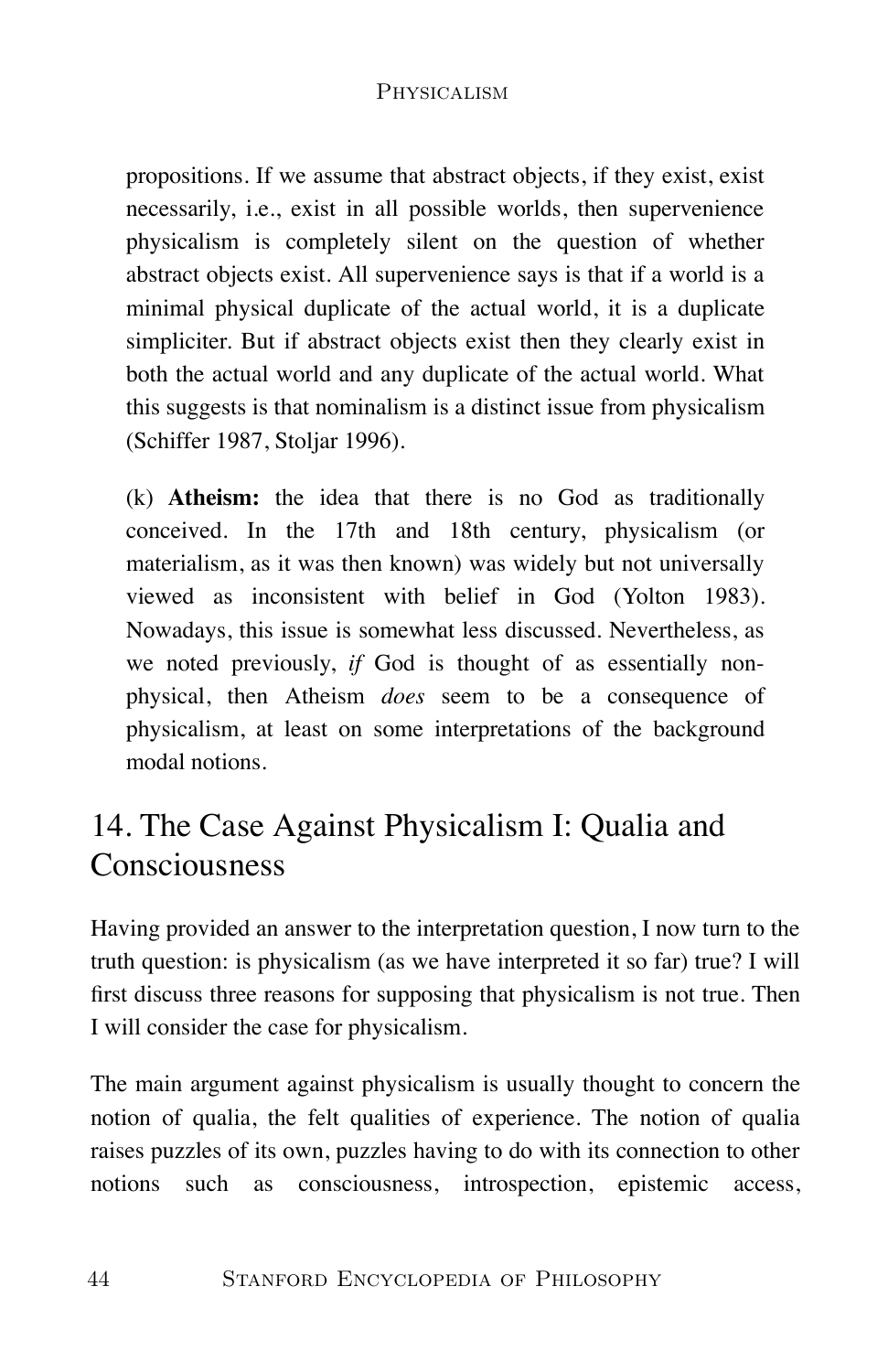acquaintance, the first-person perspective and so on. However the idea that we will discuss here is the apparent contradiction between the existence of qualia and physicalism.

Perhaps the clearest version of this argument is Jackson's knowledge argument. (There are also a number of other arguments in this area — for a very good recent discussion, see Chalmers 1996). This argument asks us to imagine Mary, a famous neuroscientist confined to a black and white room. Mary is forced to learn about the world via black and white television and computers. However, despite these hardships Mary learns (and therefore knows) all that physical theory can teach her. Now, if physicalism were true, it is plausible to suppose that Mary knows everything about the world. And yet — and here is Jackson's point — it seems she does not know everything. For, upon being released into the world of color, it will become obvious that, inside her room, she did not know what it is like for both herself and others to see colors — that is, she did not know about the qualia instantiated by particular experiences of seeing colors. Following Jackson (1986), we may summarize the argument as follows:

P1. Mary (before her release) knows everything physical there is to know about other people.

P2. Mary (before her release) does not know everything there is to know about other people (because she learns something about them on being released).

Conclusion. There are truths about other people (and herself) that escape the physicalist story.

Clearly this conclusion entails that physicalism is false: for if there are truths which escape the physicalist story how can everything supervene on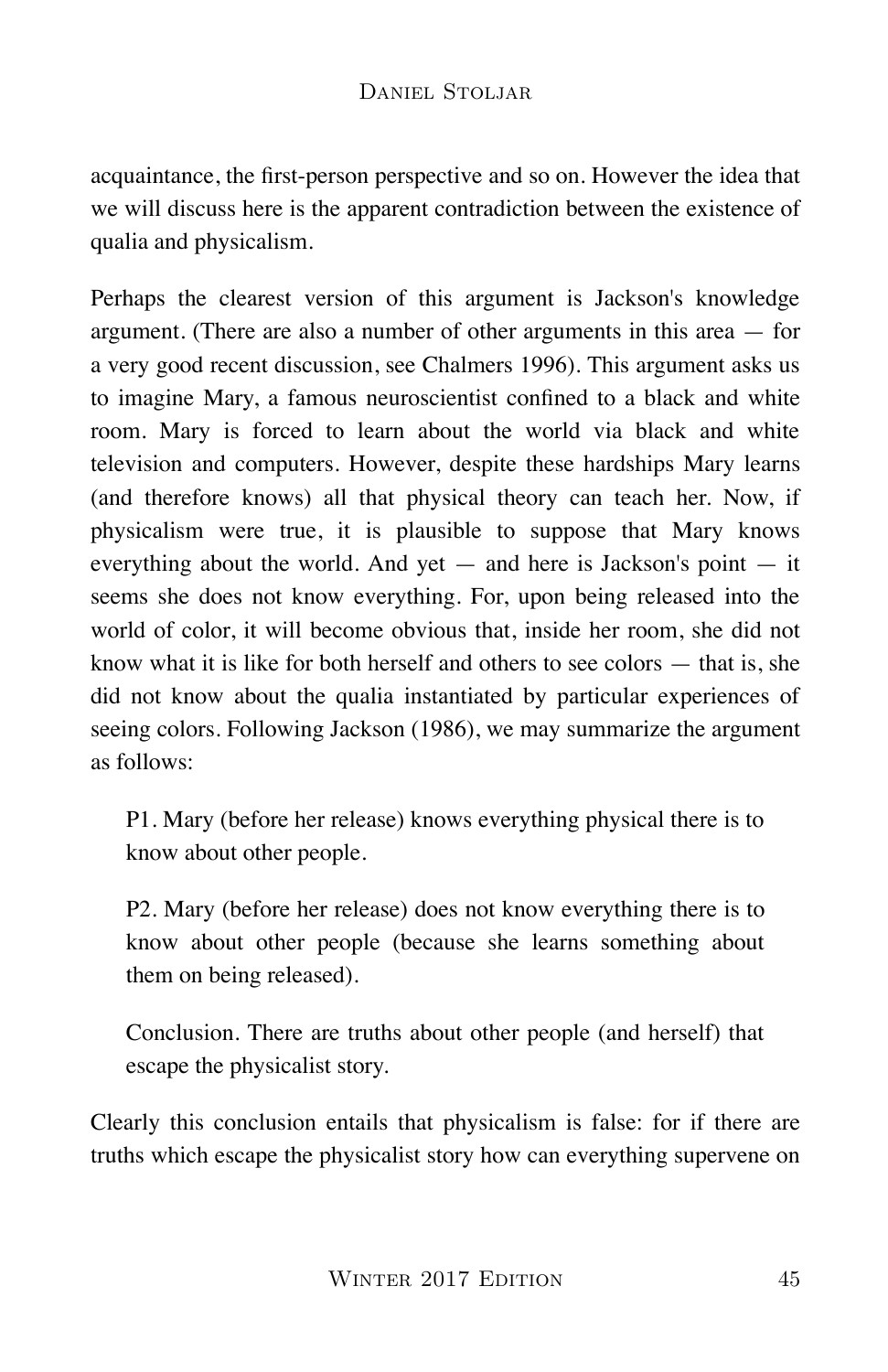the physical. So a physicalist must either reject a premise or show that the premises don't entail the conclusion.

There are many possible responses to this argument, but here I will briefly mention only three. The first is *the ability hypothesis* due to Lawrence Nemerow (1988) and developed and defended by David Lewis (1994). The ability hypothesis follows Ryle (1949) in drawing a sharp distinction between propositional knowledge or knowledge-that (such as 'Mary knows that snow is white') and knowledge-how (such as 'Mary knows how to ride a bike'), and then suggests that all Mary gains is the latter. On the other hand, P2 would only be true if Mary gained propositional knowledge.

A second response appeals to the distinction between *a priori* and *a posteriori* physicalism. As we saw above, the crucial claim of *a posteriori* physicalism is that  $(3)$  — i.e. the claim that *S* entails  $S^*$  — is *a posteriori*. Since (3) is *a posteriori*, you would need certain experience to know it. But, it is argued, Mary has not had (and cannot have) the relevant experience. Hence she does not know (3). On the other hand, the mere fact that Mary has not had (and cannot have) the experience to know (3) does not remove the possibility that (3) is true. Hence *a posteriori* physicalism can avoid the knowledge argument. (It is an interesting question which premise of the knowledge argument is being attacked by this response. The answer depends on whether (3) is physical or not: if (3) is physical, then the response attacks P1. But if (3) is not physical, the response is that the argument is invalid.).

A third response is to distinguish between various conceptions of the physical. We saw above that potentially the class of properties defined by the theory-conception of the physical was distinct from the class of properties defined by the object-conception. But that suggests that the first premise of the argument is open to interpretation in either of two ways. On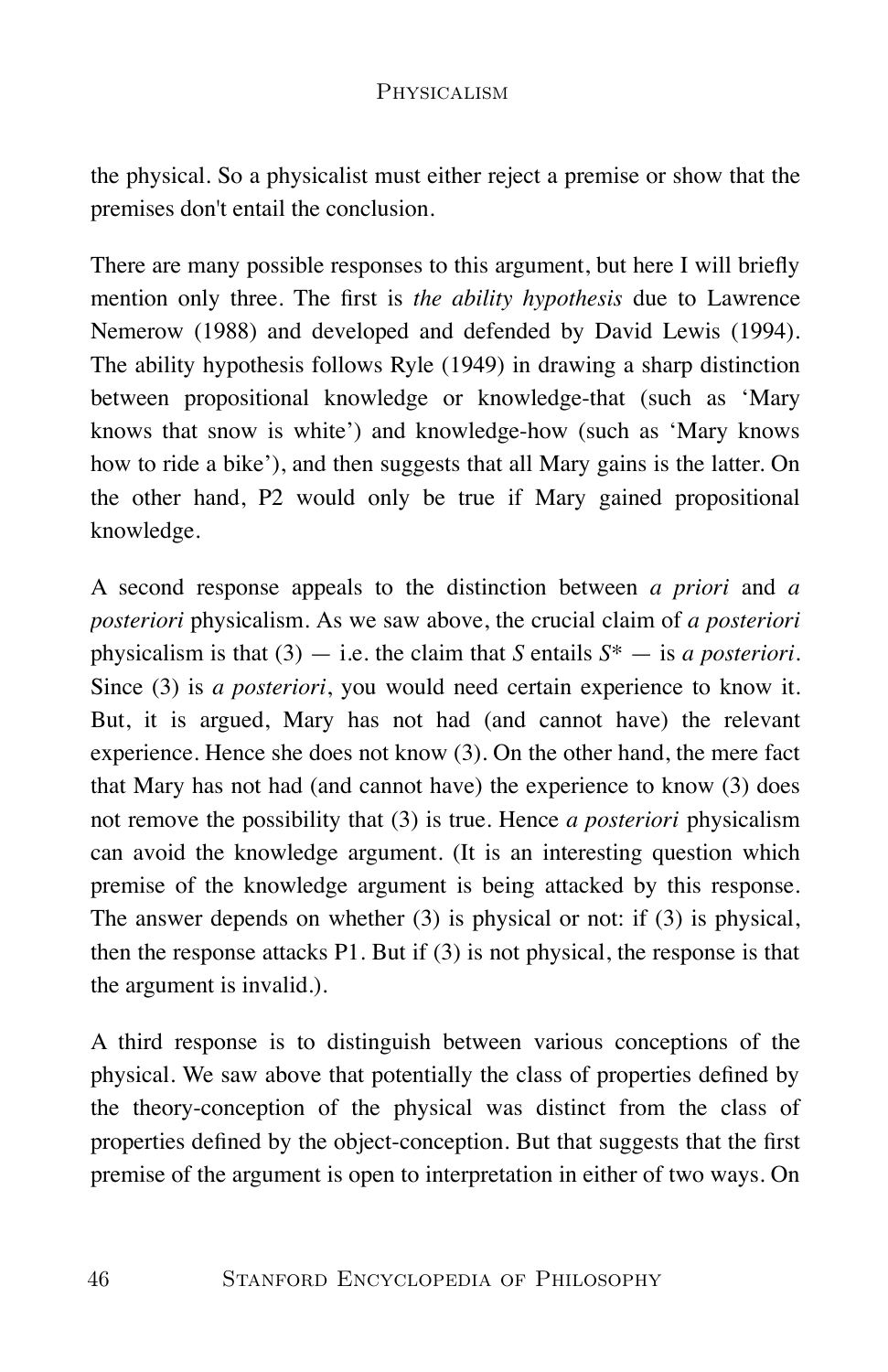## Daniel Stoljar

the other hand, Jackson's thought experiment only seems to support the premise if it is interpreted in the one way, since Mary learns by learning all that physical *theory* can teach her. But leaves open the possibility that one might appeal to the object-conception of the physical to define a version of physicalism which evades the knowledge argument.

One of the most lively areas of philosophy of mind concerns the issue of which if any of these responses to the knowledge argument will be successful. (See the papers in Ludlow, Nagasawa, and Stoljar 2004.) The ability response raises questions about whether know-how is genuinely non-propositional (cf. Lycan 1996, Loar 1997 and Stanley and Williamson 2001), and about whether it gets the facts right to begin with (Braddon Mitchell and Jackson 1996). As against *a posteriori* physicalism, it has been argued both that it rests on a mistaken approach to the necessary *a posteriori* (Chalmers 1996, 1999, Jackson 1998), and that the promise of the idea is chimerical anyway (cf. Stoljar 2000). The third response raises questions about the distinction between the object and the theory conception of the physical and associated issues about dispositional and categorical properties (cf. Chalmers 1996, Lockwood 1992, and Stoljar 2000, 2001.)

# 15. The Case Against Physicalism II: Meaning and Intentionality

Philosophers of mind often divide the problems of physicalism into two: first, there are the problems of qualia, typified by the knowledge argument; second, there are problems of intentionality. The intentionality of mental states is their aboutness, their capacity to represent the world as being a certain way. One does not simply think, one thinks *of* (or *about*) Vienna; similarly, one does not simply believe, one believes *that* snow is white. Just as in the case of qualia, some of the puzzles of intentionality derive from facts internal to the notion, and from the relation of this notion to the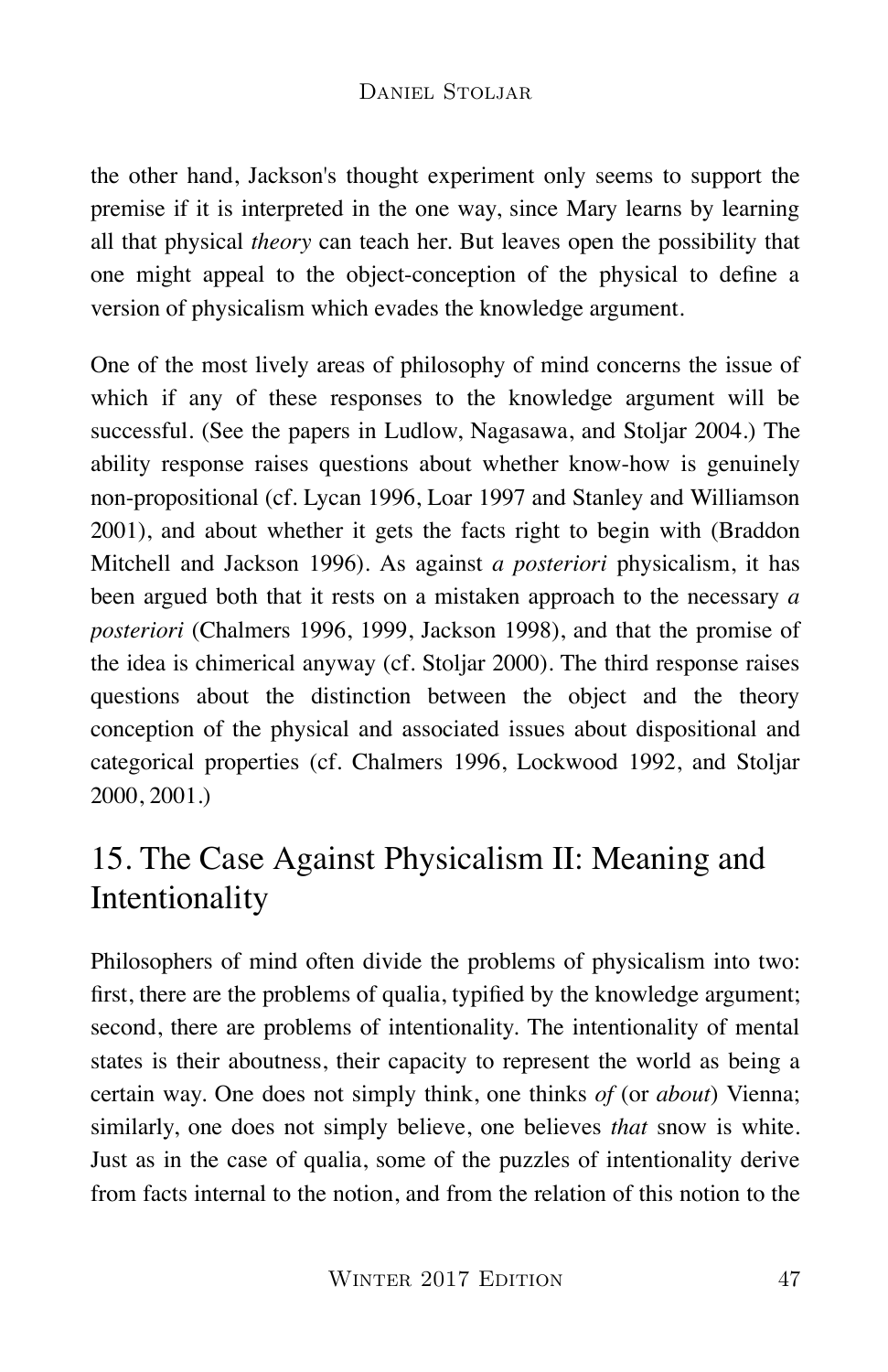others such as rationality, inference and language. But others derive from the fact that it seems difficult to square the fact that mental states have intentionality with physicalism. There are a number of ways of developing this criticism but much recent work has concentrated on a certain line of argument that Saul Kripke has found in the work of Wittgenstein (1982).

Kripke's argument is best approached by first considering what is often called a dispositional theory of linguistic meaning. According to the dispositional theory, a word means what it does — for example, the word 'red' means red — because speakers of the word are disposed to apply to word to red things. Now, for a number of reasons, this sort of theory has been very popular among physicalists. First, the concept of a disposition at issue here is clearly a concept that is compatible with physicalism. After all, the mere fact that vases are fragile and sugar cubes are soluble (both are classic examples of dispositional properties) does not cause a problem for physicalism, so why should the idea that human beings have similar dispositional properties? Second, it seems possible to develop the dispositional theory of linguistic meaning so that it might apply also to intentionality. According to a dispositional theory of intentionality, a mental concept would mean what it does because thinkers are disposed to employ the concept in thought in a certain way. So a dispositional theory seems to hold out the best promise of a theory of intentionality that is compatible with physicalism.

Kripke's argument is designed to destroy that promise. (In fact, Kripke's argument is designed to destroy considerably more than this: the conclusion of his argument is a paradoxical one to the effect that there can be no such a thing as a word's having a meaning. However, we will concentrate on the aspects of the argument that bear on physicalism.) In essence his argument is this. Imagine a situation in which (a) the dispositional theory is true; (b) the word 'red' means red for a speaker S; and yet (c) the speaker misapplies the word — for example, S is looking at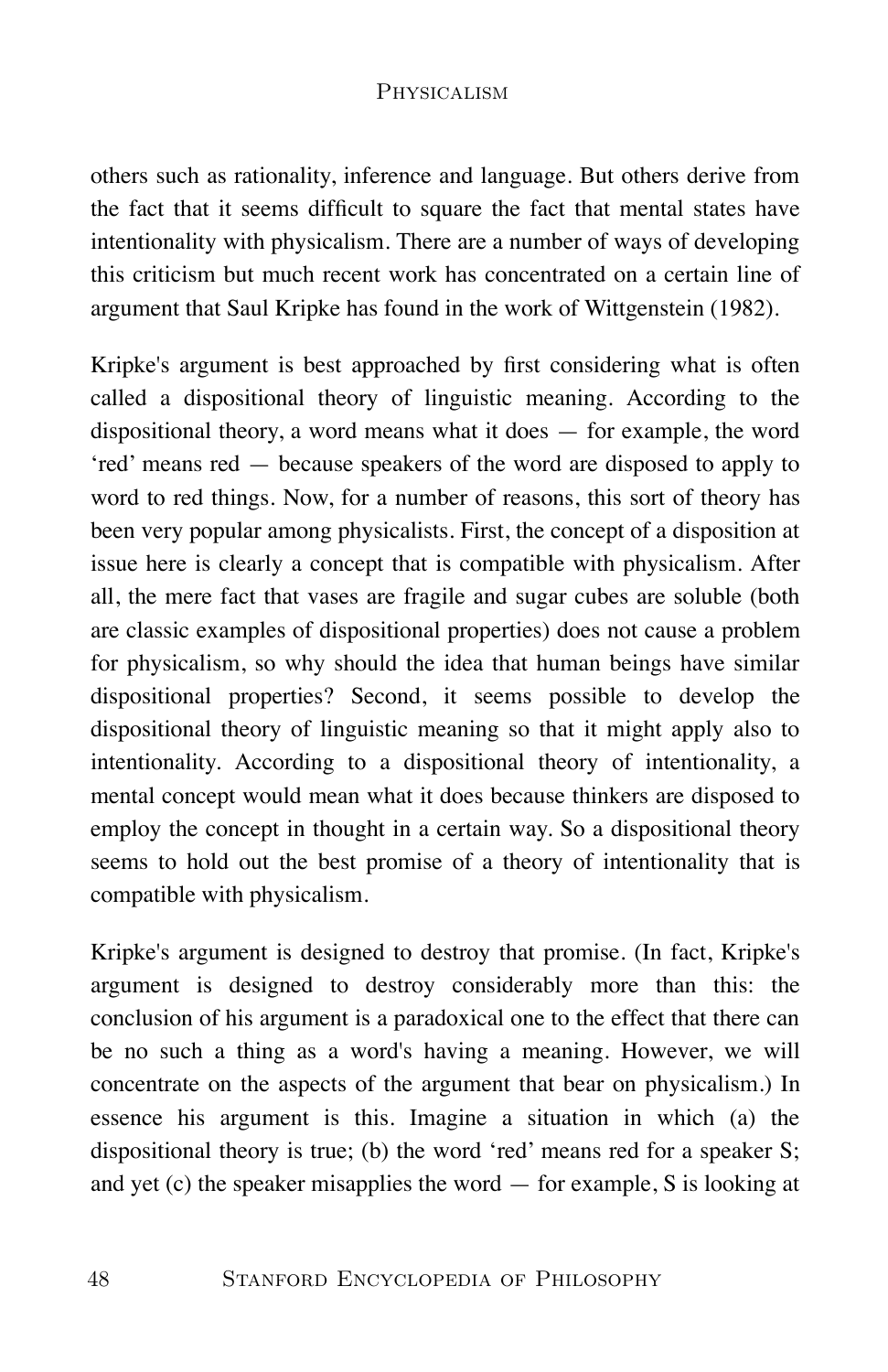a white thing through rose-tinted spectacles and calls it red. Now, in that situation, it would seem that S is disposed to apply 'red' to things which are (not merely red but) either-red-or-white-but-seen-through-rose-tintedspectacles. But then, by the theory, the word 'red' means (not red but) either-red-or-white-as-seen-through-rose-tinted-spectacles. But that contradicts our initial claim (b), that 'red' means red. In other words, the dispositional theory, when combined with a true claim about the meaning of word, plus a truism about meaning — that people can misapply meaningful words — leads to a contradiction and is therefore false.

How might a physicalist respond to Kripke's argument? As with the knowledge argument, there are many responses but here I will mention only two. The first response is to insist that Kripke's argument neglects the distinction between *a priori* and *a posteriori* physicalism. Kripke often does say that according to the dispositionalist, one should be able to 'read off' truths about meaning from truths a physicalist can accept. (For a proposal like this, see Horwich 2000.) One problem with this proposal is, as we have seen, that its background account of the necessary *a posteriori* is controversial. As we saw, *a posteriori* physicalists are committed to what we called the non-derivation view about necessary *a posteriori* truths. But the non-derivation view has come under attack in recent times.

The second response is to defend the dispositional theory against Kripke's argument. One way to do this is to argue that the argument only works against a very simple dispositionalism, and that a more complicated version of such a theory would avoid these problems. (For a proposal along these lines, see Fodor 1992 and the discussion in Braddon-Mitchell and Jackson 1996). A different proposal is to argue that Kripke's argument underestimates the complexity in the notion of a disposition. The mere fact that in certain circumstances someone would apply 'red' to white things does not mean that they are disposed to apply red to white things — after all, the mere fact that in certain circumstances something would burn does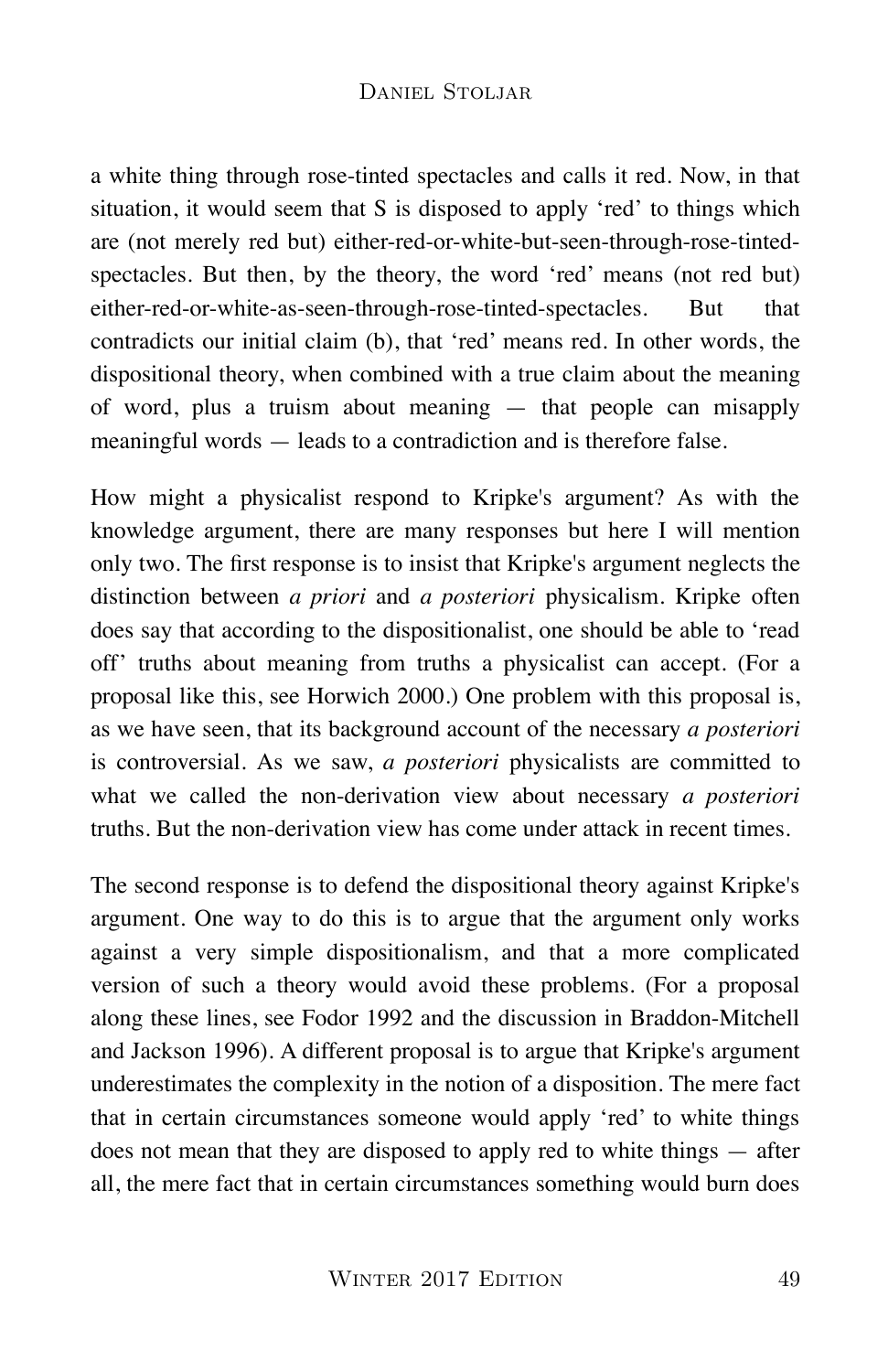not mean that it is flammable in the ordinary sense. (For a proposal along these lines see Hohwy 1998, and Heil and Martin 1998)

As with the knowledge argument, the issues surrounding Kripke's argument are very much wide open. But it is important to note that most philosophers don't consider the issues of intentionality as seriously as the issue of qualia when it comes to physicalism. In different vocabularies, for example, both Block (1995) and Chalmers (1996) distinguish between the intentional aspects of the mind or consciousness, and the phenomenal aspects or qualia, and suggest that it is really the latter that is the central issue. As Chalmers notes (1996; p. 24), echoing Chomsky's famous distinction, the intentionality issue is a *problem*, but the qualia issue is a *mystery*.

# 16. The Case Against Physicalism III: Methodological Issues

The final argument I will consider against physicalism is of a more methodological nature. It is sometimes suggested, not that physicalism is false, but that the entire 'project of physicalism' — the project in philosophy of mind of debating whether physicalism is true, and trying to establish or disprove its truth by philosophical argument — is misguided. This sort of argument has been mounted by a number of writers, but perhaps its most vocal advocate has been Noam Chomsky (2000; see also Searle 1992, 1999).

It is easiest to state Chomsky's criticism by beginning with two points about methodological naturalism. In general it seems rational to agree with the methodological naturalists that the best hope for a theoretical understanding of the world is by pursuing the methods which are typical of the sciences. It would then seem rational as a special case that our best hope for a theoretical understanding of consciousness or experience is by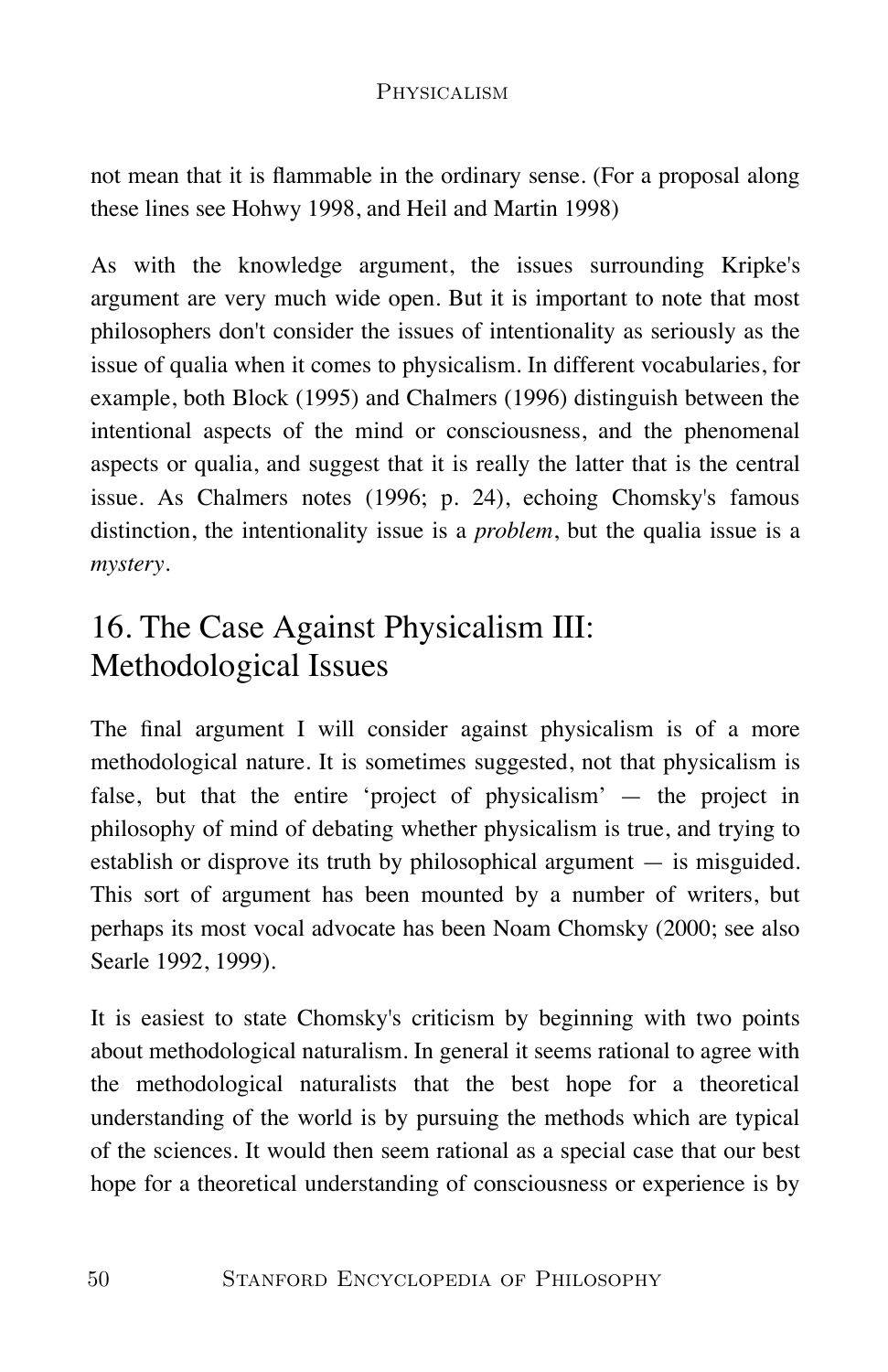pursuing the methods of the sciences — by pursuing, as we might put it, the naturalistic project with respect to consciousness. So Chomsky's first point is that it is rational to pursue the naturalistic project with respect to consciousness.

Chomsky's second point is that the physicalist project in philosophy of mind is on the face of it rather different from the naturalistic project. In the first place, the physicalist project is, as we have noted, usually thought of a piece of metaphysics. But there is nothing metaphysical about the naturalistic project, it simply raises questions about what we can hope to explain. In the second place, the physicalist project is normally thought of as being amenable to philosophical argument, whereas it is completely unclear where philosophical argument would enter the naturalistic project. In short, there doesn't seem anything particularly 'philosophical' about the naturalistic project — it simply applies the methods of science to consciousness. But the physicalist project is central to analytic philosophy.

It is precisely at the place where the physicalist project departs from the naturalistic project that Chomsky's criticism begins to take shape. For insofar as it is different from the naturalistic project, there are a number of ways in which the physicalist project is questionable. First, it is hard to see what the project might be  $-$  it is true that throughout the history of philosophy and science one encounters suggestions that one might find out about the world in ways that are distinct from the ones used in the sciences, but these suggestions have always been rather obscure. Second, it is hard see how this sort of project could recommend itself to physicalists *themselves* — such a project seems to be a departure from methodological naturalism but most physicalists endorse methodological naturalism as a matter of fact. On the other hand, if the physicalist project does not depart from the naturalistic project, then the usual ways of talking and thinking about that project are highly misleading. For example, it is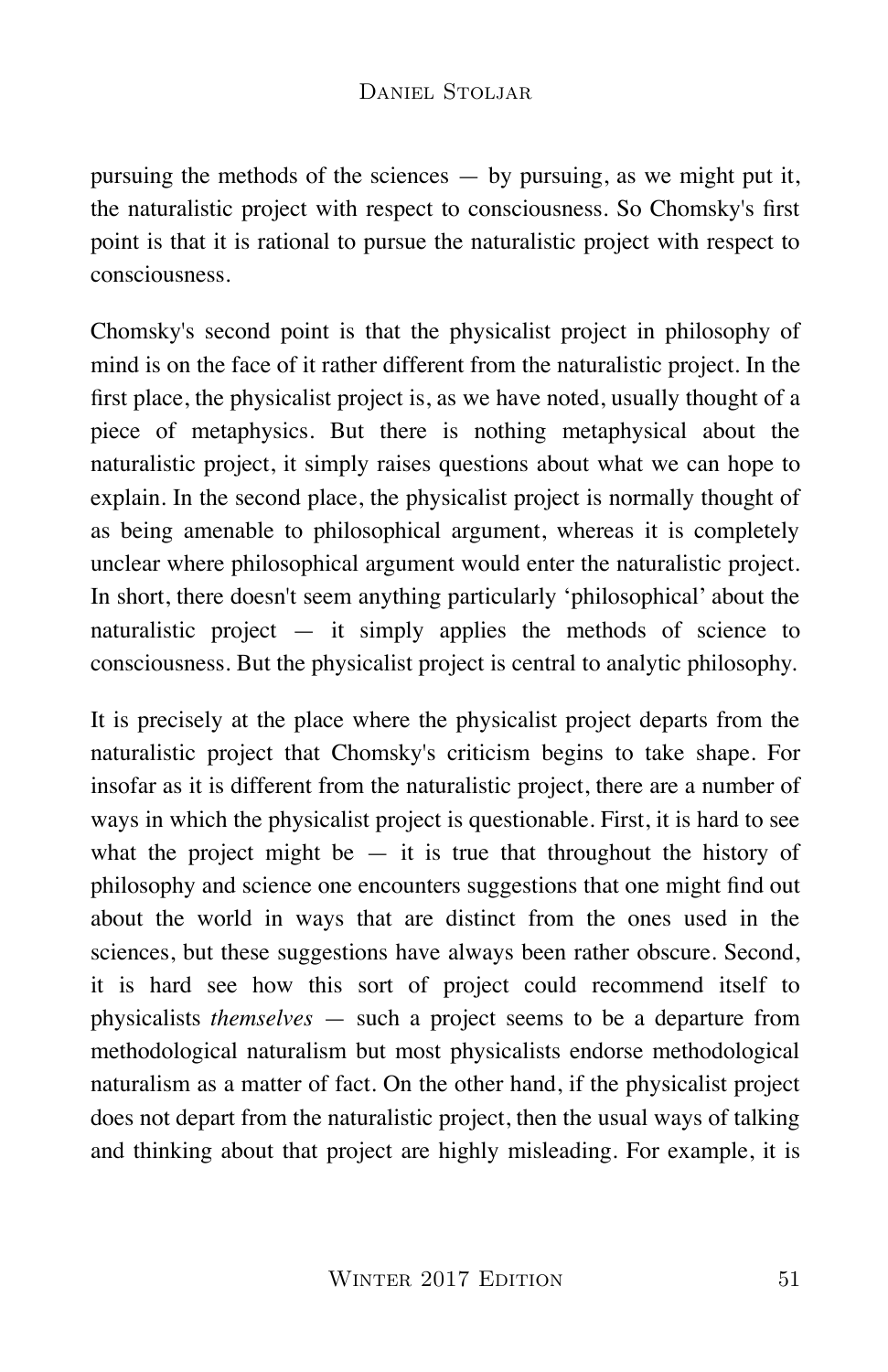misleading to speak of it as a piece of metaphysics as opposed to a piece of ordinary science.

In sum, Chomsky's criticism is best understood as a kind of dilemma. The physicalist project is either identical to the naturalistic project or it is not. If it is identical, then the language and concepts that shape the project are potentially extremely misleading; but if it is not identical, then there are a number of ways in which it is illegitimate.

How is one to respond to this criticism? In my view, the strongest answer to Chomsky accepts the first horn of his dilemma and suggests that what philosophers of mind are really concerned with is the naturalistic project. Now, of course, what concerns them is not the details of the project — that would not distinguish them from working scientists. Rather they are concerned with what the potential limits of the project are.

This is a theme which has been pursued by Thomas Nagel (1983) and allied work by Bernard Williams (1985). According to them, any form of scientific inquiry will at least be objective, or will result in an objective picture of the world. On the other hand, we have a number of arguments — the most prominent being the knowledge argument — which plausibly show that there is no place for experience or qualia in a world that is described in purely objective terms. If Nagel and Williams are right that any form of scientific inquiry will yield a description of the world in objective terms, the knowledge argument is nothing less than a negative argument to the effect that the naturalistic project with respect to consciousness will not succeed.

If what is at issue is the limits of the naturalist project, why is the debate so often construed as a metaphysical debate rather than a debate about the limits of inquiry? In answer to this question, we need to sharply divorce the background metaphysical framework within which the problems of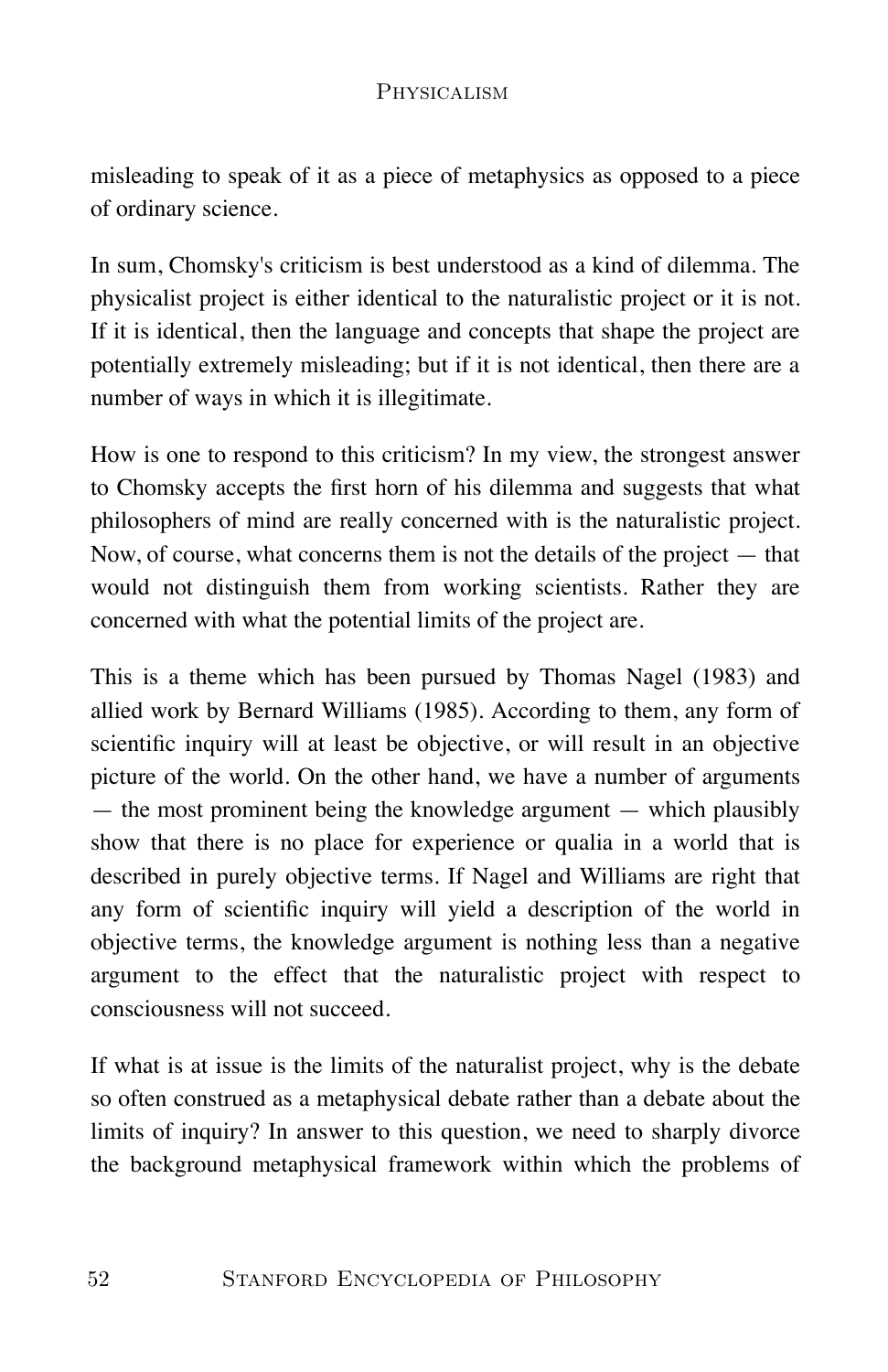philosophy of mind find their expression, and the problems themselves. Physicalism is the background metaphysical assumption against which the problems of philosophy of mind are posed and discussed. Given that assumption, the question of the limits of the naturalistic project *just is* the question of whether there can be experience in a world that is totally physical. Nevertheless, when properly understood, the problems that philosophers of mind are interested in are not with the framework themselves, and to that extent are not metaphysical. Thus, the common phrase 'metaphysics of mind' is misleading.

# 17. The Case for Physicalism

Having considered one side of the truth question, I will now turn to the other: what reason is there for believing that physicalism is true?

The first thing to say when considering the truth of physicalism is that we live in an overwhelmingly physicalist or materialist intellectual culture. The result is that, as things currently stand, the standards of argumentation required to persuade someone of the truth of physicalism are much lower than the standards required to persuade someone of its negation. (The point here is a perfectly general one: if you already believe or want something to be true, you are likely to accept fairly low standards of argumentation for its truth.)

However, while it might be difficult to assess dispassionately the arguments for or against physicalism, this is still something we should endeavor to do. Here I will review two arguments that are commonly thought to establish the truth of physicalism. What unites the arguments is that each takes something from the physicalist world-picture which we considered previously and tries to establish the metaphysical claim that everything supervenes on the physical.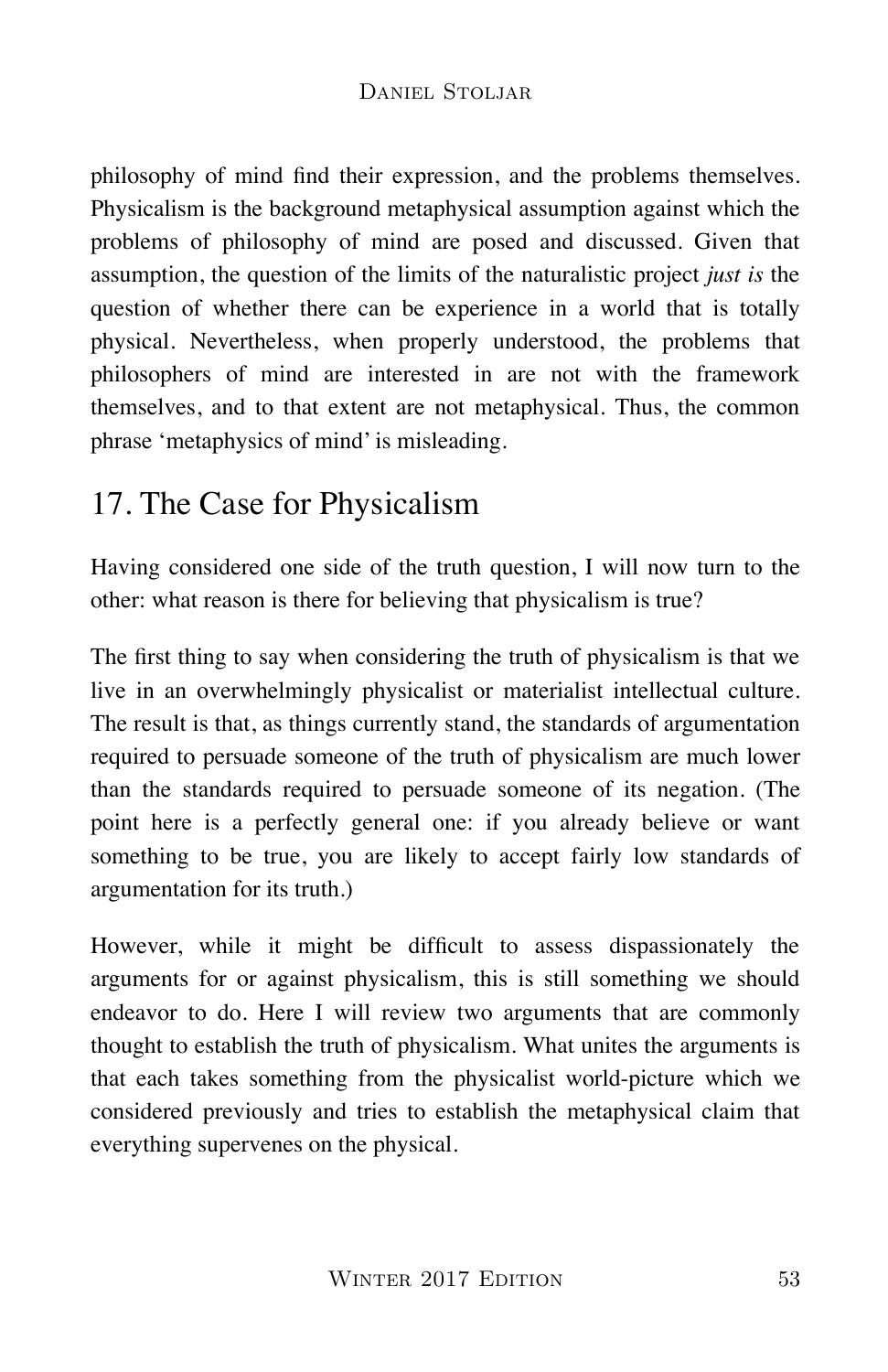The first argument is (what I will call) *The Argument from Causal Closure*. The first premise of this argument is the thesis of the Causal Closure of the Physical — that is, the thesis that every event which has a cause has a physical cause. The second premise is that mental events cause physical events — for example we normally think that events such as wanting to raise your arm (a mental event) cause events such as the raising of your arm (a physical event). The third premise of the argument is a principle of causation that is often called the exclusion principle (Kim 1993, Yablo 1992, Bennett 2003). The correct formulation of the exclusion principle is a matter of some controversy but a formulation that is both simple and plausible is the following:

## **Exclusion Principle**

If an event *e* causes event *e\**, then there is no event *e#* such that *e#* is non-supervenient on *e* and *e#* causes *e\**.

The conclusion of the argument is the mental events are supervenient on physical events, or more briefly that physicalism is true. For of course, if the thesis of Causal Closure is true then behavioral events have physical causes, and if mental events also cause behavioral events, then they must supervene on the physical if the exclusion principle is true.

The Argument from Causal Closure is perhaps the dominant argument for physicalism in the literature today. But it is somewhat unclear whether it is successful. One response for the anti-physicalist is to reject the second premise and to adopt a version of what is called epiphenomenalism, the view that mental events are caused by, and yet do not cause, physical events. The argument against this position is usually epistemological: if pains don't cause pain behavior how can it be that your telling me that you are in pain gives me any reason for supposing you are? It might seem that epiphenomenalists are in trouble here, but as a number of recent philosophers have argued, the issues here are very far from being settled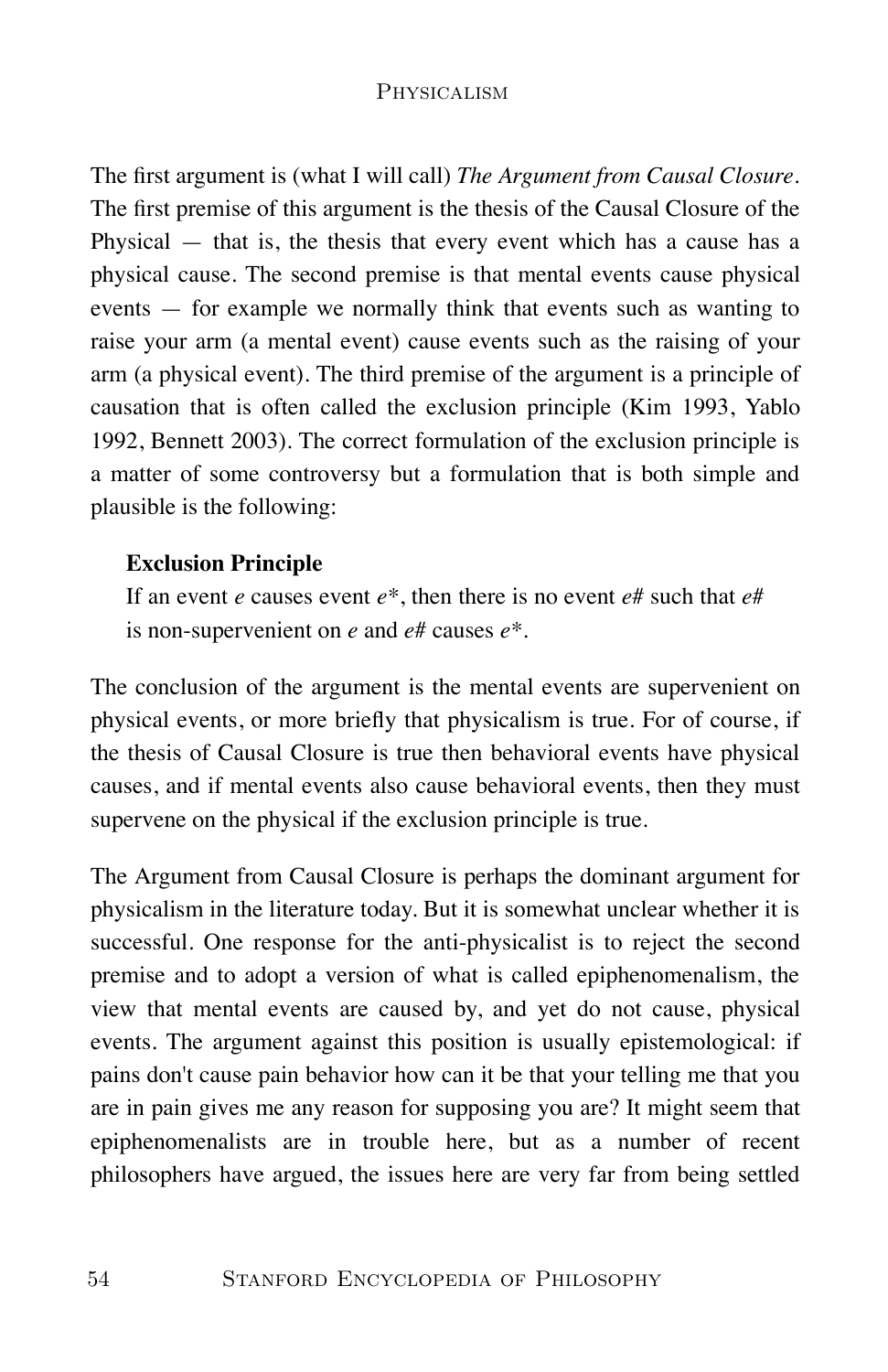(Chalmers 1996, Hyslop 1999). The crucial point is that the causal theory of evidence is open to serious counterexamples so it is unclear that it can be used against epiphenomenalism effectively.

A different sort of response is to reject the causal principles on which the argument is based. As against the exclusion principle, for example, it is often pointed out that certain events are overdetermined. The classic example is the firing squad: both the firing by soldier A and by soldier B caused the prisoner's death but since these are distinct firings, the exclusion principle is false. However, while this line of response is suggestive, it is in fact rather limited. It is true that the case of the firing squad represents an exception to the exclusion principle — an exception that the principle must be emended to accommodate. But is difficult to believe that it represents an exception that can be widespread. A more searching response is to reject the very idea of causal closure on the grounds, perhaps, that (as Bertrand Russell (1917) famously argued) causation plays no role in a mature portrayal of the world. Once again, however, the promise of this response is more imagined than real. While it is true that many sciences do not explicitly use the notion of causation, it is extremely unlikely that they do not imply that various causal claims are true.

The second argument for physicalism is (what I will call) *The Argument from Methodological Naturalism*. The first premise of this argument is that it is rational to be guided in one's metaphysical commitments by the methods of natural science. Lying behind this premise are the arguments of Quine and others that metaphysics should not be approached in a way that is distinct from the sciences but should rather be thought of as continuous with it. The second premise of the argument is that, as a matter of fact, the metaphysical picture of the world that one is led to by the methods of natural science is physicalism. The conclusion is that it is rational to believe physicalism, or, more briefly that physicalism is true.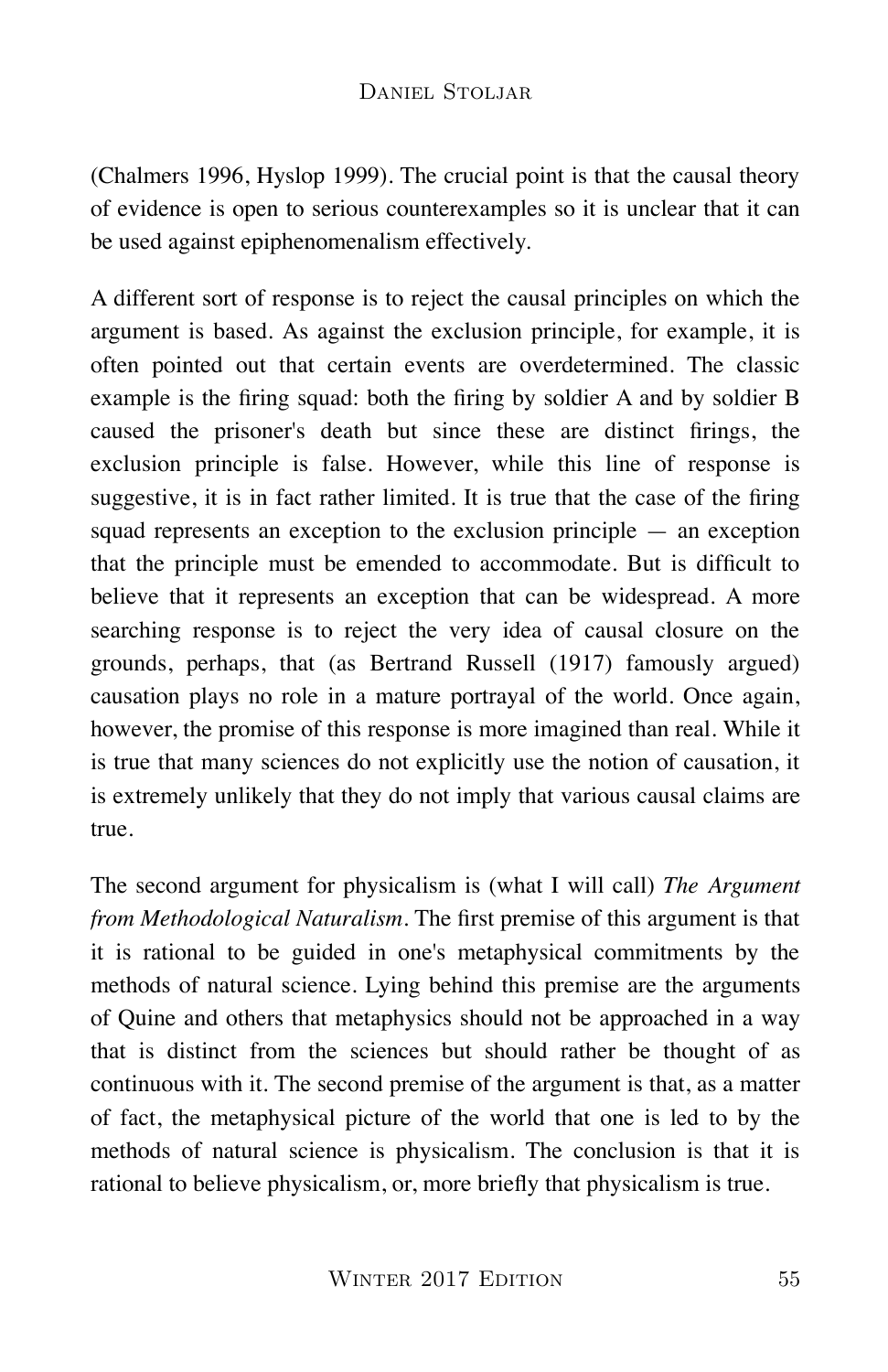The Argument from Methodological Naturalism has received somewhat less attention in the literature than the Argument from Causal Closure. But it seems just as persuasive  $-$  in fact, rather more so. For how might one respond? One possibility is to reject its first premise. But this is not something that most people are attracted to (or at least are attracted to explicitly.)

The other possibility is to reject its second premise. However, once it is appreciated what physicalism is  $-$  and, more important, what it is not  $$ it is not terribly clear what this would amount to or what the motivation for it would be. In the first place, our earlier discussion shows that physicalism is not inconsistent with explanatory autonomy of the various sciences, so that one should not reject physicalism merely because one can't see how to reduce those sciences to others. In the second place, while it is perfectly true that there are examples of non-physicalist approaches to the world  $-$  vitalism in biology is perhaps the best example  $-$  this is beside the point. The second premise of the Argument from Methodological Naturalism does not deny that other views are possible, it simply says that physicalism is the most likely view at the moment. Finally, one might be inclined to appeal to arguments such as the knowledge argument to show that physicalism is false, and hence that methodological naturalism could not show that physicalism is false. However, this suggestion represents a sort of confusion about the knowledge argument. As we saw above, if successful the knowledge argument suggests, not simply that physicalism is false but that any approach to the world that is compatible with methodological naturalism is false. But if that is so, it is mistaken to suppose that the knowledge argument gives one any reason to endorse anti-physicalism if that is supposed to be a position compatible with methodological naturalism.

## 18. Further Questions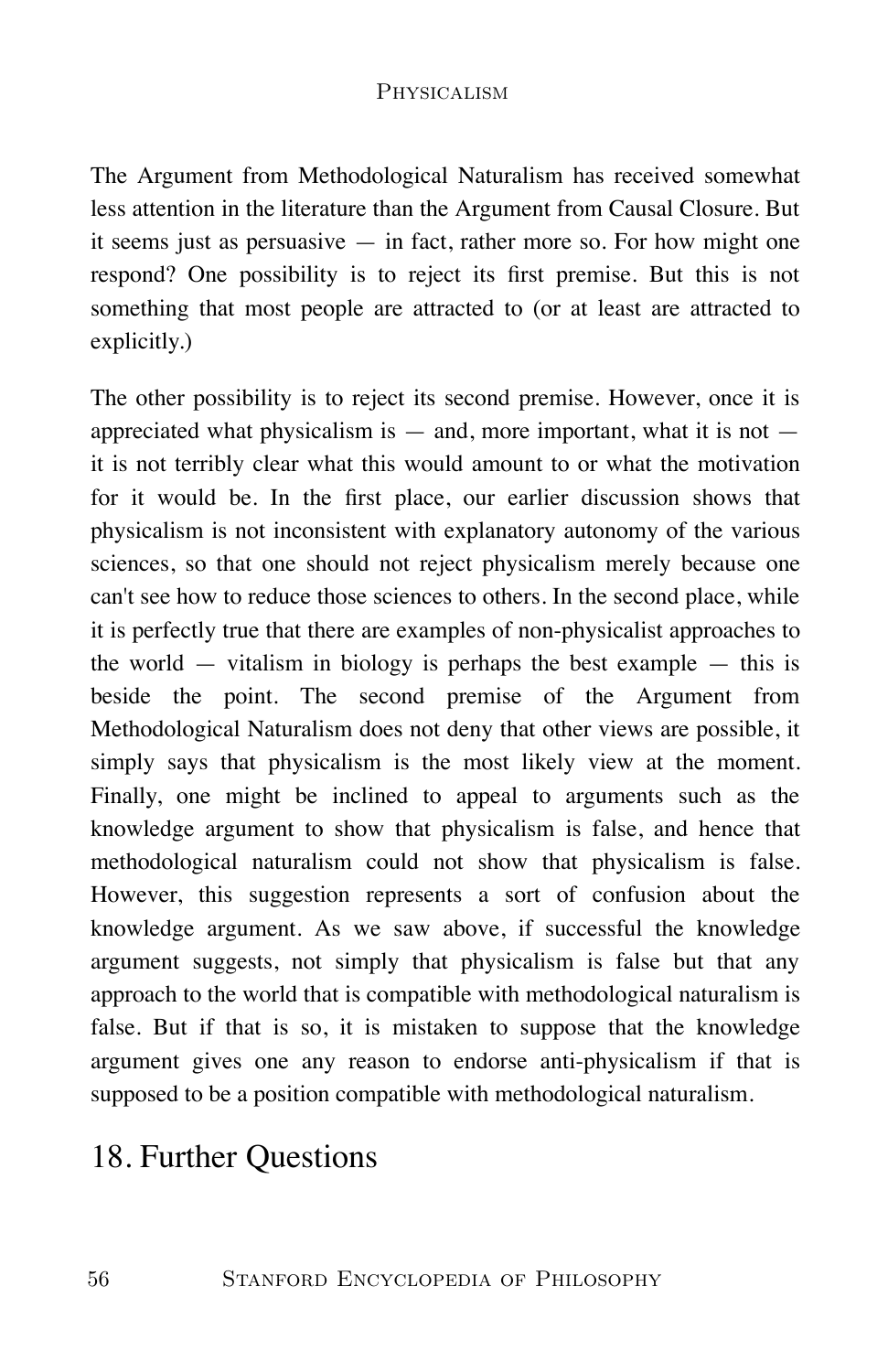That completes our discussion of physicalism. It is sketchy in certain places, and this suggests that there is much further work to be done before we arrive at a final assessment of the doctrine of physicalism and the role that it plays in contemporary thought. In the future, however, it would seem to me to be a good idea to think at least about the following:

(a) The contrast between modal and non-modal definitions of physicalism. While supervenience, and more generally modal, definitions of physicalism are attractive, they do raise problems of a difficult nature such as the blockers problem and the sufficiency problem. At the time of writing it is unclear how these difficulties will be resolved.

(b) The relation between, and the adequacy of, the theory-conception and the object-conception of the physical. It seems clear that our thinking about the physical is anchored in part in the ordinary idea of a physical object and in part in the idea of physics. But it seems equally clear that these two ideas can and do come apart. What are the consequences of this for the notion of physicalism?

(c) The role of physicalism in philosophy of mind. As we have seen for both Nagel and Williams questions about physicalism are really questions about objectivity in disguise. This raises the more general issue of whether arguments and theses in philosophy of mind (and other areas of philosophy) that are formulated in terms of physicalism are necessarily formulated in that way. Perhaps physicalism here is simply getting in the way of a proper understanding of how these problems work?

# Bibliography

Armstrong, D., 1968, *A Materialist Theory of the Mind*, Lond: Routledge. Bacon, J., 1990, 'Van Cleve Versus Closure', *Philosophical Studies*, 58: 239–242.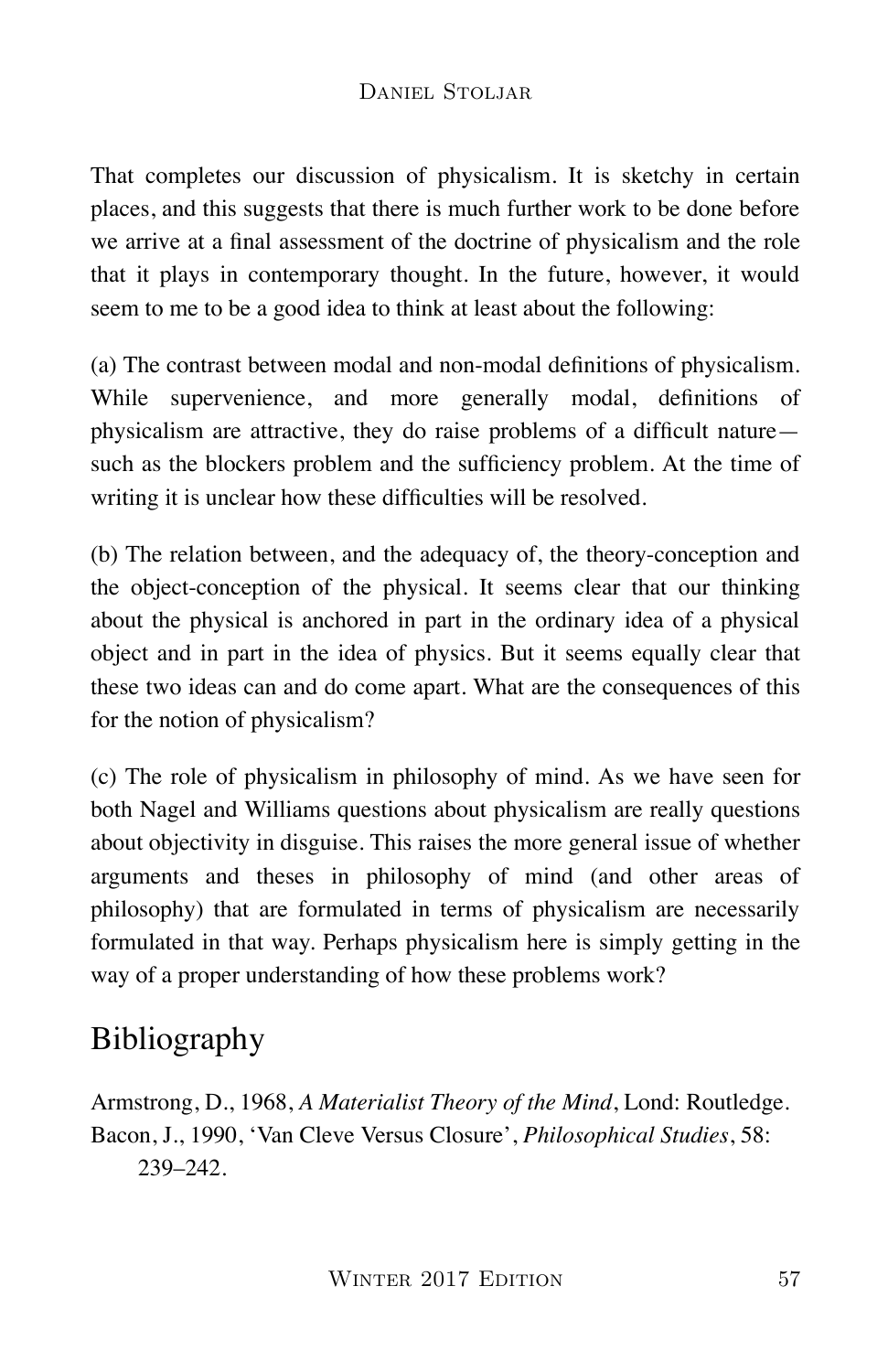- Bennett, K., 2003, 'Why the Exclusion Problem Seems Intractable and How, Just Maybe, to Tract it', *Noûs*, 37(3): 471–497.
- Berkeley, G., 1710, *Principles of Human Knowledge*, London: Penguin, 2004.
- Blackburn, S., 1992, 'Filling in Space', *Analysis*, 50(2): 60–65.
- Block, N., 1980, 'Troubles with Functionalism', in N. Block (ed.), *Readings in the Philosophy of Psychology*, Volume 1, Cambridge, MA: Harvard University Press, 1980.
- –––, 1995, 'On a Confusion About a Function of Consciousness', *Behavioral and Brain Sciences*, 18(2): 227–287.
- Block, N., and Stalnaker, R., 1999, 'Conceptual Analysis, Dualism and the Explanatory Gap', *Philosophical Review*, 108(1): 1–46.
- Boyd, R., 1980, 'Materialism Without Reductionism: What Physicalism Does not Entail', in N. Block (ed.), *Readings in the Philosophy of Psychology* Volume 1, Cambridge, MA: Harvard University Press, 1980, pp. 76–106
- Braddon-Mitchell, D., and Jackson, F., 1996, *Philosophy of Mind and Cognition*, Oxford: Blackwell.
- Broad, C.D., 1925, *The Mind and Its Place in Nature*, London: Routledge and Kegan Paul.
- Byrne, A., 1993, *The Emergent Mind*, Ph.D. Dissertation, Philosophy Department, Princeton University.
- –––, 1999, 'Cosmic Hermeneutics', in J. Tomberlin (ed.), *Philosophical Perspectives*, 13: 347–83.
- Carnap, R, 1932/33 'Psychology in Physical Language', in A.J. Ayer (ed.), *Logical Positivism*, New York: The Free Press, 1959, pp. 165–198.
- Chalmers, D., 1996, *The Conscious Mind*, New York: Oxford University Press
- –––, 1999, 'Materialism and the Metaphysics of Modality', *Philosophy and Phenomenological Research*, 59: 473–493.
- –––, 2002, *Philosophy of Mind: Contemporary and Classical Readings*,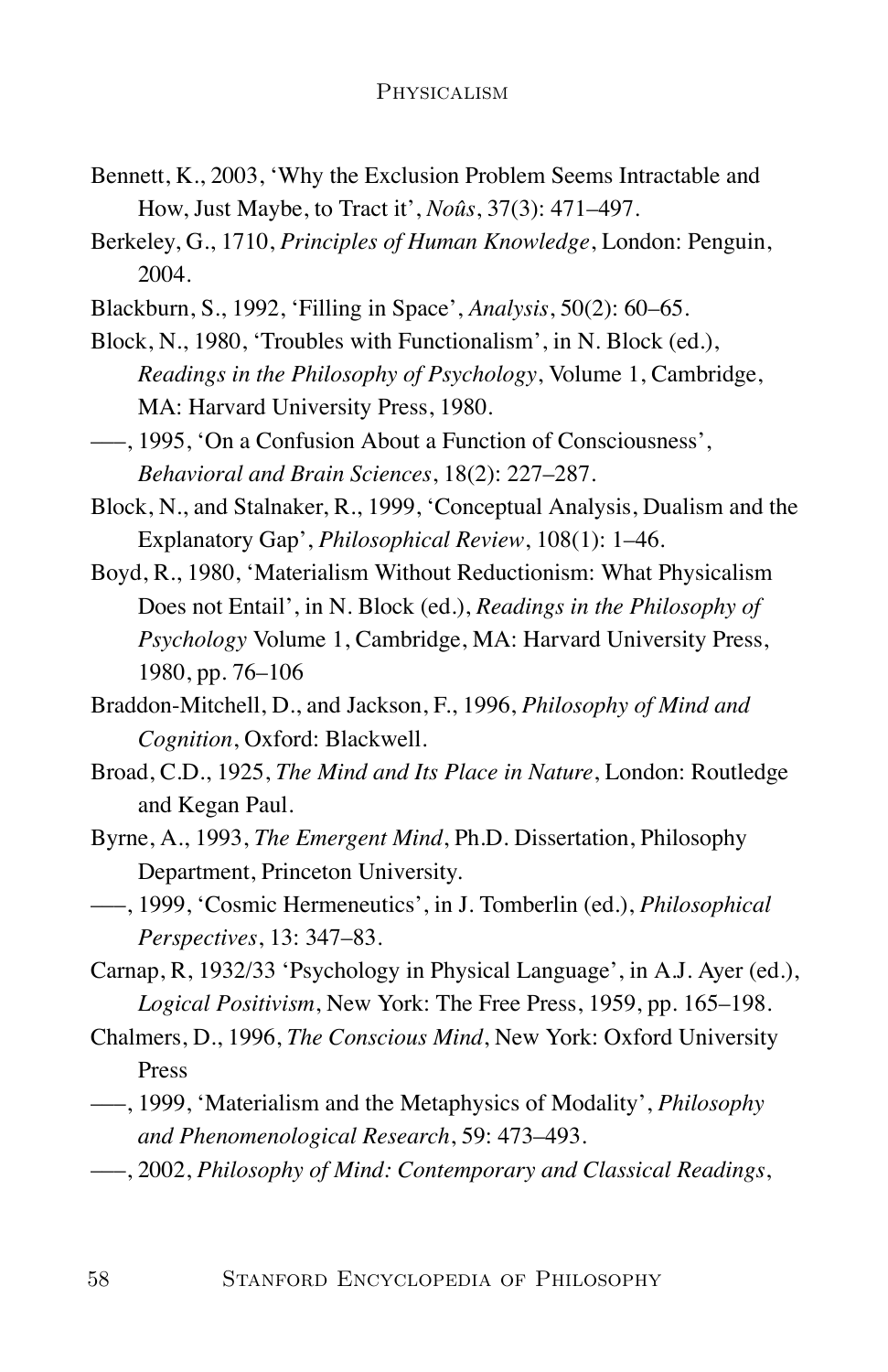New York: Oxford University Press

- –––, 2002a, 'Conscsiousness and its Place in Nature', in Chalmers 2002, pp. 102–142.
- Chomsky, N., 1994b, 'Noam Chomsky', in S. Guttenplan (ed.), *A Companion to the Philosophy of Mind*, Oxford: Blackwell.
- –––, 1995, 'Language and Nature', *Mind*, 104(413): 1–61.
- –––, 2000, *New Horizons in the Study of Language and Mind*, Cambridge: Cambridge University Press.
- Correia, F and Schneider, B (eds.), 2012, *Metaphysical Grounding: Understanding the Structure of Reality*, Cambridge: Cambridge University Press.
- Crane, T. and Mellor, D.H., 1990, 'There is no Question of Physicalism', *Mind*, 99: 185–206.
- Daly, C. 1997, 'What are Physical Properties?', *Pacific Philosophical Quarterly*, 79(3): 196–217.
- Davidson, D. 1970 . 'Mental Events', in D. Davidson, *Essays on Actions and Events*, Oxford: Oxford University Press, 207–223.
- Descartes, R., 1641, *Meditations on First Philosophy*, in Cottingham *et al*. (eds.), *The Philosophical Writings of Rene Descartes*, Cambridge: Cambridge University Press, 1985.
- Dijksterhuis, E.J., 1961, *The Mechanization of the World-Picture*, Oxford: Clarendon.
- Dowell, J.L., 2006a, 'Formulating the Thesis of Physicalism', *Philosophical Studies*, 131(1): 1–23.
- –––, 2006b, 'Physical: Empirical not Metaphysical', *Philosophical Studies*, 131(1): 25–60.
- Feigl, H., 1967, 'The "Mental" and the "Physical"', Minneapolis: University of Minnesota Press, 370–497.
- Feinberg, G., 1966, 'Physics and the Thales Problem', *Journal of Philosophy*, 63: 5–16.
- Field, H., 1972, 'Tarski's Theory of Truth', *Journal of Philosophy*, 69: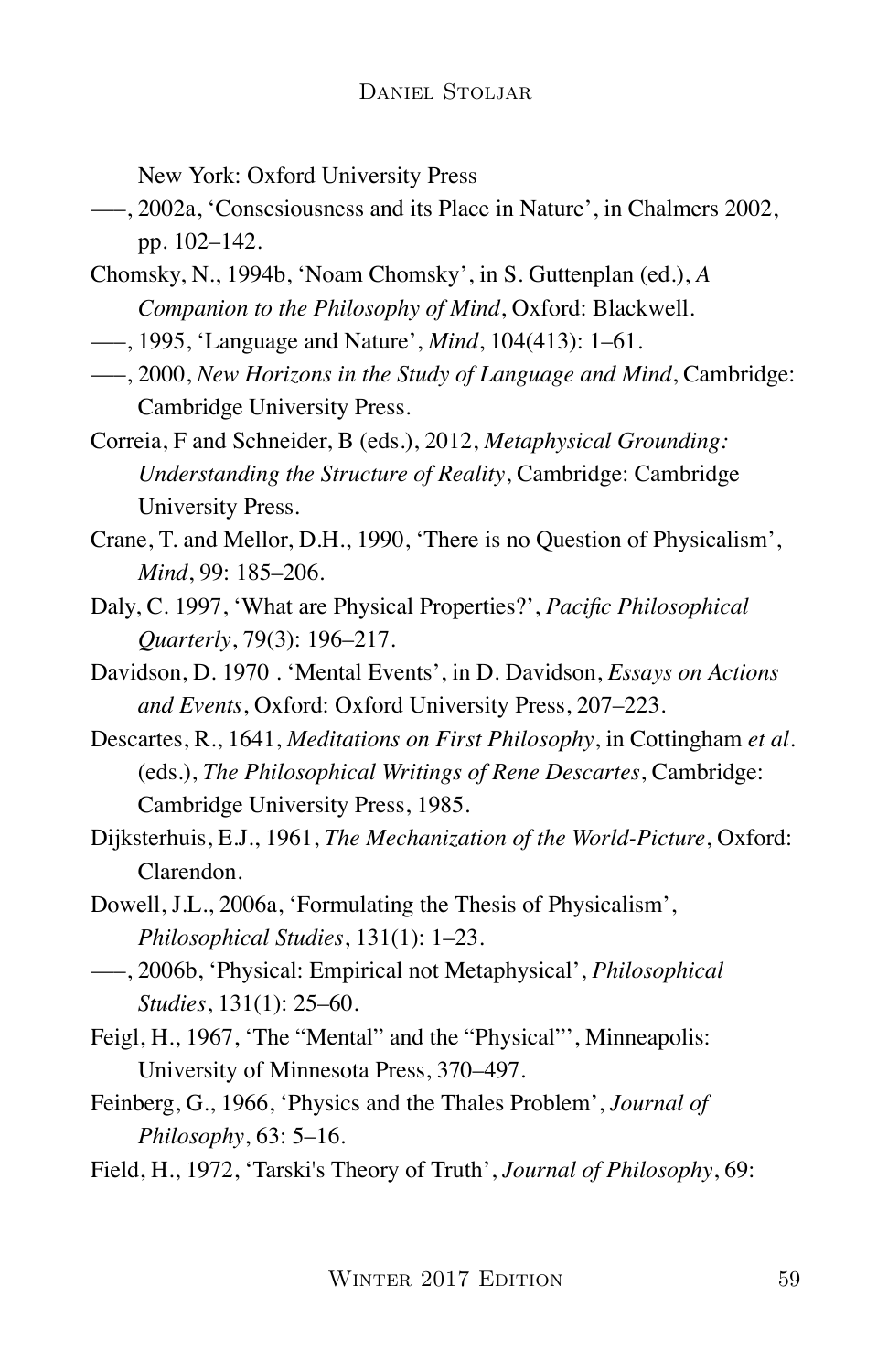347–75.

–––, 1992, 'Physicalism', in J. Earman (ed.), *Inference, Explanation and Other Frustrations*, Berkeley: University of California Press, 271– 292.

Fine, K., 2001, 'The Question of Realism', *Philosophers' Imprint*, 1: 1–30.

- Fodor, J.A., 1974, 'Special Sciences: Or, The Disunity of Science as a Working Hypothesis', reprinted in J. Fodor, *Representations*, Cambridge, MA: MIT Press, 1981.
- –––, 1992, *A Theory of Content and Other Essays*, Cambridge, MA: MIT Press
- Foster, J., 1982, *The Case for Idealism*, London: Routledge
- –––, 1991, *The Immaterial Self: A Defence of the Cartesian Dualist Conception of Mind*, London: Routledge.
- Gendler, T. and Hawthorne, J., 2004, *Conceivability and Possibility*, Oxford: Oxford University Press
- Gillet, C. and Loewer, B., 2001, *Physicalism and Its Discontents*, Cambridge: Cambridge University Press
- Haugeland, J., 1983, 'Weak Supervenience', *American Philosophical Quarterly*, 19: 93–103.
- Hawthorne, J., 2002, 'Blocking Definitions of Materialism', *Philosophical Studies*, 110(2): 103–113
- Hellman, C., 1985, 'Determination and Logical Truth', *The Journal of Philosophy*, 82(11): 607–616.
- Hempel, C. 1949, 'The Logical Analysis of Psychology', in H. Feigl and W. Sellars (eds.), *Readings in Philosophical Analysis*, New York: Appleton-Century-Crofts, 1949, pp. 373–384; reprinted in N. Block (ed.), *Readings in the Philosophy of Psychology*, Volume 1, Cambridge: Harvard University Press, 1980, pp. 14–23.
- –––, 1969, 'Reduction: Ontological and Linguistic Facets', in S. Morgenbesser, *et al*. (eds.), *Essays in Honor of Ernest Nagel*, New York: St Martin's Press.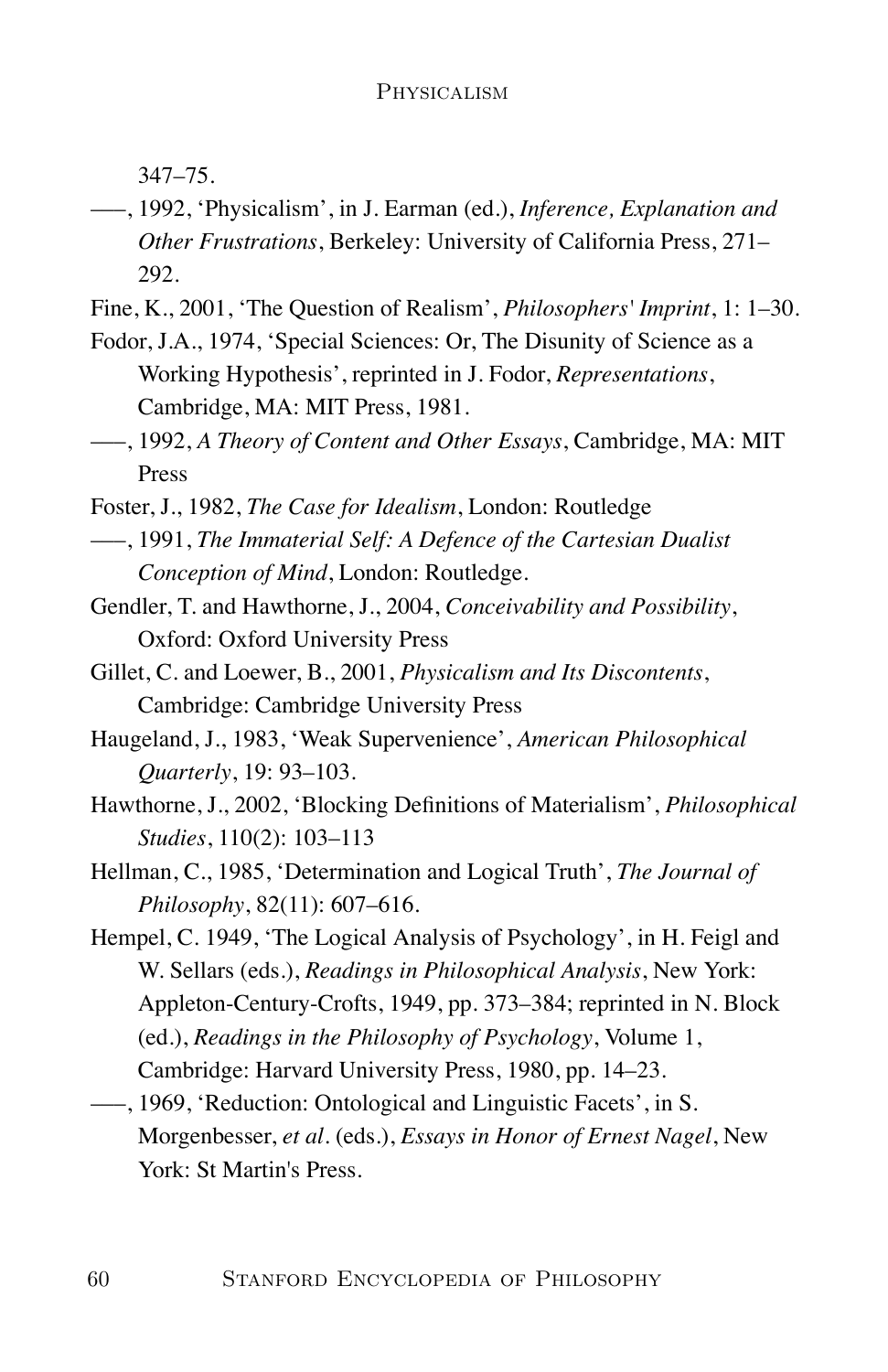- –––, 1980, 'Comments on Goodman's *Ways of Worldmaking*', *Synthese*, 45: 139–199.
- Hohwy, J., 1998, *Meaning as Use*, Ph.D Dissertation, Australian National University.
- Horgan, T., 1983, 'Supervenience and Microphysics', *Pacific Philosophical Quarterly*, 63: 29–43.
- –––, 1993, 'From Supervenience to Superdupervenience: Meeting the Demands of a Material World', *Mind*, 102(408): 555–586.
- Horwich, P., 2000, *Meaning*, Oxford: Oxford University Press.
- Hyslop, A., 1999, 'Methodological Epiphenomenalism', *Australasian Journal of Philosophy*, 78(1): 61–70.
- Jackson, F., 1982, 'Epiphenomenal Qualia', *Philosophical Quarterly*, 32: 127–36.
- –––, 1986, 'What Mary Didn't Know', *Journal of Philosophy*, 83: 291–5.
- –––, 1998, *From Metaphysics to Ethics: A Defense of Conceptual Analysis*, Oxford: Clarendon.
- –––, 1993, 'Armchair Metaphysics', in J. Hawthorne and M. Michael (eds.), *Philosophy in Mind*, Amsterdam: Kluwer.
- Jackson, F., and Pettit, P., 1992, 'In Defense of Explanatory Ecumenism', *Economics and Philosophy*, 8: 1–21.
- Kim, J., 1993, *Mind and Supervenience*, Cambridge: Cambridge University Press.
- –––, 1998, *Mind in a Physical World*, Cambridge: Cambridge University Press.
- –––, 2005, *Physicalism, Or Something Near Enough*, Princeton: Princeton University Press.
- Kripke, S., 1980, *Naming and Necessity*, Cambridge, MA: Harvard University Press.
- –––, 1982, *Wittgenstein on Rules and Private Language: An Elementary Exposition*, Oxford: Basil Blackwell.
- Lange, F., 1865, , *A History of Materialism*, London: Routledge, 1925.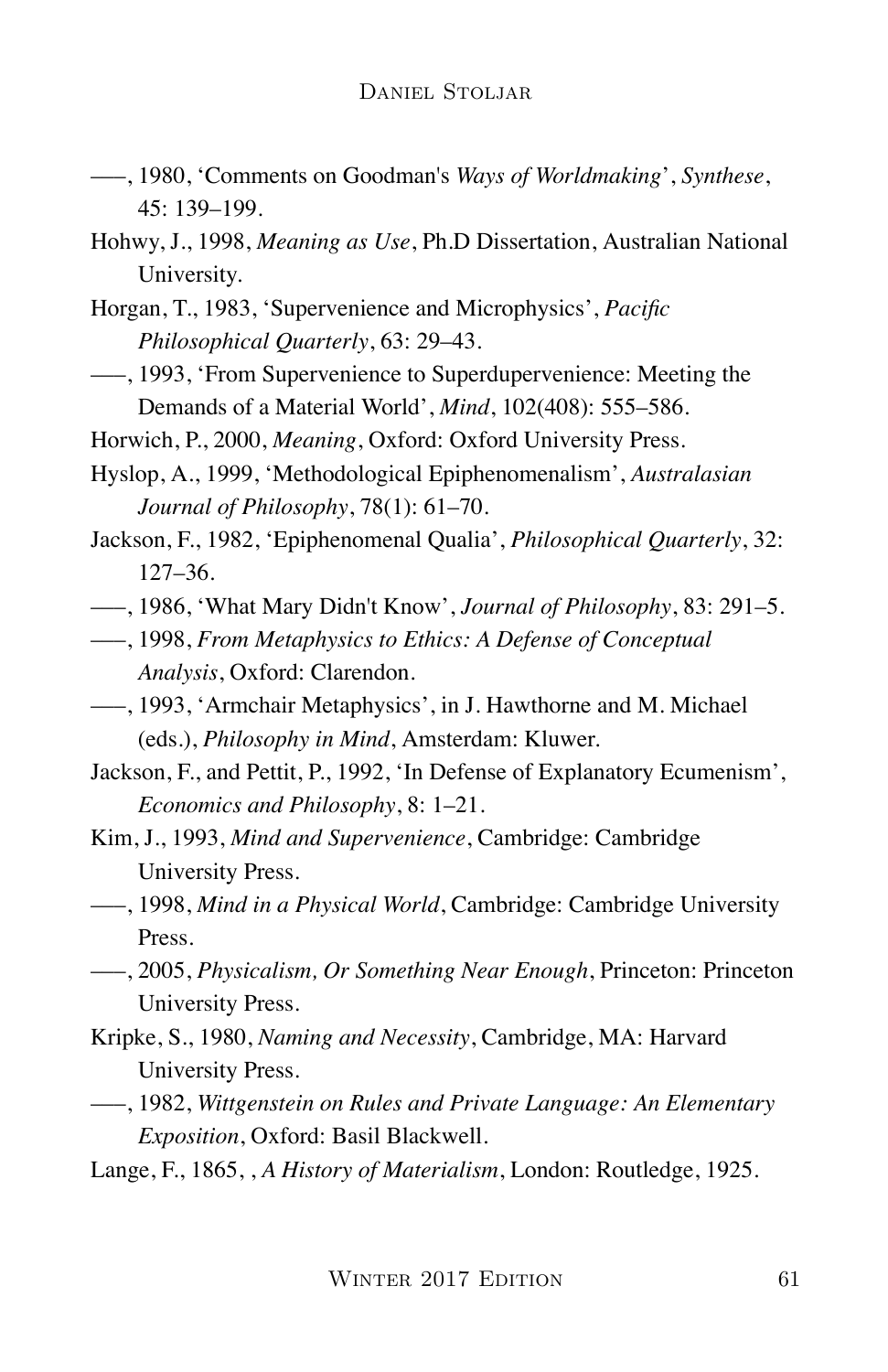- Latham, N., 2001,'Substance Physicalism', in C. Gillett and B. Loewer (eds.), *Physicalism and Its Discontents*, Cambridge: Cambridge University Press, pp. 152–171.
- Leuenberger, S., 2008, 'Ceteris Absentibus Physicalism', in D. Zimmerman (ed.), *Oxford Studies in Metaphysics*, Oxford: Oxford University Press, pp. 145–170.
- Lewis, D., 1970, 'How to Define Theoretical Terms', *Journal of Philosophy*, 67: 427–46.
- –––, 1983, 'New Work for a Theory of Universals', *Australasian Journal of Philosophy*, 61(4): 343–377.
- –––, 1986, *On the Plurality of Worlds*, Oxford: Blackwell.
- –––, 1994, 'Reduction of Mind', in S. Guttenplan (ed), *A Companion to the Philosophy of Mind*, Oxford: Blackwell, pp. 412–431.
- –––, 1997, 'Naming the Colours', *Australasian Journal of Philosophy*, 75: 325–342.
- Loar, B., 1997, 'Phenomenal States', in N. Block, *et al*. (eds.), *The Nature of Consciousness: Philosophical Debates*, Cambridge, MA: MIT Press.
- Lockwood, M., 1989, *Mind, Brain and Quantum*, Oxford: Basil Blackwell.
- Ludlow, P., Nagasawa, Y. and Stoljar, D., 2004, *There's something about Mary: Essays on Phenomenal Consciousness and Frank Jackson's Knowledge Argument*, Cambridge: MIT Press.
- Lycan, W., 1996, *Consciousness and Experience*, Cambridge, MA: MIT Press.
- MacLaughlin, B., 1992, 'The Rise and Fall of British Emergentism', in A. Beckermann *et al*. (eds.), *Emergence or Reduction?*, Berlin: De Gruyter.
- Maudlin, T., 1996, 'On the unification of physics', *Journal of Philosophy*, 93: 129–144.
- Meehl, P.E. and Sellars, W.S., 1956, 'The Concept of Emergence', in H.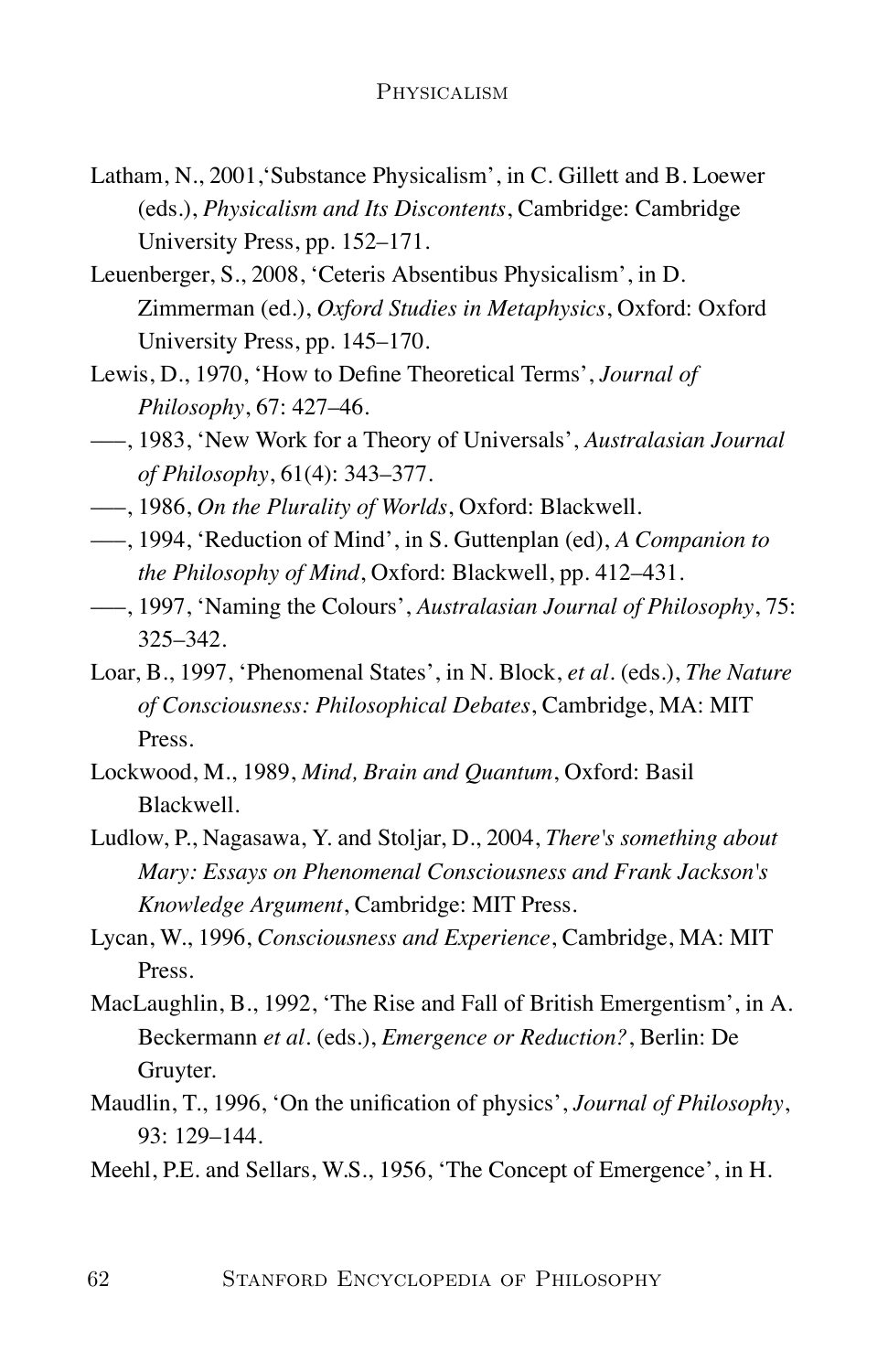Feigl and M. Scriven (eds.), *The Foundations of Science and the Concepts of Psychology and Psychoanalysis* (Minnesota Studies in the Philosophy of Science: Volume 1), Minneapolis: University of Minnesota Press, 239–252.

- Melnyk A., 1997, "How To Keep The 'Physical' in Physicalism", *Journal of Philosophy*, 94: 622–637.
- –––, 2003, *A Physicalist Manifesto: Thoroughly Modern Materialism*, Cambridge: Cambridge University Press
- Montero, B., 2013, "Must Physicalism imply the supervenience of the mental on the physical?", *Journal of Philosophy*, 110(2): 93–110.
- Montero, B. and Papineau, D., 2005, "A defense of the Via Negativa Argument for Physicalism", *Analysis*, 65(3): 233–237.
- Nagel, E., 1961, *The Structure of Science*, New York: Harcourt, Brace and World.
- Nagel, T., 1974, 'What is it like to be a bat', *Philosophical Review*, 4: 435–50.
- –––, 1983, *The View from Nowhere*, New York: Oxford.
- Nemerow, L., 1988, 'Physicalism and the Cognitive Role of Acquaintance', in W. Lycan (ed.), *Mind and Cognition*, Oxford: Blackwell.
- Neurath, O, 1931, 'Physicalism: The Philosophy of the Vienna Circle', in R.S. Cohen, and M. Neurath (eds.), *Philosophical Papers 1913– 1946*, Dordrecht: D. Reidel Publishing Company, 1983, pp. 48–51.
- Ney, A., 2008, 'Physicalism as an Attitude', *Philosophical Studies*, 138:  $1 - 15$ .
- Papineau, D., 1996, *Philosophical Naturalism*, Oxford: Blackwell.
- Paull, C., and Sider, T., 1992, 'In Defense of Global Supervenience', *Philosophical and Phenomenological Research*, 52: 833–854.
- Poland, J., 1994, *Physicalism: The Philosophical Foundations*, Oxford: Clarendon.
- Putnam, H., 1975, 'Philosophy and our mental life', in H. Putnam, *Mind,*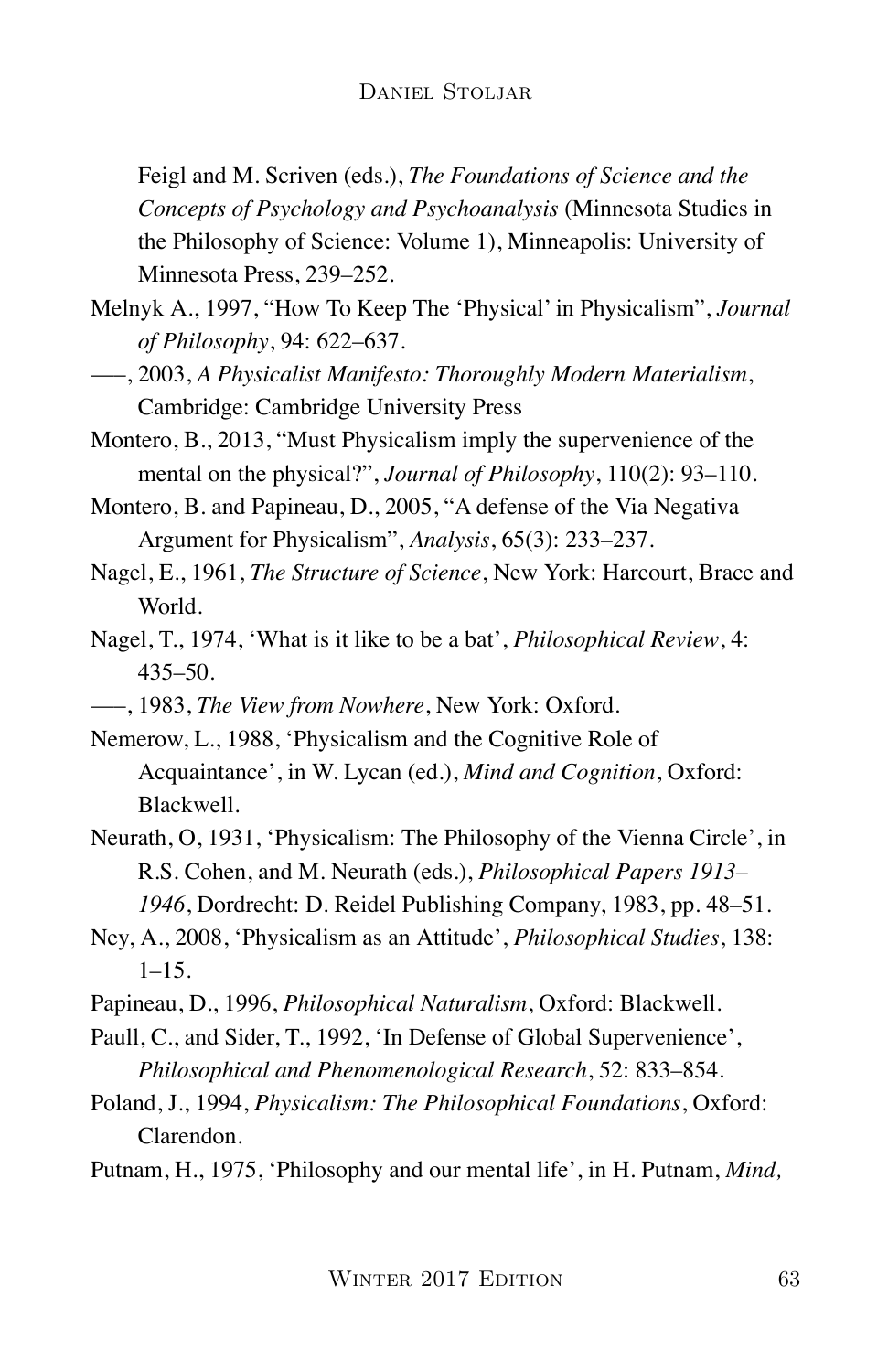*Language and Reality: Philosophical Papers*, Volume 2, Cambridge: Cambridge University Press.

- Rosen, G., 2010, 'Metaphysical Dependence: Grounding and Reduction', in B. Hale and A. Hoffman (eds.), *Modality: Metaphysics, Logic and Epistemology*, Oxford: Oxford University Press, pp. 109–36
- Russell, B., 1917, 'On the Notion of Cause', in B. Russell, *Mysticism and Logic*, London: Penguin, 1963.
- –––, 1927, *The Analysis of Matter*, London: Kegan Paul.
- Ryle, G., 1949, *The Concept of Mind*, London: Routledge.
- Schaffer, J., 2009k, 'On What Grounds What', in D.Chalmers, D. Manley, R. Wasserman (eds), *Metametaphysics*, New York: Oxford University Press. pp. 247–383
- Schiffer, S., 1987, *Remnants of Meaning*, Cambridge, MA: MIT Press.
- Searle, J., 1992, *The Rediscovery of the Mind*, Cambridge, MA: MIT Press.
- –––, 1998, *Mind, Language and Society: Philosophy in the Real World*, New York: Basic Books.
- Shoemaker, S., 1994, 'Phenomenal Character', *Noûs*, 28: 21–38
- –––, 2007, *Physical Realization*, Oxford: Oxford University Press.
- Smart, J.J.C., 1959, 'Sensations and Brain Processes', reprinted in D. Rosenthal (ed.), *Materialism and the Mind-Body Problem*, Indianapolis: Hackett, 1987.
- –––, 1978, 'The Content of Physicalism', *Philosophical Quarterly*, 28: 239–41.
- Smith, M., and Stoljar, D., 1998, 'Global Response-Dependence and Noumenal Realism', *The Monist*, 81(1): 85–111.
- Stanley, J., and Williamson, T., 2001, 'Knowing How'. *Journal of Philosophy*, 98: 411–444
- Stalnaker, R., 1996, 'Varieties of Supervenience', *Philosophical Perspectives*, 10: 221–241.
- Steward, H., 1996, *The Ontology of Mind*, Oxford: Clarendon.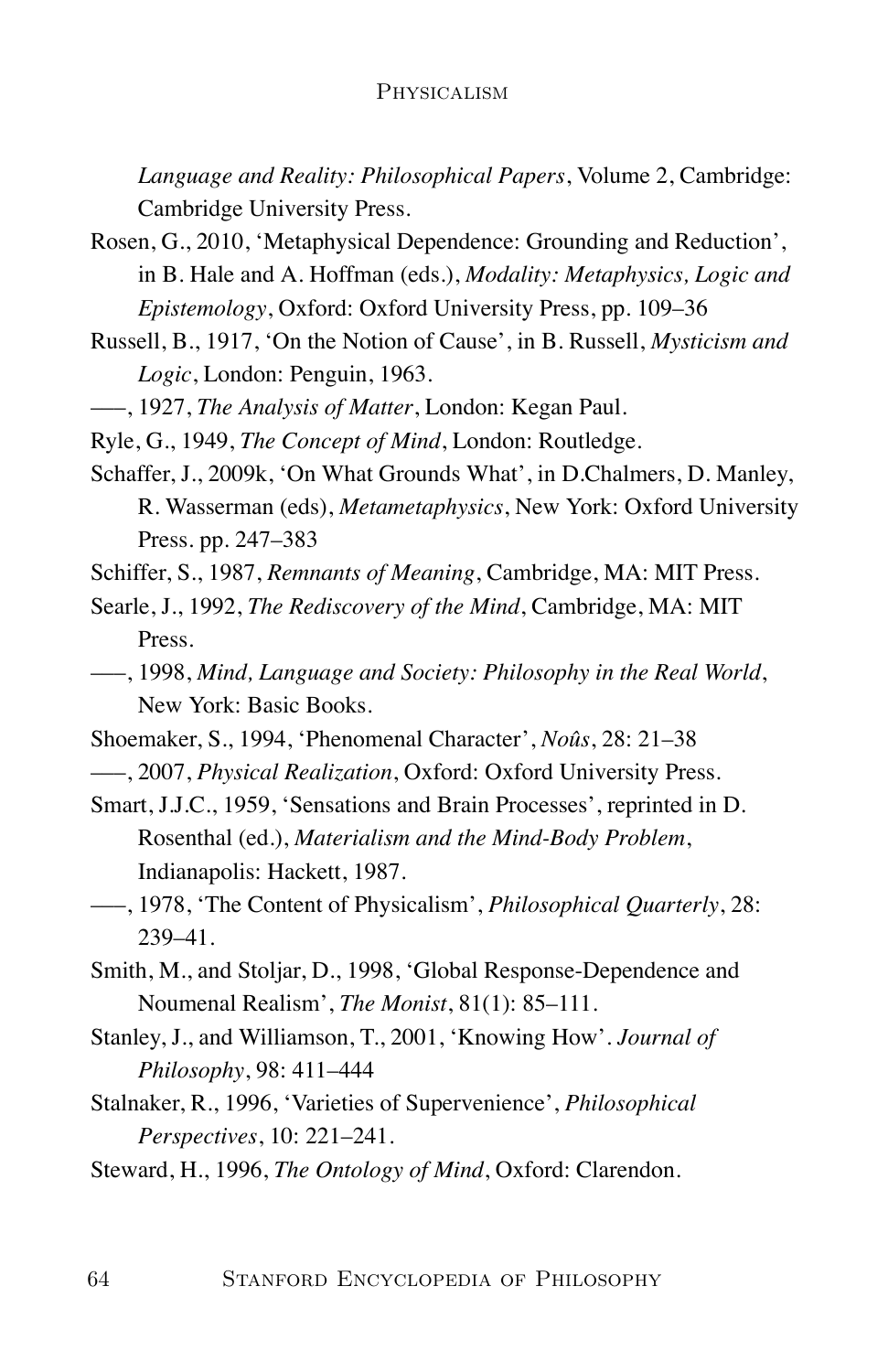- Stoljar, D., 1996, 'Nominalism and Intentionality', *Noûs*, 30(2): 261–281.
- –––, 2000, 'Physicalism and the Necessary *A Posteriori*', *Journal of Philosophy*, 97(1): 33–54.
- –––, 2001, 'Two Conceptions of the Physical', *Philosophy and Phenomenological Research*, 62: 253–281.
- –––, 2001a, 'The Conceivability Argument and Two Conceptions of the Physical', *Philosophical Perspectives*, 15: 393–413.
- –––, 2010, *Physicalism*, New York: Routledge.
- Stroud, B., 1986, 'The Physical World', *Proceedings of the Aristotelian Society*, 87: 263–277.
- Van Cleve, J., 1990, 'Supervenience and Closure', *Philosophical Studies*, 58: 225–283.
- Van Fraassen, B., 2002, *The Empirical Stance*, New Haven: Yale University Press.
- Williams, B., 1985, *Ethics and the Limits of Philosophy*, London: Fontana.
- Wilson, J., 1999, 'How Superduper does a Phyisicalist Supervenience need to be?', *Philosophical Quarterly*, 49: 33–52.
- –––, 2005, 'Supervenience-based formulations of Physicalism', *Nous*, 39:3: 426–459.
- –––, 2006, 'On Characterizing the Physical', *Philosophical Studies*, 131: 61–99.
- –––, 2010, 'What is Hume's Dictum and Why Believe it', *Philosophy and Phenomenological Research*, 80: 595–637.
- –––, 2011, 'Non-reductive Realization and the Powers-based sub-set strategy', *The Monist*, 94: 121–154.
- –––, 2014, 'No work for a Theory of Grounding', *Inquiry*, 57: 1–45.
- Yablo, S., 1992, 'Mental Causation', *The Philosophical Review*, 101: 245– 280.
- –––, 1999, 'Concepts and consciousness', *Philosophy and Phenomenological Research*, 59: 455–464.
- Yolton, R., 1983, *Thinking Matter*, Minneapolis: University of Minnesota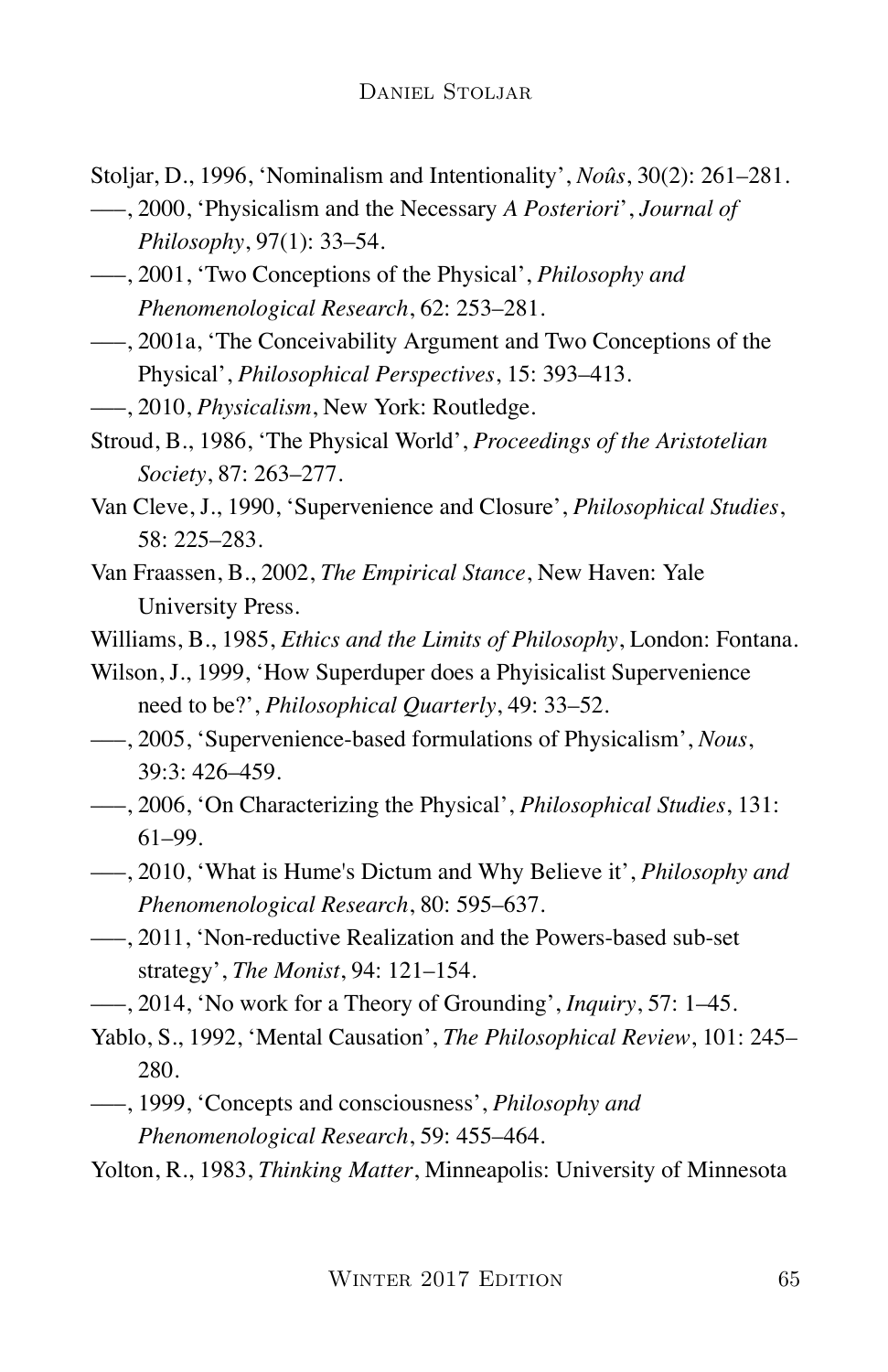Press.

# Academic Tools

- $$$  How to cite this entry.
- **P** Preview the PDF version of this entry at the Friends of the SEP Society.
- **Look** up this entry topic at the Indiana Philosophy Ontology Project (InPhO).
- **PP** Enhanced bibliography for this entry at PhilPapers, with links to its database.

# Other Internet Resources

- Physicalism, bibliography at PhilPapers.org.
- Philosophy of Mind, General Works, bibliography at PhilPapers.org.

# Related Entries

behaviorism | color | Davidson, Donald | epiphenomenalism | multiple realizability | qualia | supervenience

## Acknowledgments

The author would like to thank Hossein Ameri, Tim Bayne, Rich Cameron, Brian Garrett, Robert Pasnau, Stewart Saunders, Jessica Wilson, and particularly David Chalmers for their help in constructing this entry. In addition, the author and editors would like to thank two readers, Joshua R. Stern and Greg Stokley, for discovering numerous typographical errors on an earlier version. Their volunteer efforts were entirely unsolicited and very much appreciated.

Copyright © 2017 by the author